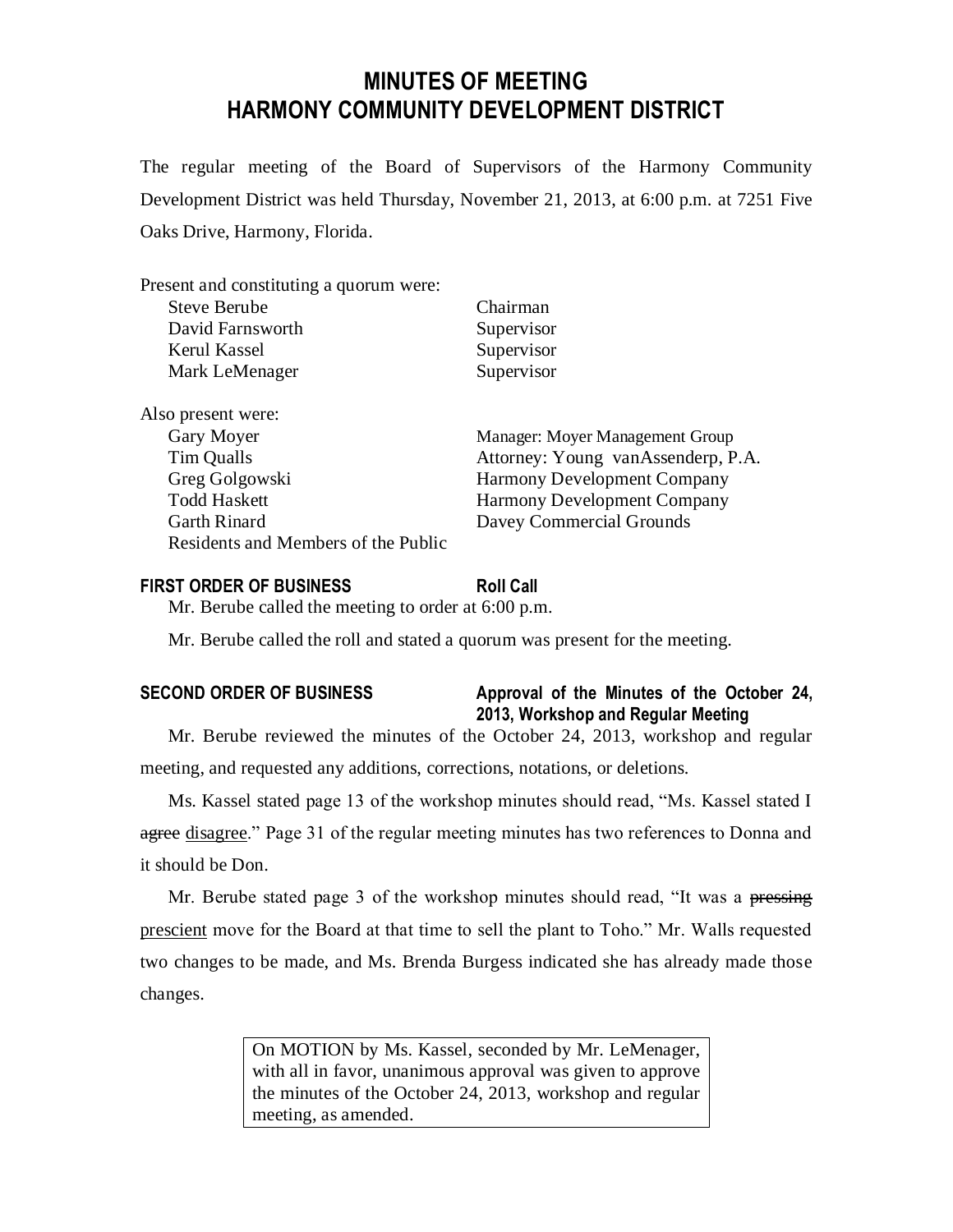#### **THIRD ORDER OF BUSINESS Audience Comments**

Mr. Berube stated we have a larger-than-normal audience tonight, but we want to hear from everyone. We have a three-minute time limit, and Ms. Kassel has a timer that she will operate.

Mr. Dave Leeman stated I want to request the same courtesy from the Board that you extended to Mr. George Schiro and if I go a little over three minutes, that I not be stopped. If you will not do that, then my comments can be made and the questions can be answered after that. I would like to have the questions answered as the discussion moves forward. Mr. Schiro's questions were answered, and I am hoping mine will be, as well.

Mr. Berube stated I can see this turning into a shouting match.

Mr. Leeman stated I will not shout. If I seem to get a little excited, just raise your hand and let me know. My first question is for the audience. I am asking for a show of hands for how many are here to ask the Board to change the rule to allow fishing in all the ponds. Let the record show that there are no hands. How many are here to ask the Board to keep the rule the way it is? Almost everyone raised their hands, including myself. My question for Mr. Qualls, when this all came about regarding fishing, because the Board members did not want to take any action or spend any money unless the rule was enforceable, it was my understanding that if they followed Mr. Qualls's instructions about the signs, then the rule would be enforceable. Is that still true?

Mr. Qualls stated I am not sure I understand the question.

Mr. Leeman stated when citizens complained about fishing in the pond behind their homes and asked the CDD Board to do something, the Board members asked if they could do something and if there was an enforceable rule, and if so, what has to be done. They spent the money on the signs with the understanding that the rule was enforceable. Does Mr. Qualls still hold that view, or has that changed?

Mr. Qualls stated the rule is enforceable. The other corollary question is, it is enforceable by whom. The District has no police power, so the rule would have to be enforceable in other ways, which is why I believe steps were taken to make it more likely that the rule would be enforced.

Mr. Leeman stated the rule is enforceable.

Ms. Kassel asked by whom?

Mr. Leeman stated it does not matter by whom it is enforceable. The answer to "is the rule enforceable" is yes.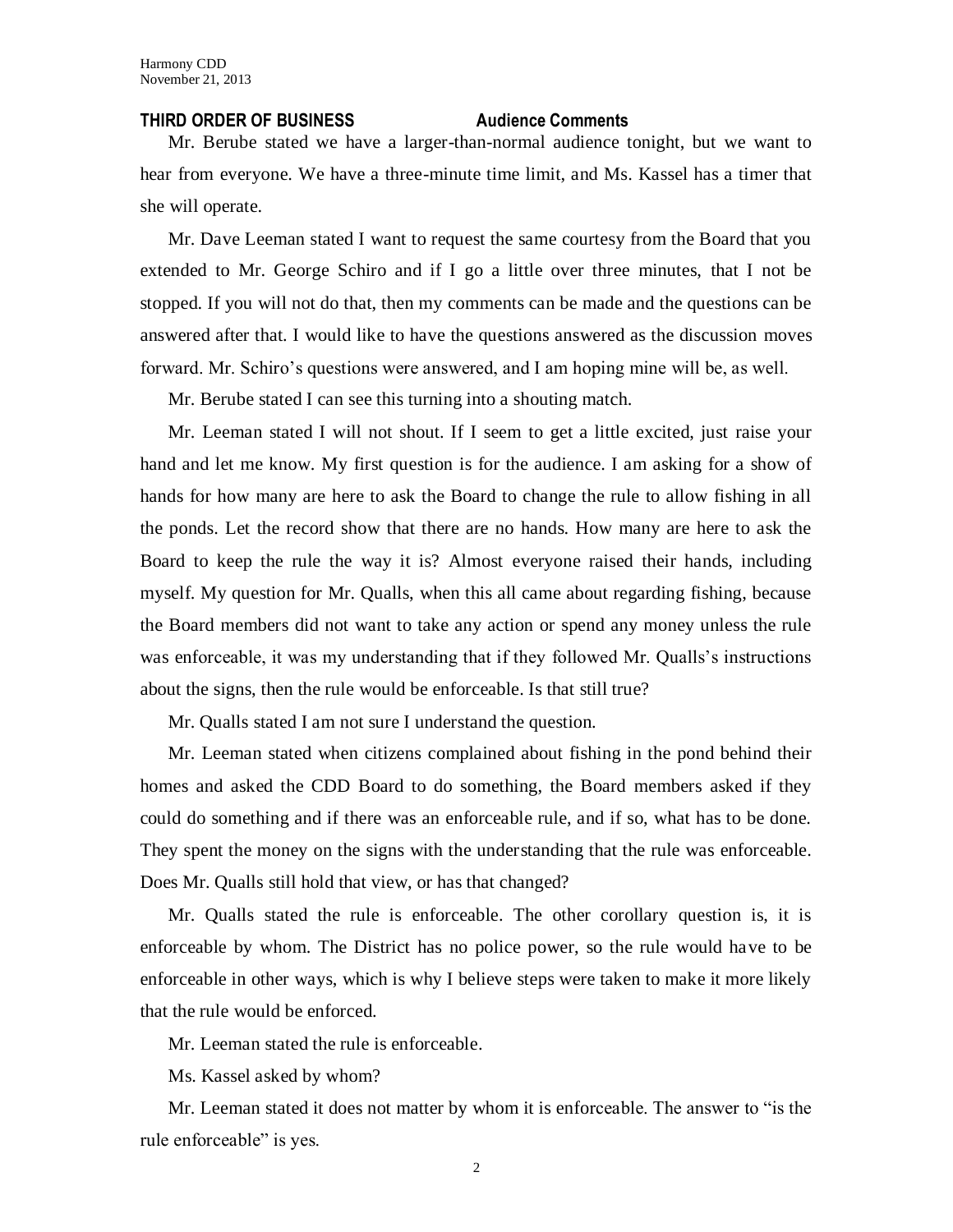Mr. LeMenager asked to what rule are you referring?

Mr. Leeman stated no fishing in the ponds. The sign has been posted.

Mr. LeMenager stated there is actually no such rule.

Mr. Berube stated the sign says No Trespassing.

Mr. LeMenager stated the attorney will confirm there is no rule that says that. The rule says No Trespassing.

Mr. Leeman asked does the sign say No Trespassing and No Fishing? Does it only say No Trespassing?

Mr. Berube stated it says "For your safety, no fishing and no swimming. NO TRESPASSING." Then there is a Florida Statute underneath that references the appropriate Statute. That is the reason that the sign was made just the way it is, for no trespassing, not no fishing.

Mr. Leeman stated that is a technicality. It does seem to me that it is enforceable to keep people from fishing in the ponds because that would be trespassing unless they can cast their reel from outside the CDD property. It seems you are getting technical. Yes, the rule is enforceable. The rule is no trespassing, which is the rule we are asking them to enforce, but that rule is enforceable. If someone is there fishing, that is trespassing and we can call the deputies and get them to leave.

Mr. Qualls stated to help move this along, I will note the questions, but I will not opine on all the answers at this point. Your questions are valid, and I am deeply interested in answering them. I will just refrain from doing so at this point.

Mr. Leeman stated that is fine. Anyone can say that you are refraining from answering a question.

A Resident asked would Mr. Leeman make it plain that you are not just talking about the ponds where people live adjacent to them, but it is for all the ponds?

Mr. Leeman stated yes, it is for all the ponds. That is my personal opinion. I will ask that question of the Board shortly. If no one wants the Board to change the rule, and everyone wants the rule to be unchanged, the question for the Board is, where has the impetus come to change that rule?

Mr. LeMenager stated I would challenge that question that no one has said they are in favor of it.

Mr. Leeman stated no one at this meeting.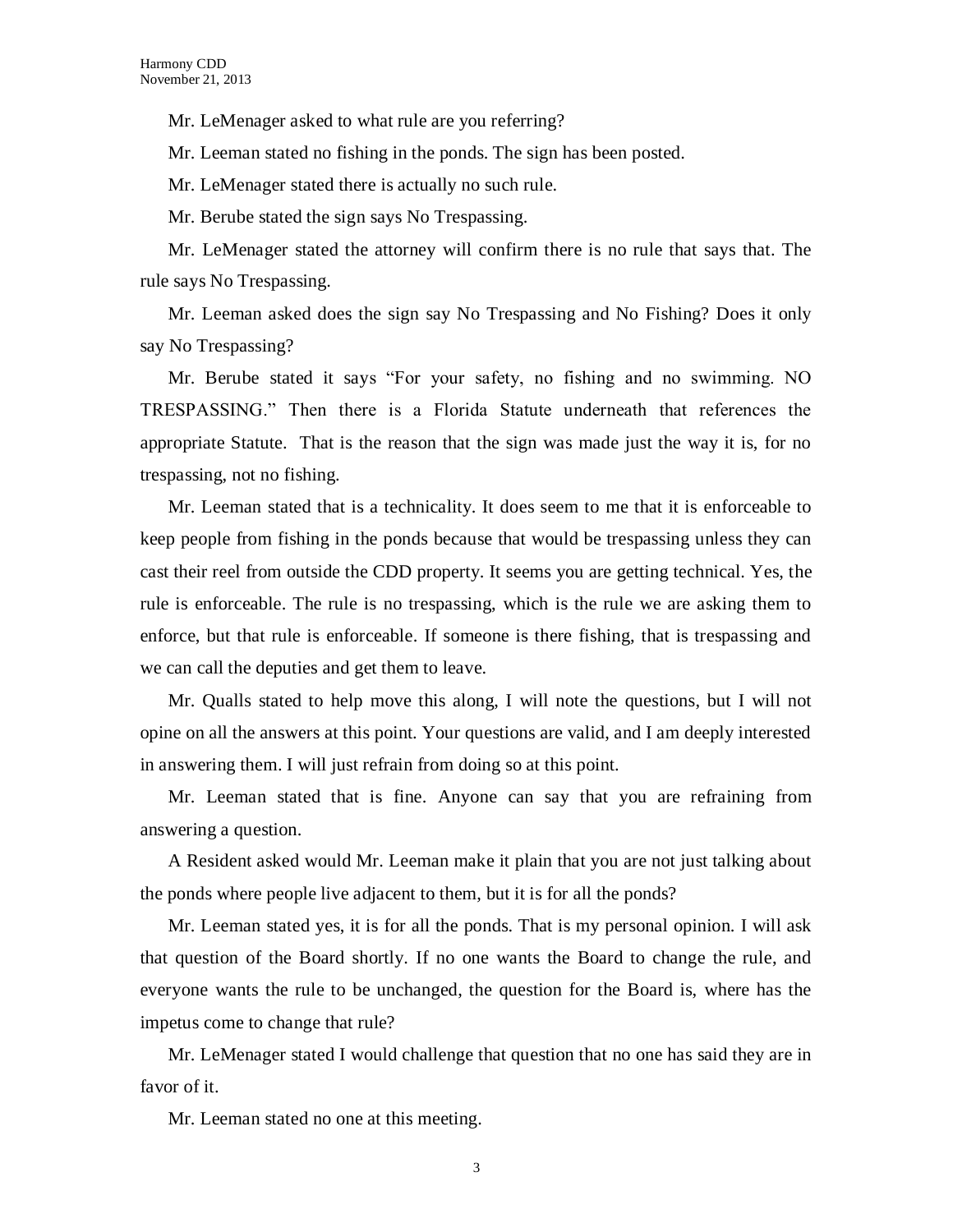Mr. LeMenager stated you did not say that in the question. You indicated no one, and as a point of fact, there are people who have told us and written to us that they are in favor of it. They have not come out for whatever reason.

Mr. Leeman stated it is not so much the fishing in the ponds. It is the process that you are going through. When we moved here, we signed a contract. Everyone who moved here after the Lentzes probably did not sign that contract with the HOA rules. It is a covenant, and they would not let us move in unless we signed it. Those rules are in there. Just like the American Constitution, they are not written in stone. They can be changed, but it should only be at the behest of a large majority of the residents. It should not be because someone thinks it is unenforceable or because the deputies say they are too busy to come here. If the rule is enforceable and the deputies will not enforce it, then the residents who care need to go talk to the sheriff and/or the County Commissioners to get them to do the job we want them to do and that they are supposed to do. The rules should not be changed just because deputies do not come here. My point is, please do not change rules because you feel like it. There needs to be a serious outpouring of desire from a good number of residents before you go changing the rules.

Mr. Berube stated the rule did get changed two years ago, or thereabout, so there already has been a rule change. It made some people happy and some other people unhappy. Here we are going through the same process.

Mr. LeMenager stated until we made the last rule change, understand that it was 100% perfectly legal for someone who was not a member of the Harmony HOA to fish in the ponds. I am guessing that you do not actually understand that because there is no prohibition.

Mr. Leeman stated that is not relevant to what I am saying now.

A Resident stated it is legal but not encouraged.

Mr. LeMenager stated that is why we changed the rule to no trespassing.

Mr. Leeman stated my second issue concerns the deeding of the school property over to the CDD. From the January 23 minutes, Mr. Berube indicated there is a number we do not have and he asked what Mr. Rinard, Davey's representative, anticipates the maintenance will be on an annual basis. Mr. Rinard replied that it was \$5,000 to \$7,000. We have since heard from Mr. Berube and Mr. Ray Walls that it is anticipated to be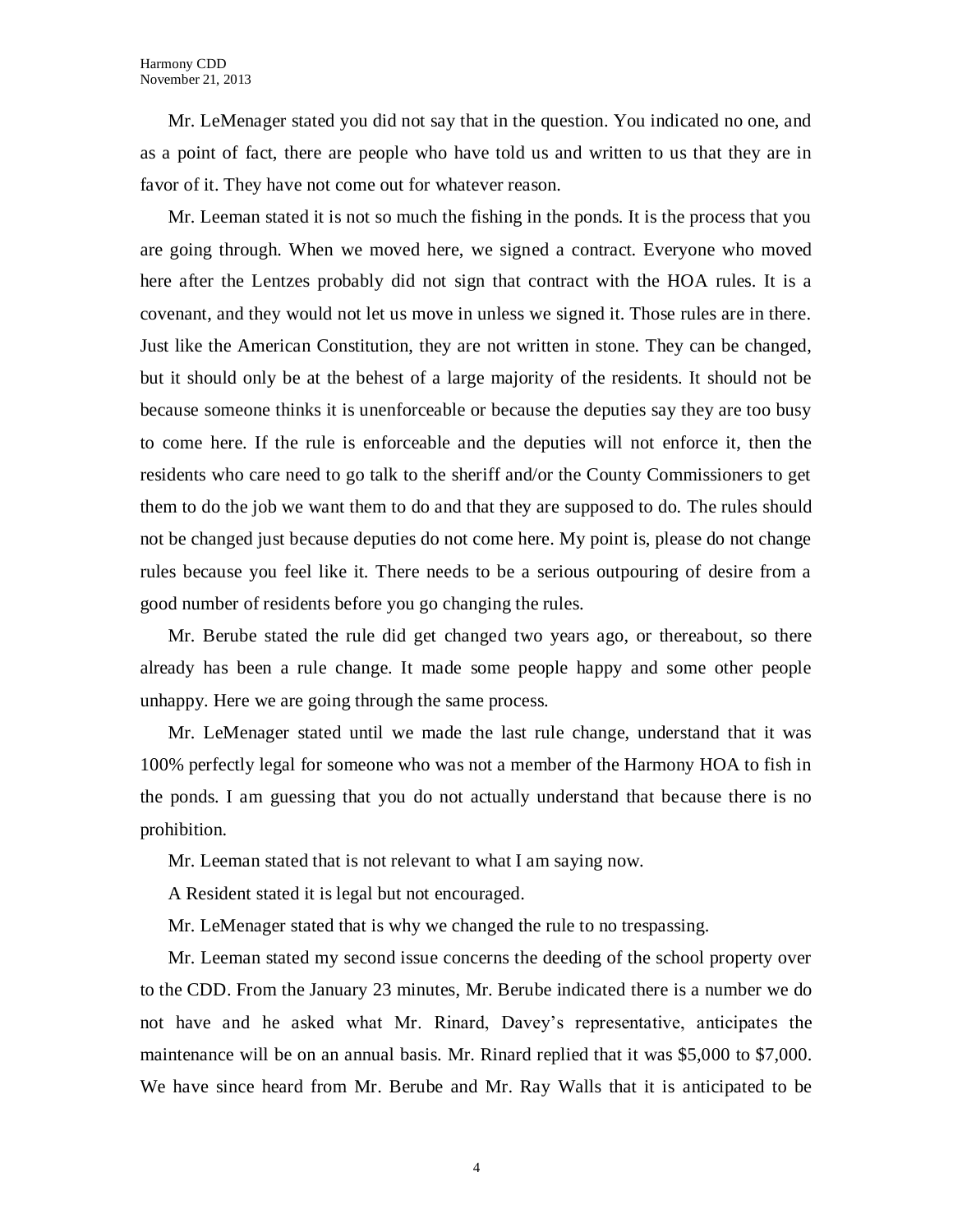nothing. Then later they said it might be something, but it will be insignificant. To Mr. Rinard, did you agree with the CDD to maintain that land for nothing?

Mr. Rinard stated we have had discussions along that line.

Mr. Leeman asked forever? It will not be put into the next contract, so the maintenance will be free forever?

Mr. Rinard stated yes.

Mr. Leeman stated thank you, CDD members. You got us that for nothing.

Mr. Berube stated let us expand on that a little. In January, we had a big number thrown out there. Our anticipation was that there was a big piece of land that was going to be involved in this. The reason it came up was because the school property in general looked pretty bad. As it happened, that big piece of land turned into 0.2 acres, or 8,800 square feet. The scope of what was possibly being discussed shrank way down. That is how we got into the difficulty of having a number out there for \$7,000 down to a very miniscule amount.

Mr. Leeman stated it turns out to be nothing, according to Mr. Rinard, and that is fine.

Mr. Berube stated that is thanks to Davey, and they have been maintaining it for free for the developer. The end result is the School District has deeded the 0.2 acres to the CDD. The developer spent several thousand dollars upgrading those two small areas. It did not cost the CDD anything. Through their generosity, Davey has agreed to just maintain it, as you just heard, at no additional cost. It is a pretty good deal because the areas do look a lot better.

Ms. Kassel stated I do not recall ever reading any minutes where the CDD approved the receipt of such land.

Mr. Berube stated I agree with you, and when we investigated this a little, I think there was some miscommunication on the developer's part. If you recall the discussion, we said flat out that we would not entertain maintaining someone else's property. That was the hang-up. The only way we might think about providing the maintenance for that property was if the CDD owned it. The development company ran with that and took it to mean that the property needed to be quit-claimed to the CDD in order to provide the maintenance. All of a sudden, it was done.

Ms. Kassel stated Mr. Qualls will have to weigh in on that. Someone has to agree. Someone has to sign a document accepting the deeding of this acreage, do they not?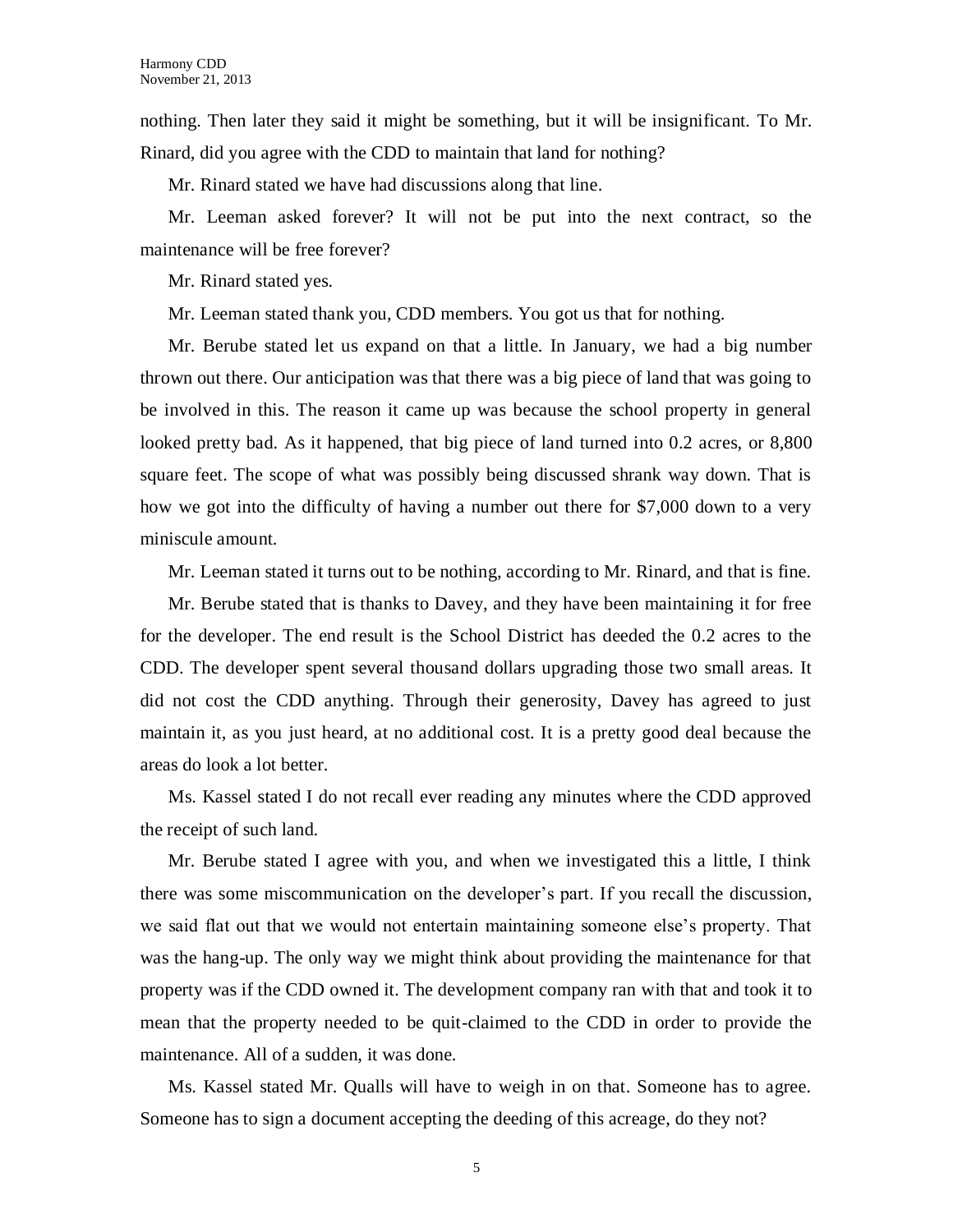Mr. Qualls stated yes. It was my understanding that the Board approved that.

Ms. Kassel stated no, we never did. It never happened.

Mr. LeMenager stated I thought we did.

Mr. Berube stated I thought we did, too.

Ms. Kassel stated no.

Mr. LeMenager asked have we signed anything?

Mr. Berube stated yes, tonight. It has already been quit-claimed back to us.

Ms. Kassel stated they may have given it to us, but we have to formally accept it, and there was no vote on that, ever.

Mr. Qualls stated if that is true, then that needs to be cured, and we can cure that tonight by taking an official vote. I attended the meeting when it was discussed, and I had the permission to move forward, so that is exactly what we did.

Mr. Berube stated that was my interpretation.

Ms. Kassel stated we never voted on it.

Mr. Qualls stated these things do not happen out of the blue.

Mr. Berube stated we can certainly take a formal vote to finalize it.

Mr. Qualls stated simply by virtue of the fact that the question has arisen, I think that would be the best thing to do before it is formally accepted, for the Board to vote on it. We can do that under my report.

Mr. Leeman stated my final comment on that, even though I am personally against it, it also said in the minutes of the meeting that the developer agreed to go ahead and spend their money to improve that property, with the understanding from the Board that you would take it over. Even though I am personally against taking it over, even for free, it is important that the Board keeps its word. Even though I do not want you to take property and maintain it, you agreed to do that. It is more important that you keep your agreements with everyone, including the developer. It is my opinion you should go ahead and do it.

Mr. Berube stated so you read in the minutes that we agreed to do that.

Mr. Leeman stated I read that the developer had that understanding. I do not have that part of the minutes with me to cite where it is.

Mr. Berube stated that is fine.

Mr. Leeman stated the minutes said that the developer was going ahead with that. It might have been Mr. Golgowski instead of Mr. Brock Nicholas, so I do not think he is up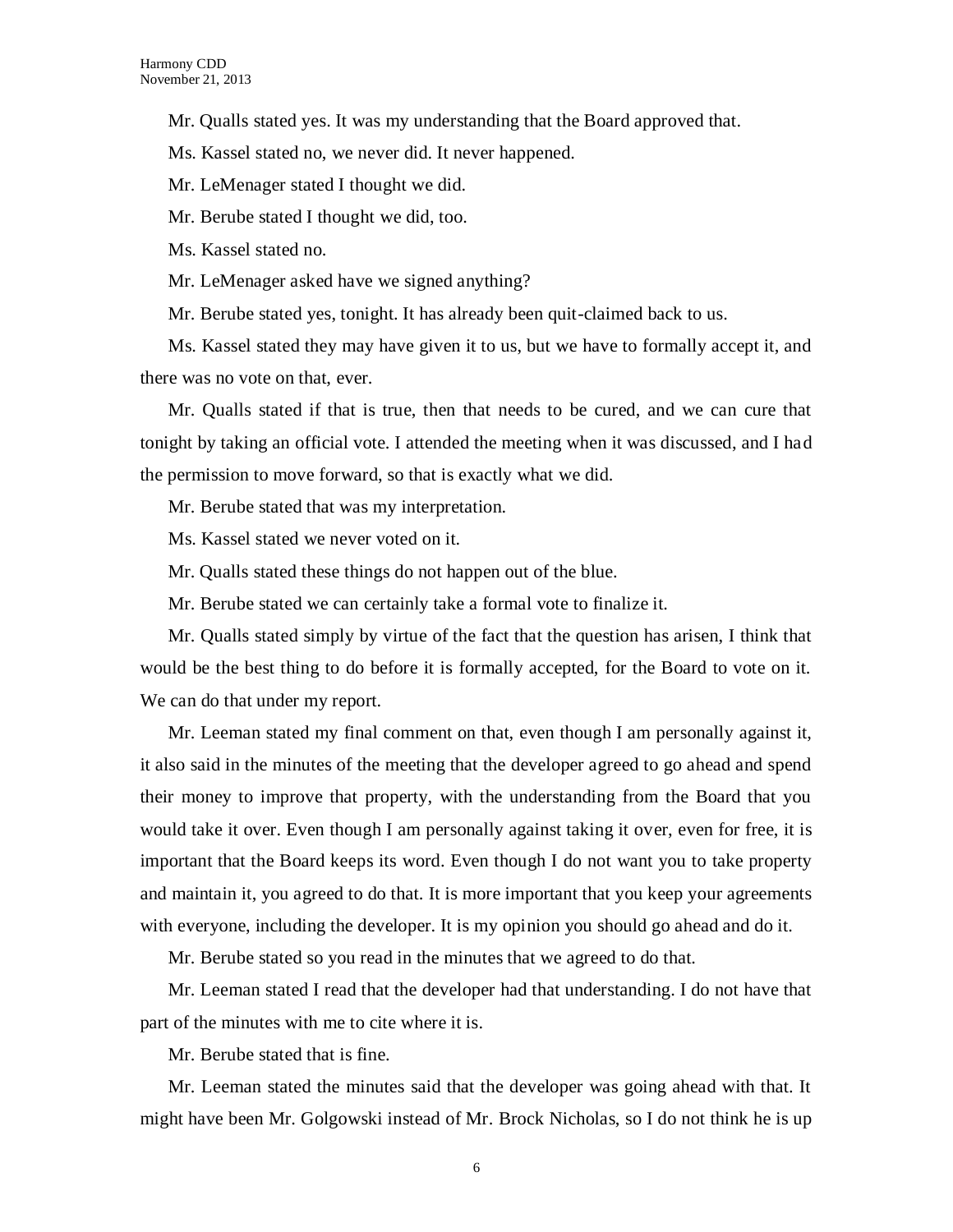on that exactly. They did have that understanding. To renege on that will have bad consequences for our reputation.

Mr. Berube stated I agree.

Mr. Leeman stated my last issue is, after much discussion about kayaks and what to buy, from the minutes in the motion by Mr. Walls, approval was given to purchase two regular kayaks and one fishing kayak. From the October minutes, "Mr. Berube stated Mr. Haskett discussed this with me before he ordered them. I cannot remember the specifics, but there was some question about the pricing. I changed the proposal." Are motions that are voted on just guidelines? Is that even legal for someone to go after the meeting and speak privately to an employee and change a motion that was voted on?

Mr. Qualls stated when the Board makes a determination, that determination is not to be changed and cannot be changed by individual Board members, if I understand the question.

Mr. Leeman stated Mr. Berube spoke privately to Mr. Haskett and changed the order from two regular kayaks and one fishing kayak to one regular kayak and two fishing kayaks.

Mr. Qualls stated this is a collegial body, and only the Board makes determinations, not individuals.

Mr. Leeman stated that is exactly my point. Was it incorrect for Mr. Berube to do that?

Mr. Berube stated possibly.

Mr. Leeman stated I do not think we need to pursue criminal penalties or anything like that, but at the very least, the District should be reimbursed for the kayak that was purchased incorrectly.

Mr. Berube stated to give you my thought process when I did that, I do not remember the exact reason, but there was a money savings. When I looked at the bigger picture, we approved three kayaks, and we approved a certain amount of money. We still received three kayaks, and we saved a little money on them. The style of one of those kayaks was changed. That was my thinking.

Mr. Leeman stated however, your thinking and the money were not relevant to the point, which is that you did something that was incorrect for a Board member. That needs to be put right in some way. We cannot just let that slide. It is a very bad precedent. I do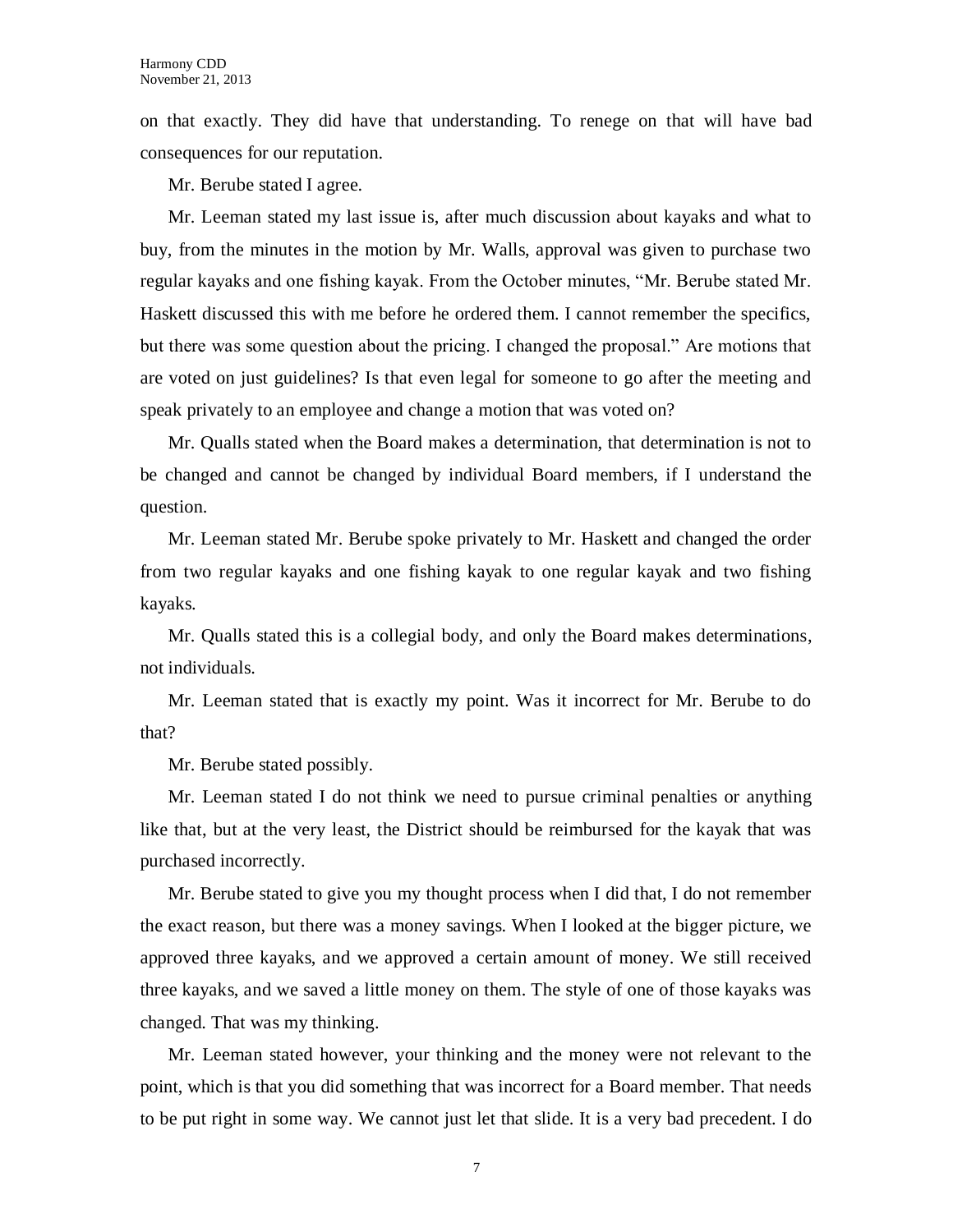not know exactly how that works, but I feel strongly that it needs to go back to the original motion so that the decision goes back to what the Board voted on.

Mr. Qualls stated I want to make clear that I am not opining on any specific fact pattern because I am not aware of exactly what happened. I think Mr. Leeman's question was, if the Board makes a decision, can an individual Board member change the will of the body. The answer to that is no.

Mr. Leeman asked where does it stop? If the Board votes on a landscape company, the Chairman cannot go switch to a different company. You cannot say that because this issue is insignificant and we saved \$100 that we can let this slide. When it comes to principles, you cannot let it slide just because it is insignificant. I am asking Mr. Berube to stand up and make this correct on his own accord so that we do not have to deal with this in another way. All he has to do is pay us for the kayak.

Ms. Kassel stated that is a fairly punitive way of going about this. There may be other options that could be available.

Mr. Leeman stated I am willing to hear the Board's suggestion on those options.

Mr. Moyer stated the Board can ratify the action taken.

Mr. Farnsworth stated that is exactly right. If you want it taken care of, we will take a vote here to back up the change that was made. I understand Mr. Leeman's point.

Ms. Kassel stated ratification only resolves the technicality. It does not resolve the decision to overstep boundaries, which is what I think Mr. Leeman is trying to point out.

Mr. Farnsworth stated you already made the point that Mr. Berube overstepped his bounds. What penalty are you trying to impose?

Ms. Kassel stated he is trying to impose a penalty, and I am trying to see if there are options other than imposing a penalty.

Mr. LeMenager stated I would ask the attorney to comment on this. The public comment period is for public comments. It is not a question-and-answer period.

Mr. Farnsworth stated yes.

Mr. LeMenager stated we are a relaxed body, but this is not a question-and-answer period. This is a time for the public to make comments on items related to the agenda. This is not even an item on the agenda.

Mr. Leeman stated it says nothing about this being only for items on the agenda. It is for public comments on anything.

8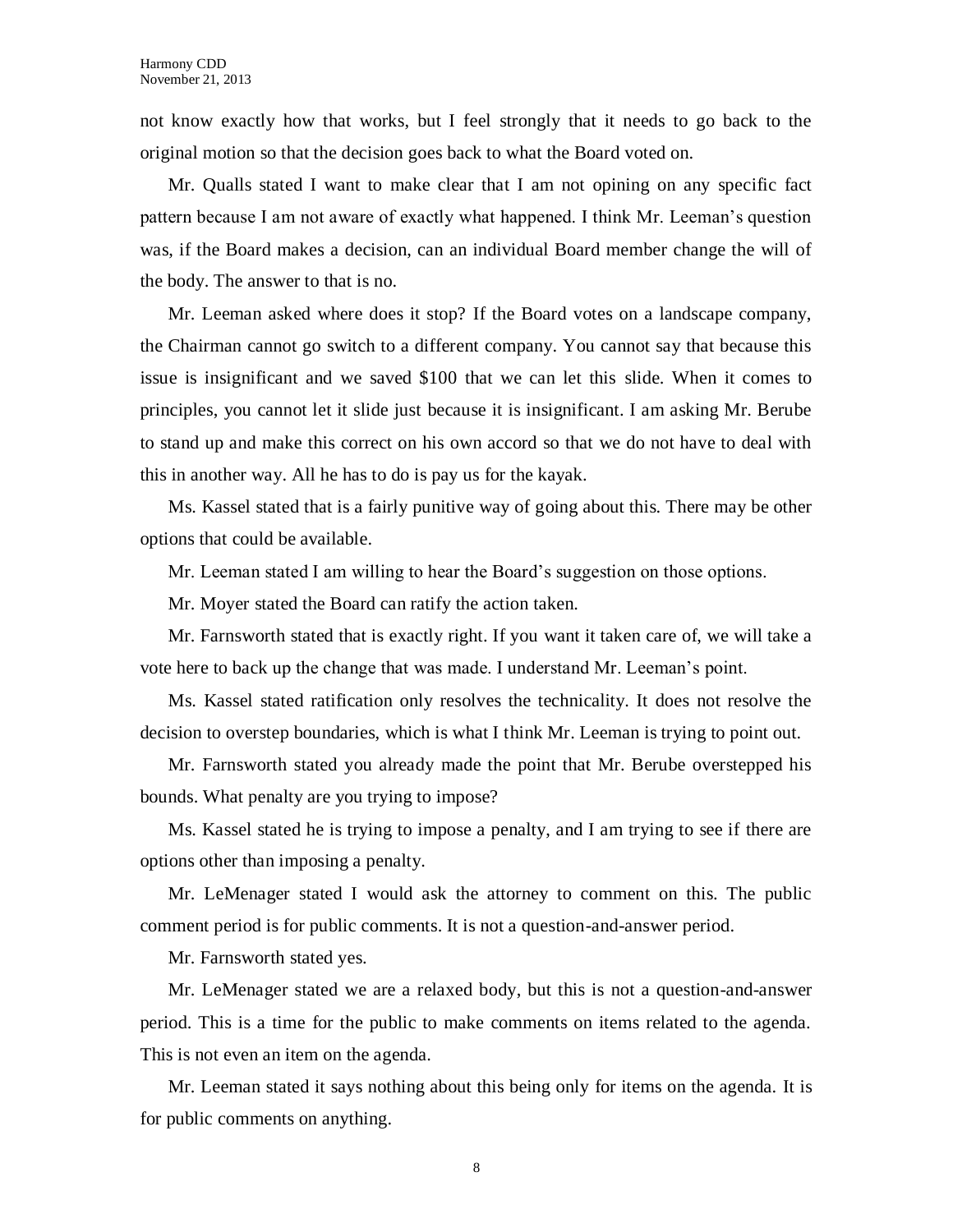Mr. LeMenager stated ask the attorney about that.

Mr. Qualls stated public comment is so integral and so important to a governmental body, such as this. I represent many different Boards, and I work with the Florida Legislature. It tends to help a meeting move along if there is a set way of doing things that is followed. Typically, the public gets to comment, but it is not usually a give-andtake, question-and-answer period. That is why I was trying to refrain from responding now and address all the questions at the end, simply because everyone's time is precious and the Board has a certain way to go about getting things done. I think they have made that policy clear.

Mr. Leeman stated yes, but to bring it up at this moment to avoid dealing with the issue I raised is pretty slimy. If you are going to do that, then fine.

Mr. Berube stated I want to be sure Mr. Leeman is finished.

Mr. Leeman stated yes, and thank you for giving me the extra time.

Mr. LeMenager stated you are welcome.

Mr. Rich Martz stated there used to be forms to fill out in order to speak.

Ms. Kassel stated they were forgotten tonight.

Mr. Martz stated that might have rectified the previous speaker if he had filled out the form.

Mr. Berube stated in reality, we are supposed to limit this to items on the agenda. But if people want to speak, we will give you some latitude, with or without the form. That is what we are trying to do. If we give everyone as much time as Mr. Leeman just took, we will be here until midnight, and we have not even gotten to our agenda items.

Mr. Martz stated I am here to discuss fishing. I sent in a letter and thought I might read it at tonight's meeting. I opted against doing that since the email is in the public record. I think a lot of people will say something similar to what Mr. Leeman said regarding the fishing. I, too, have a certain curiosity. Rhetorically, I could engage in a question-and-answer session, but what benefit comes of this? I have looked into quite a few attorney pages and see that a lot of ambulance-chaser types are looking for people who have some kind of grievance over some kind of retention/detention pond issue. It is a common thing in Florida. Someone could get hurt or die from drowning. I have looked through several different cases, and I will share with you some facts that I have stumbled across. That is the down side to this, and I also think it degenerates the look of our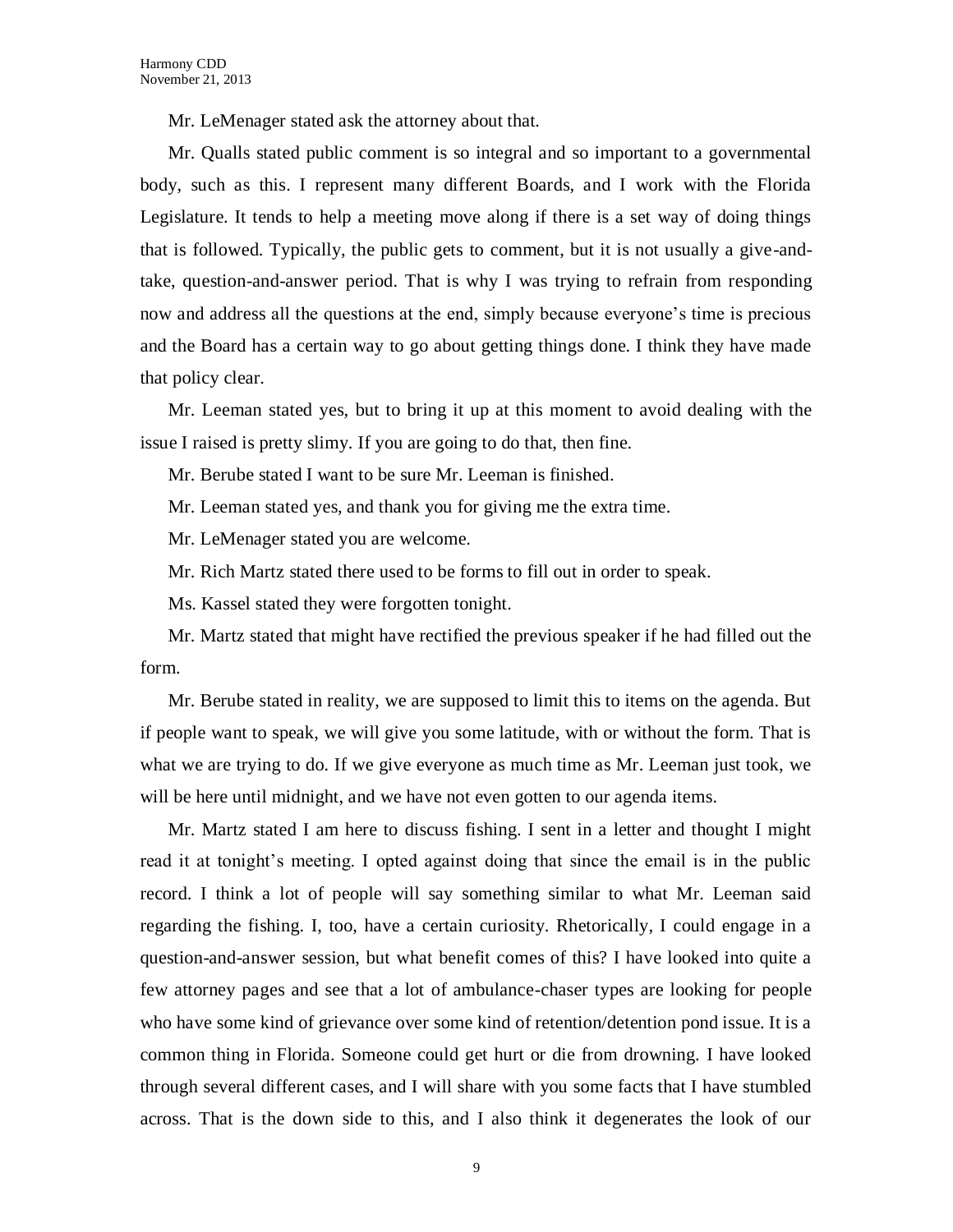community. That is my personal opinion. I do not know what everyone else thinks. I am not interested in what anyone else thinks about having adults urinating on these ponds that I have seen on only one occasion, as well as other things, or the alligator baiting that I did not see but that Mr. Berube reported. I have actually seen that on the pond behind my house but not on the bigger ponds. I was reminded that people have actually been water skiing on those waterways, which is interesting and I had forgotten. Given the opportunity, a large enough group of people will do the stupid thing. I do not think that offering up the opportunity or certainly engaging in any sort of encouraging activities is going to help us. I took a picture of St. Cloud's waterway between Lake Toho and Lakeshore Drive in the park. There are four to six retention/detention ponds separating a large body of water from the road, and they have signs that say No Fishing, No Watercraft, No Swimming, and not to mess with the alligators. Then they list a Statute on the sign. It is astonishing and foolish that we have to provide rules for the police to enforce, that we have to state which law we want them to uphold. If Mr. Moyer was choking me to death, I would hope that the deputy would not say that he would like to help me but I do not have a Statute put in my chest to stop this person from choking me. These signs are in St. Cloud, and we should not strive not to be like St. Cloud. I would ask you to reconsider your effort to make us worse than St. Cloud. What is your vision for this community? What do we want to be when we grow up? I do not think it is St. Cloud, and I hope it is not St. Cloud. I find the fact that they are willing to put a sign there, whether or not it is enforceable but I believe it is based on past conversations, I know that putting signs on our ponds have been effective. I know what the previous state was, and I know what the current state is. History tells us what the future state will be. I bought a four-wheel drive vehicle this week, not to put a boat in the waterway, but I do find myself thinking that we need some boats on those waterways. I would ask you to do the right thing and consider not just the small minority who could not show up tonight or would not show up tonight. Thank you for changing the meeting times to 6:00 p.m. because you will not get this many people here at 9:00 a.m. Not one of them, unless some later comers arrived who are in favor of fishing, indicated they wanted to allow fishing. No one who wants fishing felt strongly enough to come to the meeting to speak in favor of it. I find myself wondering if no one wants it who is here and who cares, why do we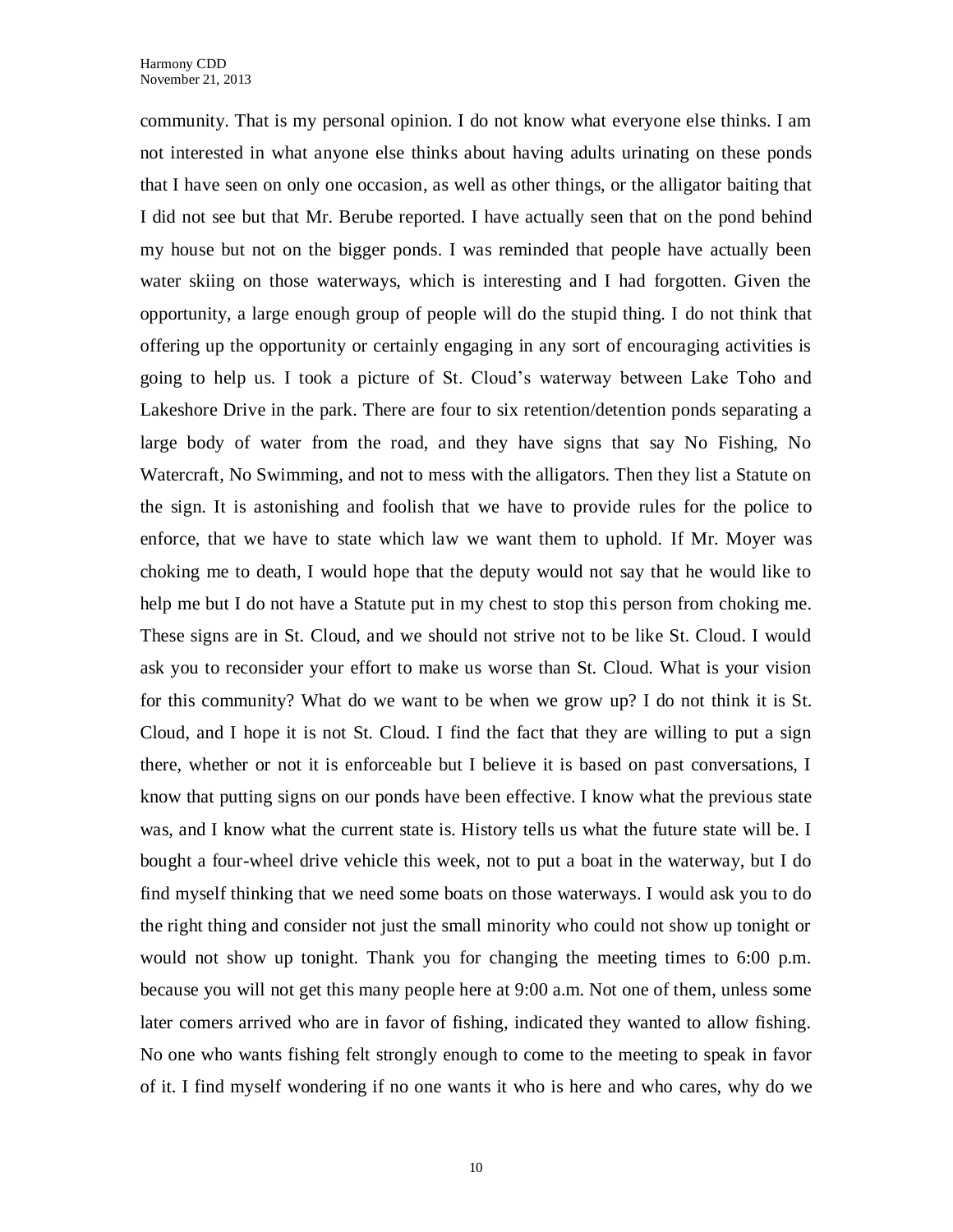want to have people who do not care and give them the benefit of doing something that will take away from our community?

Mr. Dan Miller stated I echo much of what Mr. Martz had to say. I was surprised to hear that you were reconsidering your position after we went through the whole protracted discussed a couple years ago regarding our pond. We bought our home on Bracken Fern in 2005. At that time, the declarations, restrictions and covenants said no fishing. I do not understand the legalities of a District-owned pond versus those restrictions, but that is what we thought we were buying into. At that time, if we had known that we would have had the possibility of someone standing behind our lot, which is 30 feet from the edge of the water, fishing outside our back door, we never would have bought the house. We bought it on the basis that there was no fishing in those ponds. We were delighted that you put the new restriction in place. That has made a significant difference. Last year was the first time we have not had anywhere near the problems. Prior to that, people who did not even live here would show up and go out to fish. That is where we will end up again if this ban is lifted. We have had some people blow off the alligator issues. We had a situation three to five years ago with some kids aged 10 to 12 who were fishing on the pond. The next thing we know, they are running along, dragging their bait in the water with an alligator, chasing it and lunging at it. When my wife ran out and told them to stop and not to fish and let the alligator go, they responded that they just wanted to get the alligator away from them. We had instances before this ban where we are sitting on the patio having dinner on two separate occasions in two different seasons and an alligator decided that what we were having smelled pretty good because he came right out of the water up toward the patio. He was clearly associating people with food. I do not know if that was due to the fishing, but anything we do that will make the alligators less afraid of people is looking for trouble. I encourage you and ask you not to change this ban. I think it will be a problem. These people who are fishing are not even residents of Harmony. We have plenty of opportunities to fish at the lakes. You just put in the new docks and fishing pier, in addition to what was already there. I frankly do not see why we need that. When our grandchildren are here, that is where we take them fishing. We do not go out the back door and fish in the pond. I encourage you not to change this ban.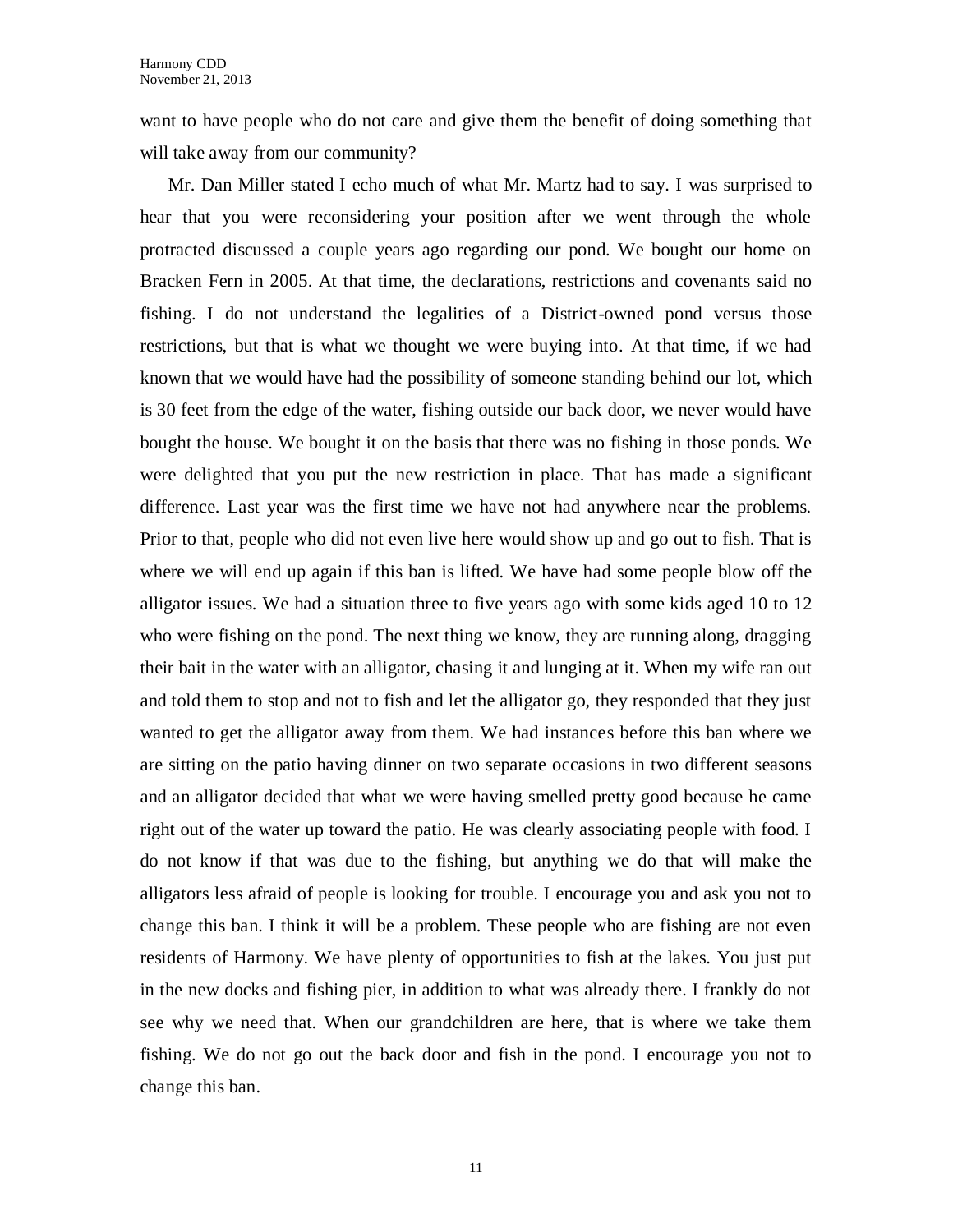Ms. Nancy Snyder stated I agree with everyone not to allow fishing. I think we went through a grueling process a couple years ago. I also want to make a comment on the lawn service for the area between the sidewalk and the street. They have a great big piece of equipment to blow the grass clippings, and my screen door is one you pull across. I had to vacuum up the leaves and grass out of my hallway between my living room and dining room because that blower is huge. I stopped the crew member the second day, and he said they were shorthanded so he had to use that piece of equipment. I asked if he could go the other way, pointing away from my house. He replied that no, he has to do it that way. I pay a person to clean my porch after my lawn service maintains my yard, and the porch is full again and it is getting inside my house since I can open the screen doors. Is there some way where the houses are they can use the regular blowers and not this huge piece of equipment? The person I talked with must have come back and blown off my porch because he saw how many leaves and weeds were in there.

Mr. Rinard stated we can absolutely change that practice. There is no problem with that.

Ms. Snyder stated even the gardens in the front get covered with grass.

Mr. Rinard stated we can change that practice. We do recognize the hour limits associated with that machine, and we keep it on property to take advantage of the efficiency that it provides. In residential neighborhoods and areas where it has an effect that you described, we are more than happy to use the other equipment. Should there be a miscue in the future, may residents call Mr. Haskett?

Mr. Haskett stated yes, absolutely.

Mr. Rinard stated I am glad to hear that he took care of blowing it out of your porch. If for some reason the next person forgets or if he gets in a hurry, please contact Mr. Haskett.

Ms. Snyder stated I did get a little upset when he said he had to use that piece of equipment.

Mr. Rinard stated I do not know the validity of that. Should it occur again or if you have any additional problems, let Mr. Haskett know. I have a project manager onsite fulltime and he can address those kinds of issues. If it is a continuing problem, then I am happy to step in.

Ms. Snyder stated thank you.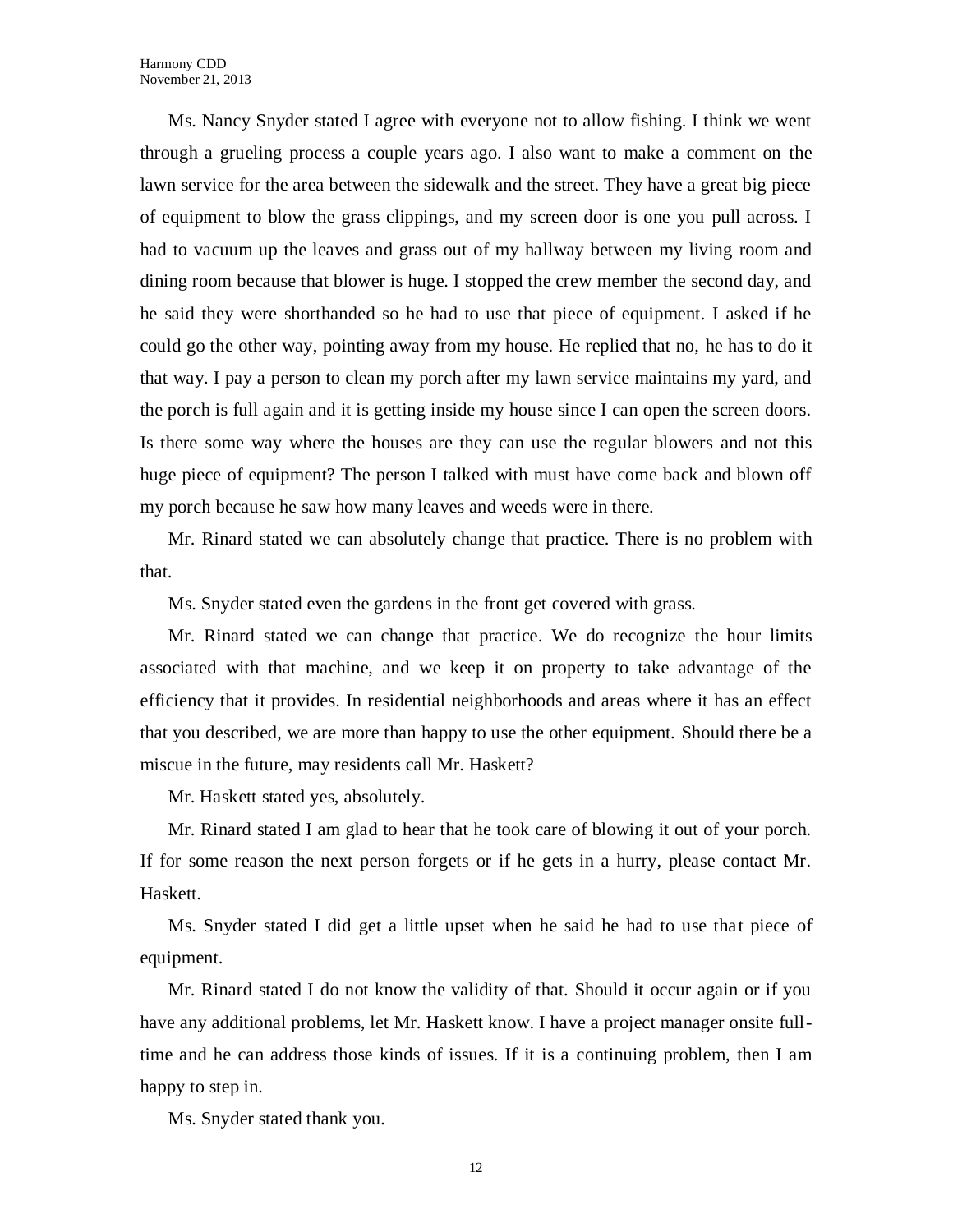Mr. Barry Kimmel stated I live on Bracken Fern, which is part of the pond problem. I have a few questions for you. If you open up the ponds for fishing, does it open up the ponds for anyone else to do anything they want to do on the ponds besides relieving themselves in them or other legal activities? In other words, if you open it up to allow fishing, does it open it up to allow me to fly my radio-controlled airplanes or my radiocontrolled boats? Will you have the only privilege in the pond when you are fishing that I am not allowed to run my motorized boats? Keep in mind that they are not gasoline models. They are electric powered.

A Resident asked can you fish with planes and boats?

Mr. Kimmel stated I could.

Mr. Berube stated fishing continues to be the hot button. The real problem with this is that this is a public facility. The ponds are public.

Mr. Kimmel stated that means that I can bring my 100-member club to the ponds here while you are fishing and run my model airplanes.

Mr. Berube stated that seems extreme, but it is a public pond.

Mr. Kimmel stated it is extreme, and it is not extreme. I want to know if you are opening them up to the public just for fishing, or for any legal activity.

Mr. LeMenager stated I would suggest that they are open now for any legal activity. The only thing mentioned on the sign is fishing and swimming, not if 100 people wanted to bring their boats.

Ms. Kassel stated the signs say No Trespassing.

Mr. Kimmel stated we just want to run our model airplanes in the ponds while people are fishing. I want to know if you are going to make that illegal.

Mr. Berube stated it is a question that goes around.

Mr. Kimmel stated I just wanted to make that point.

Mr. Berube stated what we are advocating is public access to public ponds.

Mr. Kimmel stated that is fine. I just want to make sure it is open to the public.

A Resident asked does that still mean no trespassing?

Ms. Kassel stated there is no fishing in the ponds, but how we decided to enforce that is through a No Trespassing sign that cites the Florida Statutes in the correct way on the sign. By doing that, you are effectively not allowing anyone to trespass on the ponds for any reason, unless they are authorized.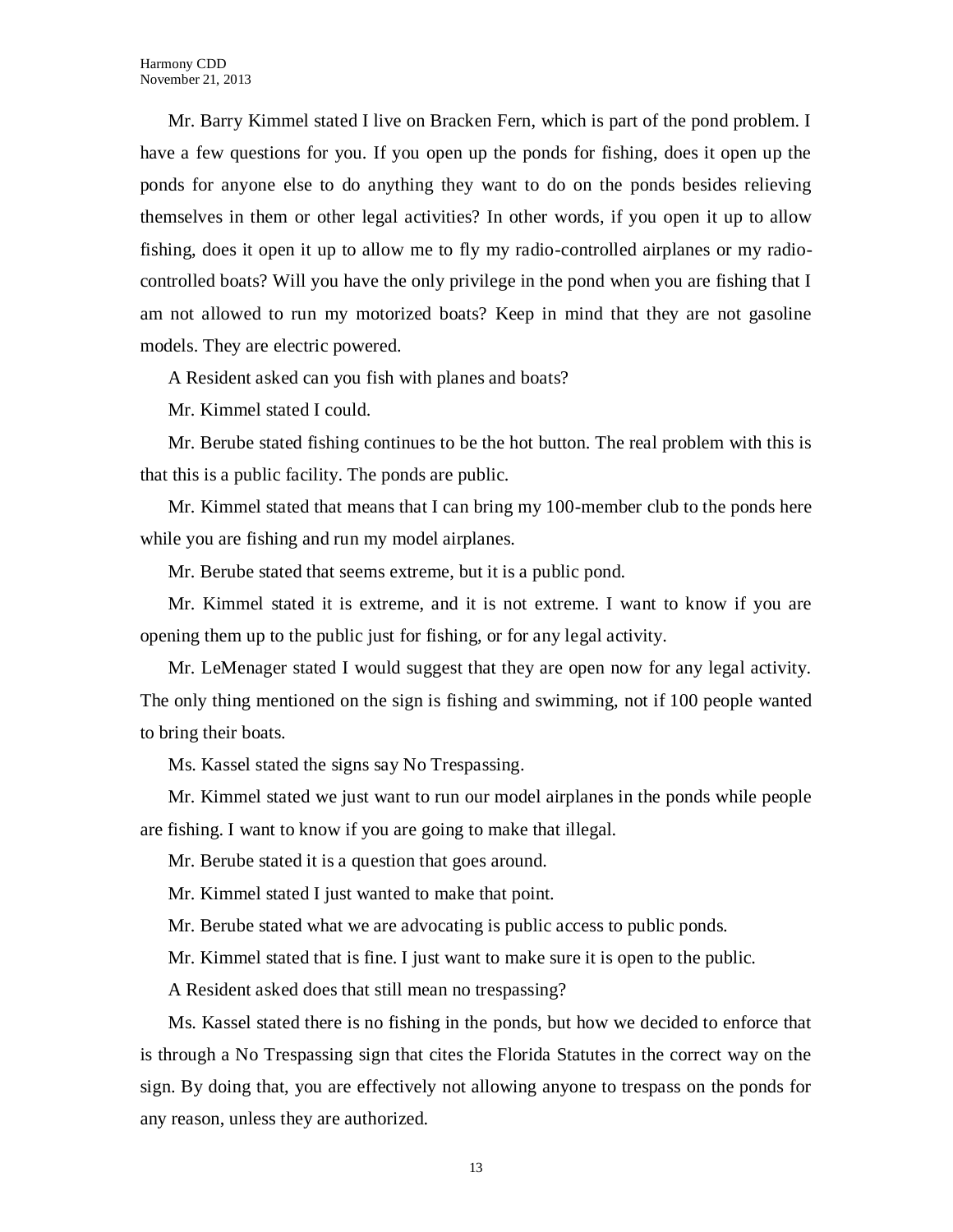Mr. Kimmel asked is there any reason for someone to get on the ponds?

Ms. Kassel stated yes, for water monitoring or controlling weeds.

Mr. Kimmel asked in a non-official capacity, is there a sensible, rational reason for someone to get on the ponds, or is it just for maintenance? They are not really ponds. They have a purpose. They are not recreational.

Ms. Kassel stated they are ponds but they are retention ponds, not recreational ponds.

Mr. Kimmel asked is there a non-official reason related to the ponds for a human to get in that water?

Mr. Berube stated only that it is a public facility, and the public should have access.

Mr. LeMenager stated obviously everyone from Bracken Fern showed up for tonight's meeting. That is great. My position has always been that we should not have fishing in that pond. To me, it is all about Lakeshore Pond and if we should allow fishing there. I am wholeheartedly in favor of that, but I am wholeheartedly against fishing in the other ponds. I counted the number of houses on the two ponds that have a significant number of houses on them, and I believe it is 36. I was going to ask Mr. Moyer to poll all 36 of those houses and find out. Frankly when it comes to those two ponds, those are the only 36 opinions I am actually interested in. I am not interested in anyone else's opinion.

Mr. Berube stated during the workshop when we discussed this, we actually discussed how to leave the ponds that are contiguous to homes off limits. Very few people were at the workshop, so you did not hear all that. All you hear is we are going to lift the fishing ban. No, that is not where this went. We are very well aware of your thoughts, and we discussed that. If we do not have No Trespassing signs, we discussed having some other kind of signs that people could use. We discussed no fishing between signs with arrows pointing to each other. Possibly we would just leave the No Trespassing signs. This has not been concluded, and we are well conscious of your concerns. We did discuss it. The problem is that all the underlying discussions that took place never make it out. People get the highlight of the story and hear that the Board is going to lift the no fishing ban, and that is all they hear, but that is not really where this ends up.

Mr. Kimmel stated I think for me to focus on the pond that is behind my house is very short-sighted and stupid on my part, so I will not do that. I think someone skiing in that water and the stupidity of the media circus when that person slams into the bridge is not human stuff, but apparently that is not outside the realm of reality.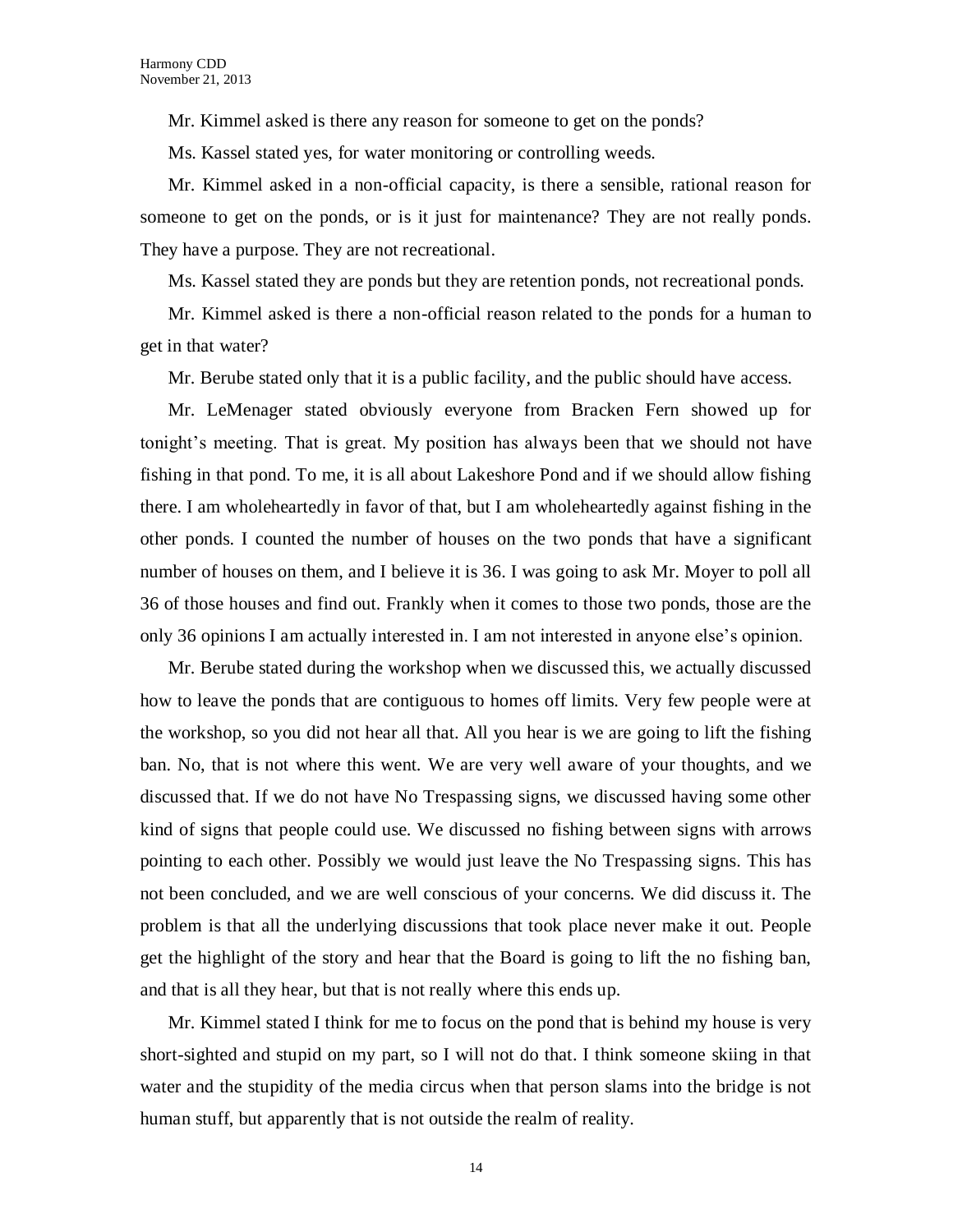Mr. Berube stated we understand.

Mr. Roy Sampson asked do the No Trespassing signs also apply to residents?

Mr. Berube stated yes, it is for everyone.

Mr. Sampson asked even though we pay CDD assessments?

Mr. LeMenager stated it does not matter.

Ms. Kassel stated if we open it to the residents, then it has to be open to anyone.

Mr. LeMenager stated this is a public body and we cannot differentiate between residents and non-residents.

Mr. Berube stated I have not brought out a deputy yet but I will. I almost did it today because I anticipated that someone would ask the question. I will end the question of whether or not deputies will enforce that.

Ms. Jeanna McGinnis stated some of them will, and some of them will not. I have brought a lot of them out, and some will and some will not.

Mr. Berube stated I want to know from the sheriff's perspective if that sign is going to do any good or not, just to quell that question.

Ms. Snyder stated it is just as unsafe on a pond that does not have a house on it as it is on a pond that does have a house.

Mr. Berube stated I understand.

Ms. Kassel stated most of the ponds will have houses on them eventually, so it will be harder to enforce if you allow it now but you do not allow it later or if you allow it on some ponds but not all ponds.

Mr. Berube stated the people I am listening to are the ones who showed up here tonight. They have a voice. If you recall, we did consider that but we never settled it because we could not come up with a good answer. This is not final yet.

Ms. Kassel stated no, it is not. It sounded to me, honestly, that the other four Board members were considering lifting the ban on all the ponds. That is what it sounded like to me, and that is what it sounded like when I read it.

Mr. LeMenager stated my position has been clear year in, year out. My position has not changed.

Mr. Berube stated but Mr. LeMenager agrees that the residents who live on Bracken Fern should have some concessions, and I think you just said that.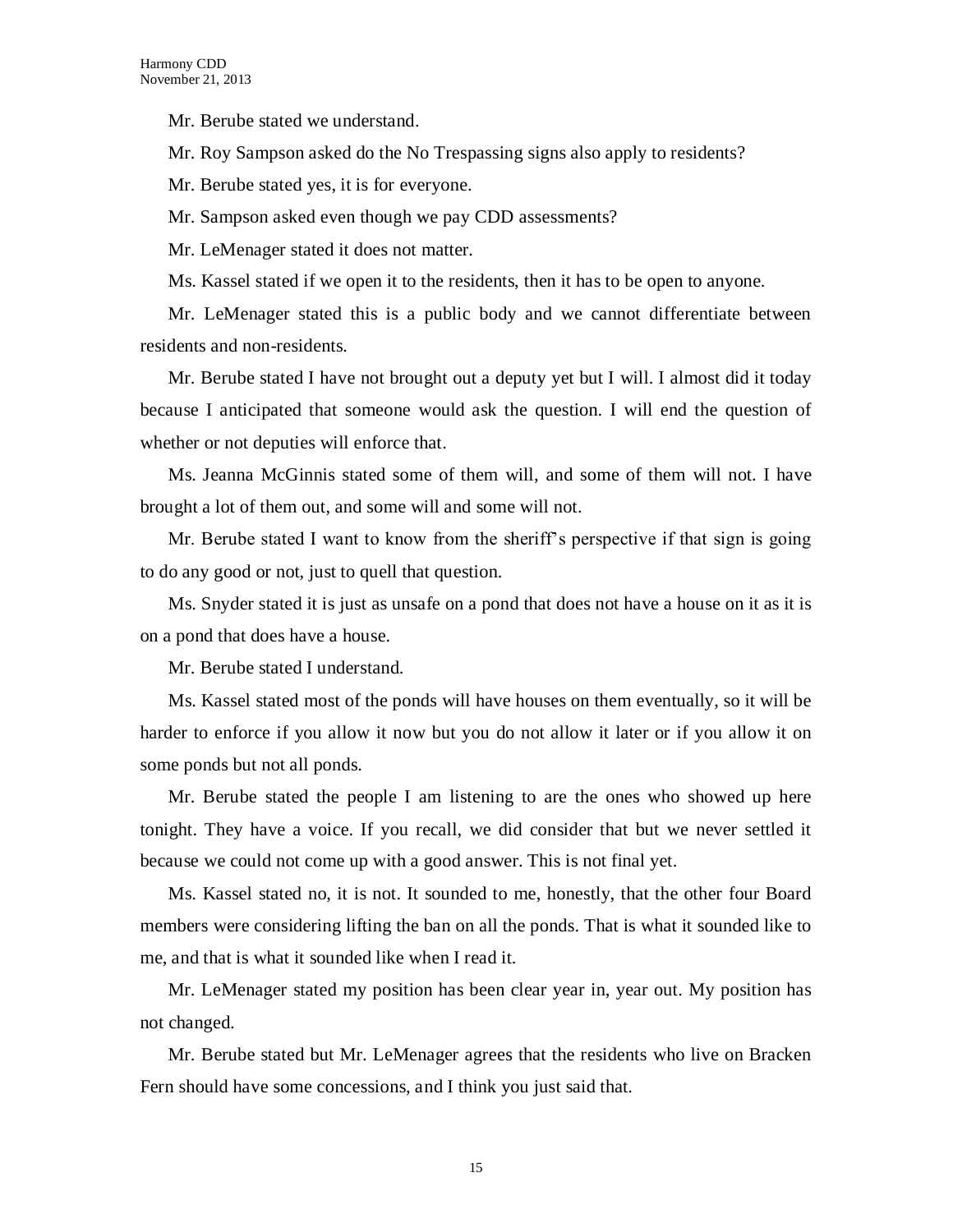Mr. LeMenager stated yes, I do not think we should allow fishing on ponds that border on houses.

Mr. Berube stated I am not in disagreement.

Mr. Anthony Presley stated please do not forget that the houses on Goldflower Avenue back up to a pond because mine is one of them. I personally do not want fishing on any ponds because I think it detracts from the neighborhoods and the way we have it. That is my personal opinion. Please consider that. During the Homecoming parade, two people were fishing on the Lakeshore Pond. I witnessed a person ask a deputy to remove them, and the deputy drove over on his motorcycle. He asked them to leave and then came back and said he could not enforce it unless we install a sign with the Florida Statute cited on it. If the sign is up, he said he could enforce it.

Mr. LeMenager asked this was at Lakeshore Park?

Mr. Presley stated it was right by Buck Lake.

Mr. LeMenager stated the sign is there.

Mr. Presley stated he might not have seen it, but he said if there is a sign with the Statute listed on it, then he can enforce it but without the sign, he cannot. He took care of it right then, but that was a witnessed event.

Mr. Scott Brooks stated I do not want to talk about fishing. I want to talk about the comportment of the Board. I do not know any of the members, and I apologize for that. I have lived here for two years. I have been a member of governmental Boards in this County for 18 years, appointed and elected. I have to admit that I am puzzled by the actions of Board members over the last few weeks. I will start with my favorite. "Fishermen are, without fail, described as alligator harassers, something that is against Florida law anywhere you might be. Fishermen are portrayed as irresponsible people who might fall into the ponds and drown. Hooks drag kids who are wandering around aimlessly and leave mounds of trash in their wake. You would think these people would destroy the world if they were, gasp, allowed to walk down to a pond with their kids and toss a line in the water." I have not expressed any particular opinions about this particular rule, but I can tell from the opinions expressed by Board members and public writings that they hold pretty much contemptuous opinions about people who oppose changing the rule. In addition, I find based on everything I know as a Board member and elected official about how the Florida Sunshine Law works, I am positive, in my opinion, that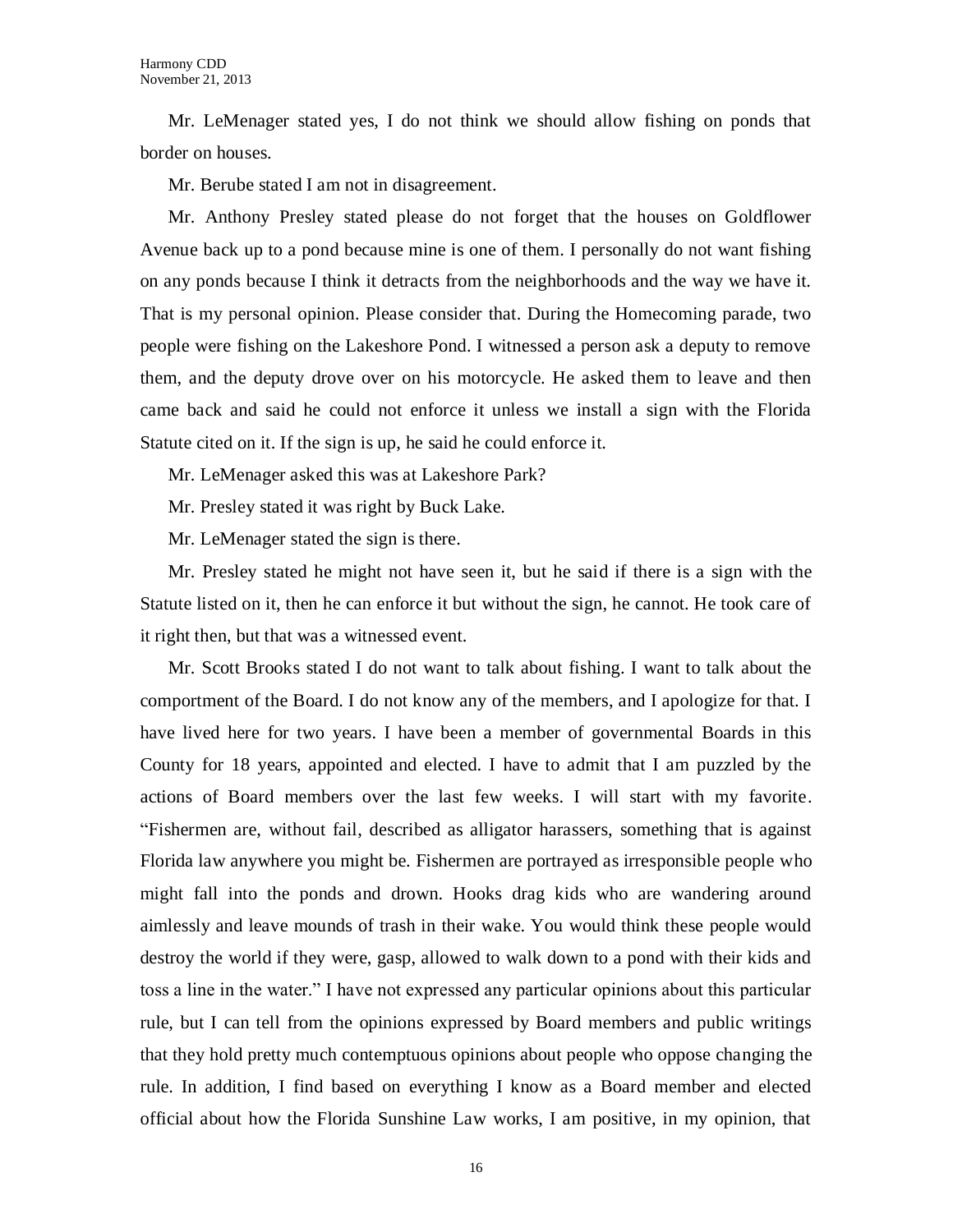there have been multiple Sunshine Law violations in the discussion of this topic in forums that are outside of these noticed public meetings. My concern is that the Sunshine Law is very specific but has a couple perquisites. One of them is that it is not just backroom deals but trying to eliminate the intimidation of people who might come to a public meeting to express an opinion so that we do not have that kind of interchange in the actual public meeting. I think that is very important to remember. I did not realize all these people were going to be in the audience tonight, but that is great. I am concerned that, when we get to the point where the actual rule is put forward and we actually see what the Board is going to end up proposing and discussing, we will have a situation where we may not be able to have such a great discussion because people are already under the impression from remarks that have been made very publicly that this has been decided already. I ask the Board members to consider their actions in the public forum. I understand the concern of wanting to have a way to communicate with the public. My suggestion is that you work with your legal counsel and your staff members to develop a way that is not intimidating, that allows exchange with the public, but limits the exchange of Board members in these outside areas. It is perfectly acceptable for a Board member to post something and then back off with no other members commenting in order to get input. I think that makes a lot of sense. The concern is obviously when multiple Board members are discussing topics in areas outside of this meeting.

Mr. Berube stated we received your concerns earlier this week that you expressed.

Mr. Brooks stated I wanted to make sure that I expressed it to you all personally.

Mr. Berube stated I agree with your points. We will discuss this further later in the meeting, but you pointed out some things that escaped our attention at the time they took place. We apologize for that; it should not have happened. People tend to react very quickly without thinking about what is going on or what they are saying. When you look back at it, then you wonder where it came from. You are absolutely right, and your point is taken. We apologize for the difficulty. As you can see, the issue is not settled. If there was an intimidation factor, it has not showed up here tonight.

Mr. Berube stated hearing no further comments, we appreciate everyone coming out. We have listened to you. There is much more that has not been discussed yet, and there is more to come. We appreciate your comments.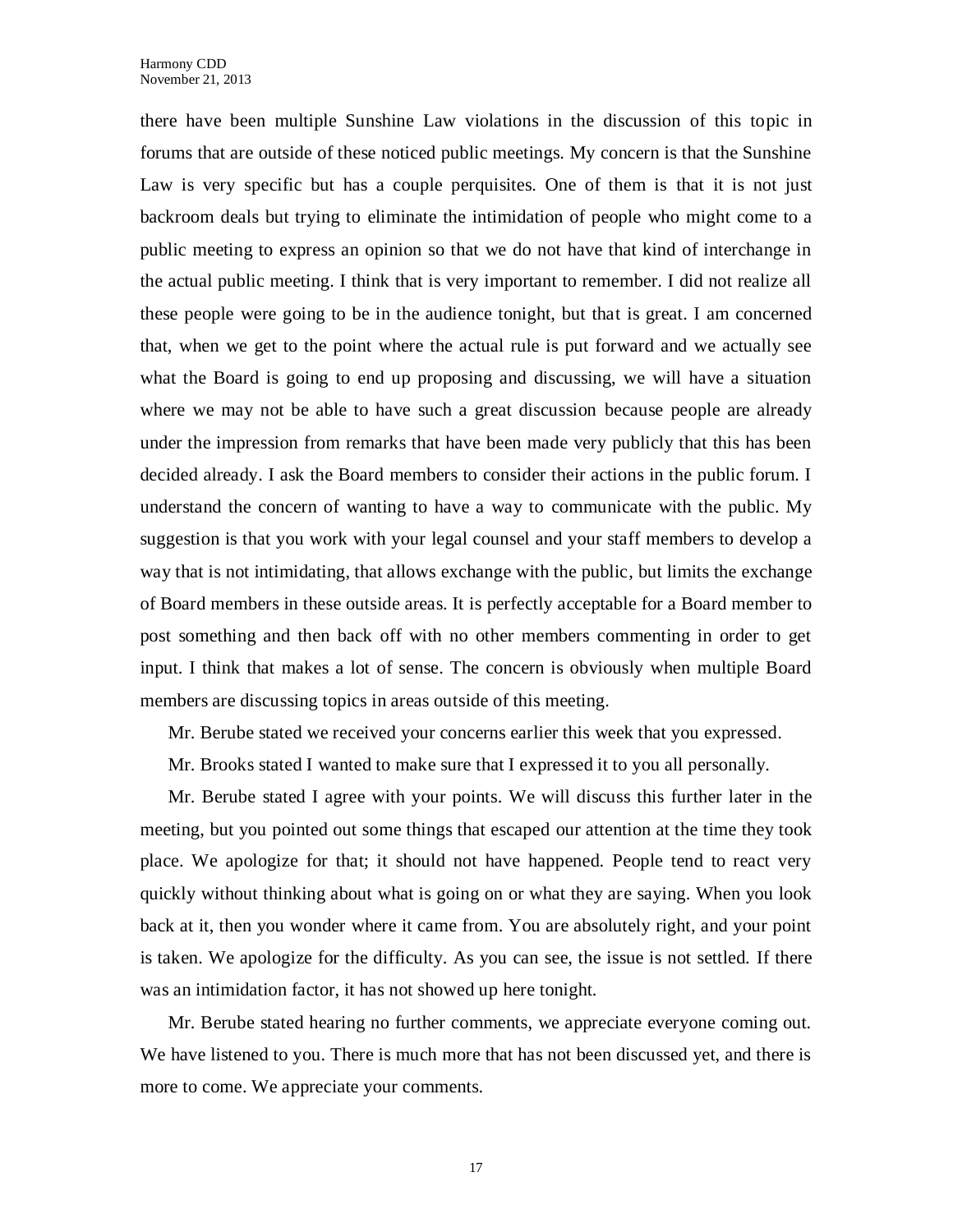#### **FOURTH ORDER OF BUSINESS Subcontractor Reports**

### **A. Aquatic Plant Maintenance – Bio-Tech Consulting**

#### **i. Monthly Highlight Report**

Mr. Golgowski stated Bio-Tech was out here yesterday, so there is no report yet.

Mr. Berube stated that is fine; everything seems to be going well.

# **B. Landscaping – Davey Commercial Grounds Management**

#### **i. Monthly Highlight Report**

The monthly landscape maintenance report is contained in the agenda package and is available for public review in the District Office during normal business hours.

Mr. Berube stated thank you to Mr. Rinard for agreeing to maintain the new property at the school for free. It was never formalized, but I guess that happened tonight.

Mr. Rinard stated yes, it was. We have shifted, effective this week, to a bi-weekly mow cycle. With the cooler temperatures, weed control within the turf will pick up and shift into a three-week cycle. We are seeing some areas that are holding some moisture, and dollarweed is becoming predominant. That cycle will help break the weeds and help get those areas under control. Fertilization throughout the turf and shrubbery has been completed. Coming up the first of December after the Thanksgiving holiday, we will be overseeding the soccer field with some perennial rye. Part of that process includes scalping the turf a little bit to open it up enough to accept the seed and get good seed-tosoil contact. Then we will be posting signs, the purpose of which is to make the community aware that some seeding and maintenance has occurred and to ask for their cooperation to stay off the fields if at all possible. Our experience in other communities tells us that can be challenging. I brought a copy of the sign we would like to post, for your review and approval. In order to try to get the best germination rates, we found that this has been as effective a tool as we have been able to find.

Mr. LeMenager asked do you realize there are regularly scheduled events that go on specified days each week?

Mr. Rinard stated yes, I understand that. We also understand, and I believe I noted in the summary, that we do expect there will be touchups that will be necessary. We are using 10 pounds per thousand. What we are finding right now in areas that have been previously seeded within the past three or four weeks in other communities, a seven-day to ten-day germination period with some good rates of germination. Part of the trick is establishment and getting the rooting in. We ask and have stated on the sign that it is a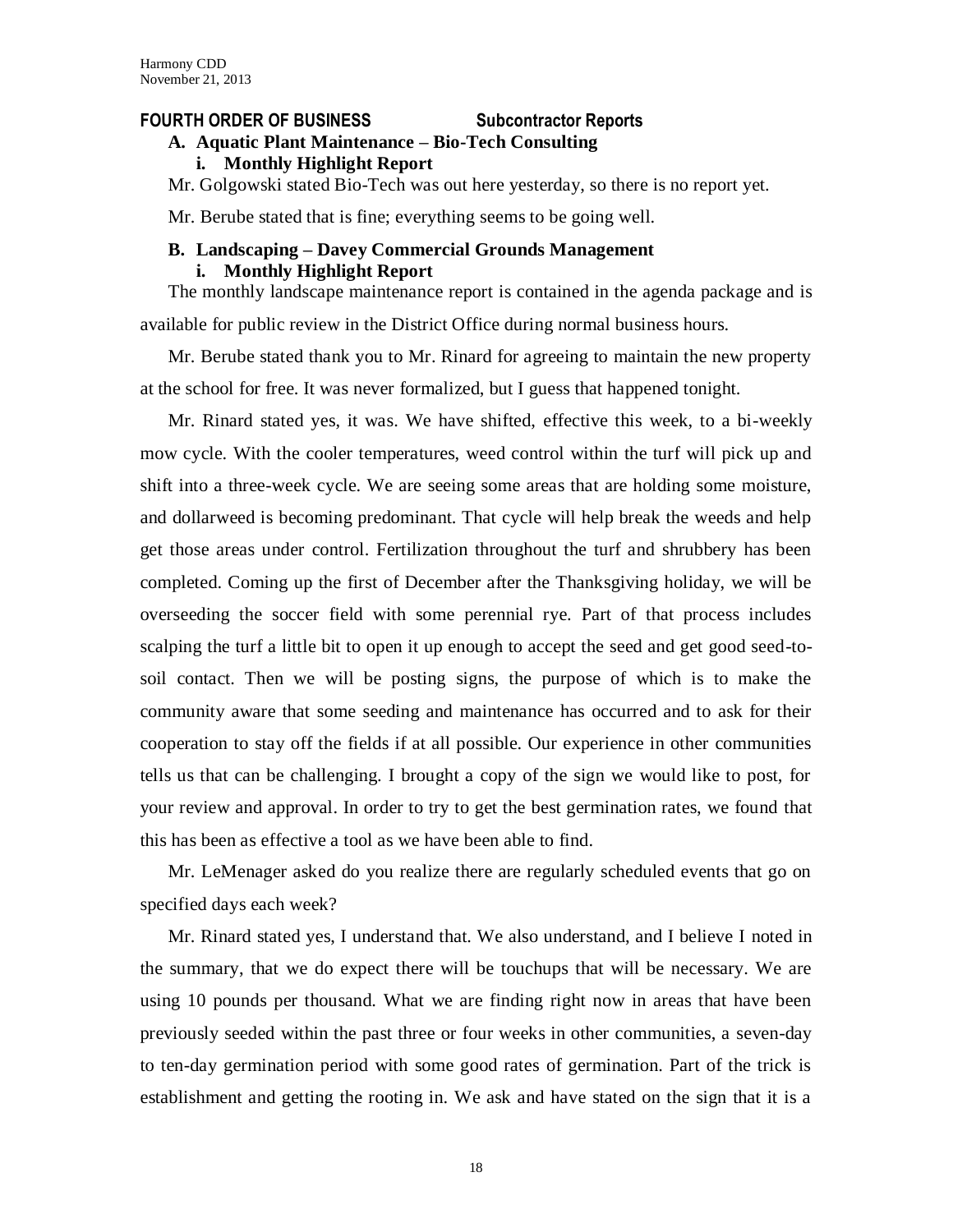three-week to four-week period. I really do not expect it to go that long as far as germination is concerned.

Mr. LeMenager stated I would suggest you say two weeks, and if you need more time, just leave the sign up. I think that will work better psychologically with residents.

Mr. Rinard stated we thought to set the expectation for a little longer so that we can perhaps pull the signs a little sooner. We will be prepping the field on Monday, December 2 with scalping, dragging and related activities. On Tuesday, December 3, we will be seeding the field.

Mr. Berube stated I do not see a problem with the signs if you are looking for approval.

Mr. Rinard stated I anticipating having two signs per side, for a total of eight signs.

Mr. Farnsworth stated I tend to agree with Mr. LeMenager on the timeframe being too long, but I will not argue about it. Yes, they may proceed with their drafted signs.

Mr. Rinard stated thank you. This afternoon, we replaced some small pocket areas of annuals including salvia, New Guinea impatiens. Ornamental grass cutbacks have begun.

#### **ii. Mulching**

Mr. Rinard stated I want to discuss mulching because we are looking to schedule that activity.

Ms. Kassel stated I thought when we went with this new mulch that we would not need to mulch every year.

Mr. Rinard stated we knew there would need to be some touchup. Part of that discussion is, as we go through this touchup round, to determine what the difference is in need. Part of what we discussed was the difference. If we are under what we originally used, then we would credit that back to the CDD for wherever you want to use that. So we do need to go through that round. We know there are areas, be it from mowers or maintenance or raking, that will need touching up. We did some touchup in some areas recently with mulch from a different supplier, but we used a different color that is darker.

Mr. Berube asked was that used at Lakeshore Park in the tree rings?

Mr. Rinard stated yes, that is the material.

Mr. LeMenager stated I noticed that it did not smell bad.

Mr. Rinard stated it does not have an odor. When we did this originally, in our follow-up discussion with the Board, there were two aspects to the mulch, one being the odor. In September, there was a Statewide landscape show. The supplier of that material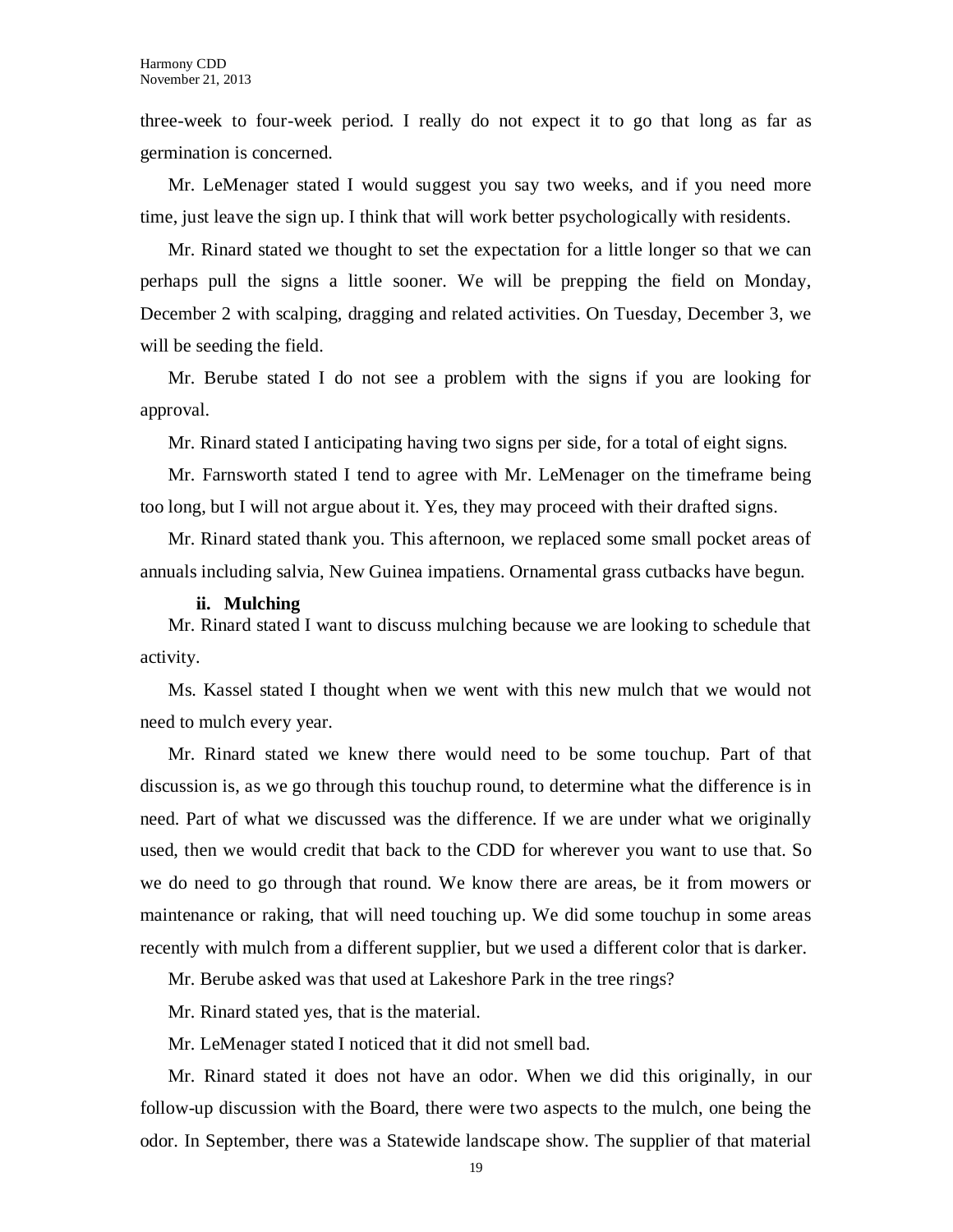was there. I had a chance to talk to the owners and express those concerns. He indicated to me that they were working on a deodorant additive for a lesser odor.

Mr. LeMenager stated it seems less attractive to dogs.

Mr. Rinard stated I have not seen that since they incorporated it into the product. This product that we used in the Lakeshore Park area is darker. It is a recycled material, but I am interested in the Board's comments on the material. I was not able to provide samples for tonight. To me, the darker color helps bring the plant material out. The other issue raised with the last mulching was that you felt it looked like dirt and it blended in. The black mulch falls into that category, as well. I am open to going in any direction.

Mr. LeMenager stated I thought it looked pretty good.

Mr. Berube stated I like what was used at Lakeshore Park. I did not have any problem with it.

Ms. Kassel stated I like the darker material. I will say that when you think about the attractiveness or the suitability of any mulch and we are judging it when it has just been put down, that is a misguided time to assess how mulch performs. It is six or eight months later before we can do that.

Mr. Rinard stated I understand.

Mr. Berube stated with the mulch that was applied last year, some of it settled but some of it still blows away. When the big blower goes by, some of it gets whipped away. The mowers do a job on it. It is not perfect.

Mr. LeMenager stated I think it is better than the bark.

Mr. Berube stated I agree. It also settles in and looks like dirt if you do not look at it carefully. But it becomes dirt colored. Overall, I like it. I think it was a good change. I think we have all seen it, and we all think it looks fine.

Mr. LeMenager stated Ms. Kassel is right; six months from now we will look at it again.

Mr. Berube stated I think you can continue with this new product, and we will look at it again in six months.

Mr. Rinard stated we will proceed in that direction.

Mr. Berube asked is that activity starting now, December and January?

Mr. Rinard stated yes. We will get that moving forward and will have loads delivered next week and in early December as we come off the holiday. The idea especially with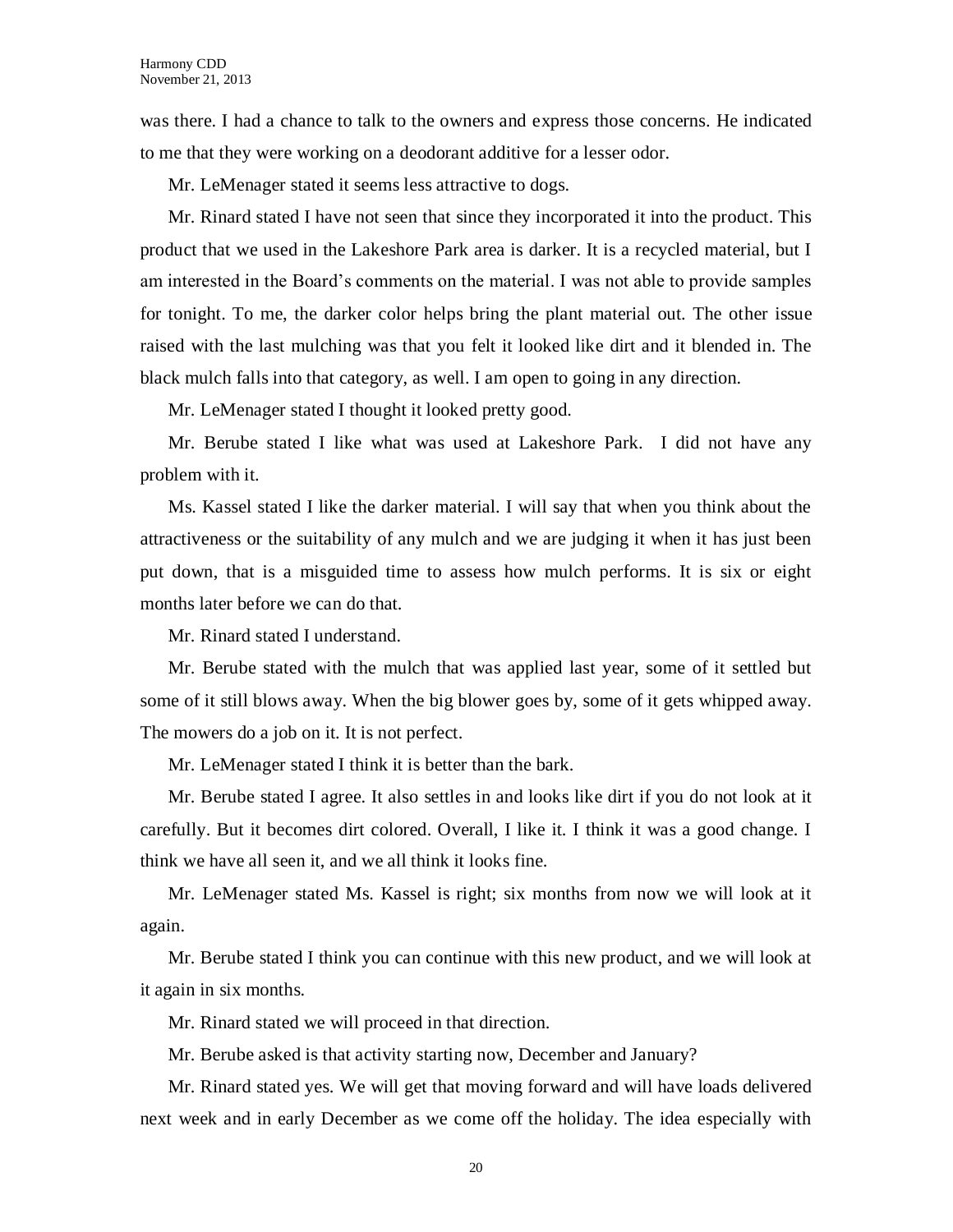the grass beds is to get those cut back and trimmed and mulched so that we can keep that process moving along in sync together.

#### **iii. Tree Trimming**

Mr. Rinard stated the Board tabled the work that we were doing around the neighborhoods earlier this year and pushed it to this fall. Mr. Berube asked me to look at the interior neighborhoods. I have information for that tonight, but I wanted to visit the original plan and see where we are going with that. As I stated previously, we obviously stumbled a little bit in the manner in which we were trying to complete that work. I have incorporated and included another office, a residential and a tree/lawncare (RC) group. Whether it is interior work or continuation of what was started and tabled, they would be involved, and we will put that into their hands. My staff onsite and my staff in Celebration would basically be hands off of that activity. This group will focus on that activity. They are giving me a time certain once we determine what the start date is.

Mr. Berube asked is this a Davey office that has responsibility to you?

Mr. Rinard stated we are working together. They are a different division within the company, but we work together quite often.

Mr. Berube asked the service will be provided by Davey?

Mr. Rinard stated that is correct, and we will oversee it.

Mr. Berube asked the responsibility is yours?

Mr. Rinard stated yes. Do you want to start thinking about getting back on the original scope of work for the trees, or where do you want to start?

Mr. LeMenager asked have they completed the ones on the outside streets?

Mr. Berube stated the majority of those are complete.

Mr. LeMenager stated they did a nice job.

Mr. Berube stated yes, they look good. I do not think we need to go back to those at this point. I would rather you concentrate your efforts, per our normal cycle, on the interior trees.

Mr. LeMenager stated we have almost always done the exterior trees one year and the interior trees the next year. That works.

Mr. Rinard stated relative to the interior trees, I have a proposal for that work. We are estimating a two-week window using a bucket truck and a two-man crew working fulltime through those two weeks to get through the neighborhood areas. The proposal is \$13,444.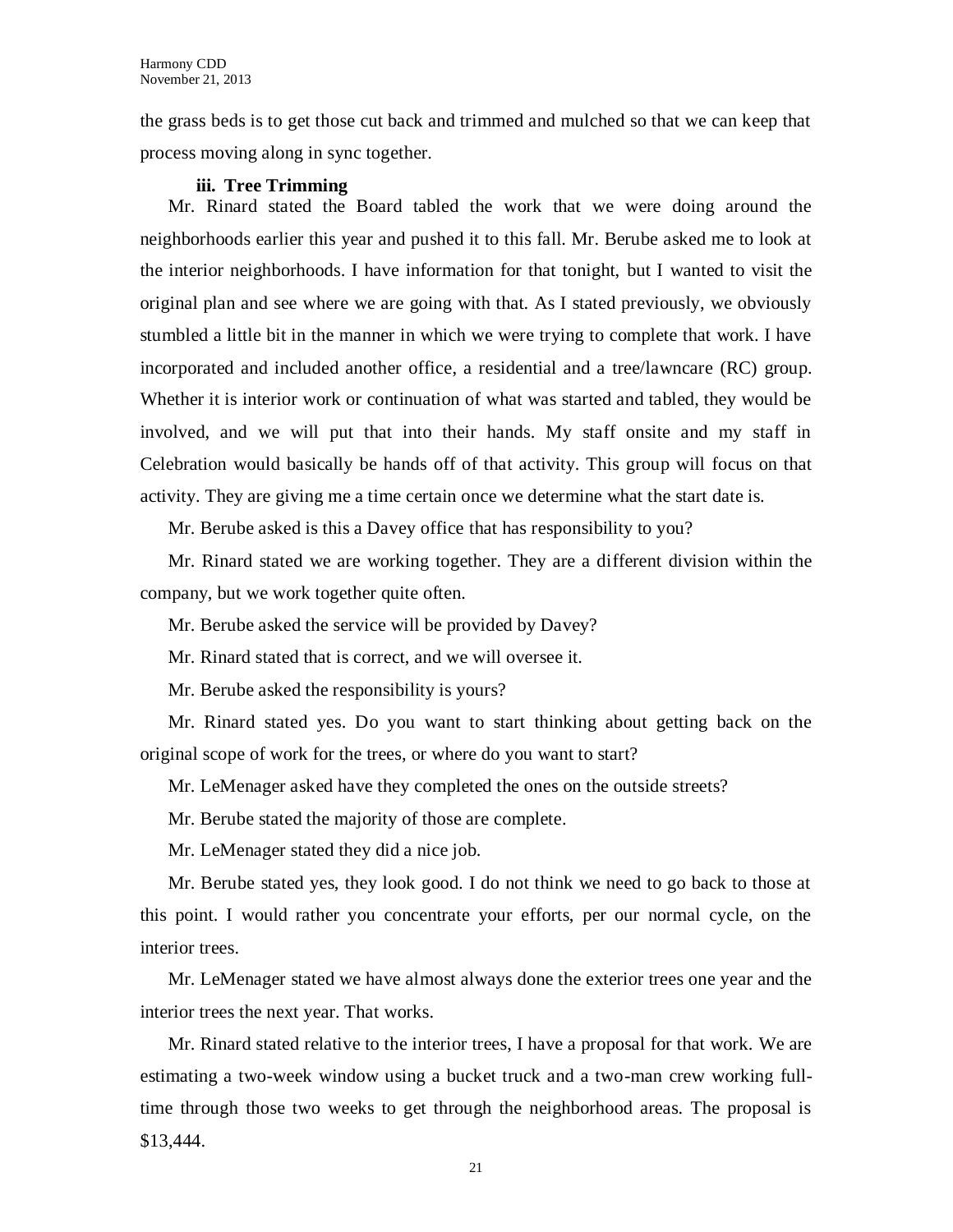Mr. LeMenager asked did we budget \$15,000?

Mr. Berube stated yes.

Mr. LeMenager asked when do they need to get started?

Mr. Berube stated from our perspective, we want it done in these slow winter months. Mr. Rinard works with the tree experts, so I will ask him what the timeframe is. Do you wait until all the leaves fall?

Mr. Rinard stated some trees are dropping leaves now. I would estimate beginning after the first of the calendar year, in January or February.

Mr. LeMenager stated it is a different process for the sycamores versus the live oaks. I always understood that for sycamores, you really do not do very much.

Mr. Rinard stated the sycamores are a lot more straightforward than an oak tree. I would say we could start anytime in January or February.

Mr. LeMenager asked where do the trees in the parks fit in?

Mr. Berube asked is Mr. Golgowski fine with that timeframe?

Mr. Golgowski stated yes.

Ms. Kassel asked how many trees does this proposal represent?

Mr. Rinard stated I do not have that information in hand right now; I will have to check. I provided this to the RC group and let them come up with their figure.

Mr. Berube stated in effect, this would cover every tree on the interior streets.

Mr. Rinard stated I did make some notes as far as the streets. Schoolhouse, Five Oaks, and Cat Briar are the exterior streets, so the proposal would be for everything interior to those roadways. Sedges, Primrose, Dahoon and all the interior streets are included.

Ms. Kassel stated it includes Cypress 1, 2, and 3, and Birchwood 1 and 2.

Mr. LeMenager stated we are not up to the Green neighborhood yet.

Ms. Kassel asked what about Drake?

Mr. Berube asked are they too immature?

Mr. Rinard stated that is correct; we did not consider anything in the Green neighborhood right now.

Mr. LeMenager stated those trees are only a few years old.

Mr. Farnsworth stated I do not think the Drake neighborhood trees are very big yet, either.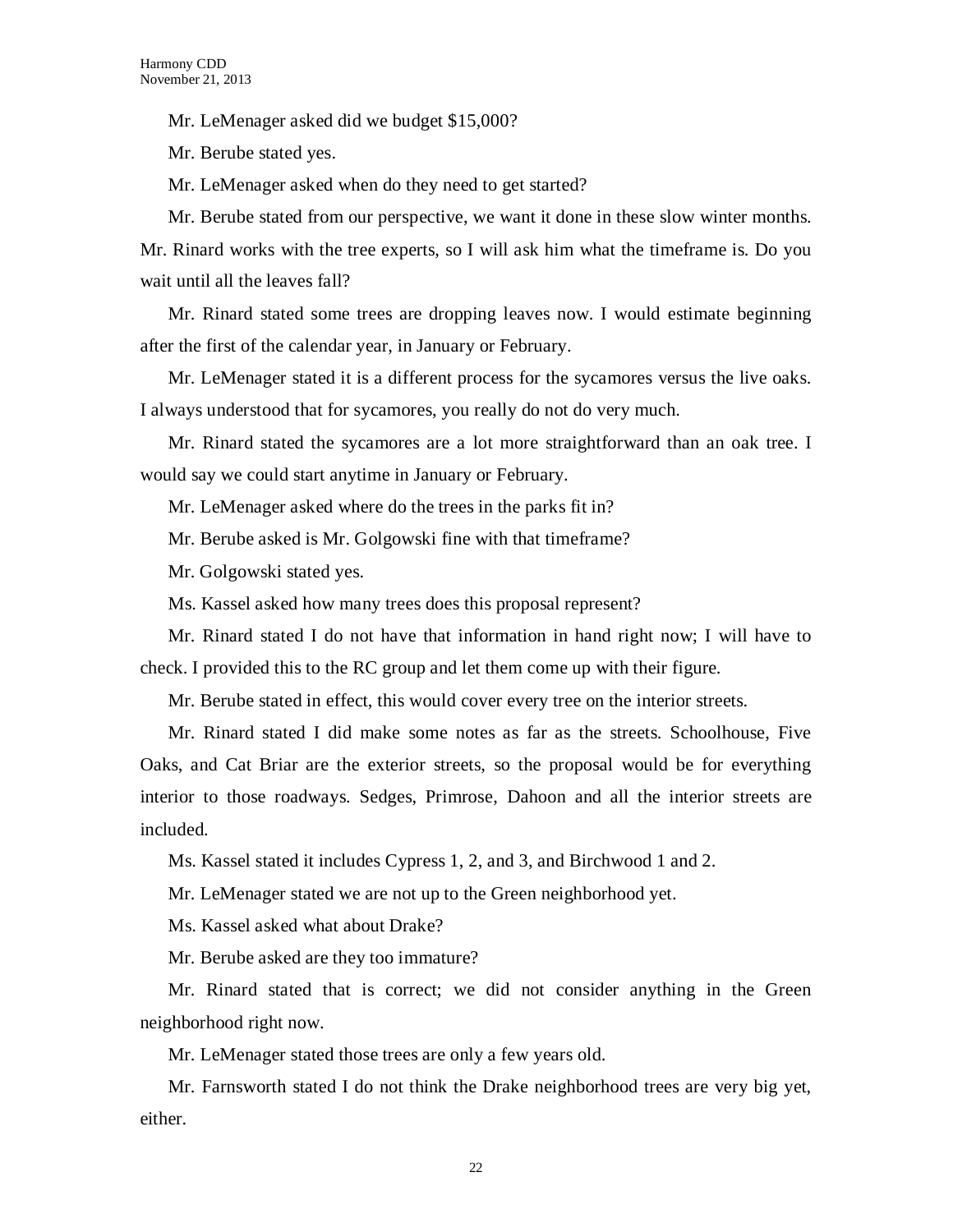Ms. Kassel stated I have not really looked.

Mr. Berube stated there are not many in Drake.

Ms. Kassel stated the reason I asked how many trees were included is because I think it is a good deal less than the exterior streets. I was just trying to figure it out on a per-tree basis, whether it was comparable or more expensive.

Mr. LeMenager stated it was about \$18,000 for the exterior trees, so this is less.

Mr. Berube stated historically when we have done this, it has always been about \$15,000, more or less. He is in range with what we have paid in the past. I am fine with the proposal.

Mr. LeMenager stated I am, too.

Mr. Haskett asked does this have to be decided on tonight?

Mr. Berube stated no.

Mr. Rinard stated we have time.

Mr. Haskett stated I would like to go through it because there are some other trees that fall within that cycle, such as the ones on U.S. Hwy 192 on the outskirts. I want to make sure those are addressed.

Mr. Farnsworth stated it probably needs to be addressed by our next meeting.

Mr. Rinard stated that is fine.

Mr. LeMenager stated then he would be set for January.

Mr. Berube stated classically, I think we have skipped some of the trees that are off the streets, like in the parks, that may need some attention.

Mr. Haskett stated that is correct, which is why a tree count is useful.

Mr. Berube stated Mr. Rinard can meet with Mr. Haskett to make sure as many trees as need to be done during this cycle are included in the proposal.

#### **iv. Landscaping Projects**

Mr. Rinard stated I need to meet with Ms. Kassel for the Beargrass alley to finalize that.

Ms. Kassel stated I wrote to you over a month ago, and I have not heard back.

Mr. Rinard stated my apologies but I have not seen anything relative to that.

Ms. Kassel stated you sent me an original proposal, which I believe is here. The second proposal had a completely different number that was considerably more expensive and a different plan. I wrote to ask why there was a discrepancy, and I have not heard back. That is where we are.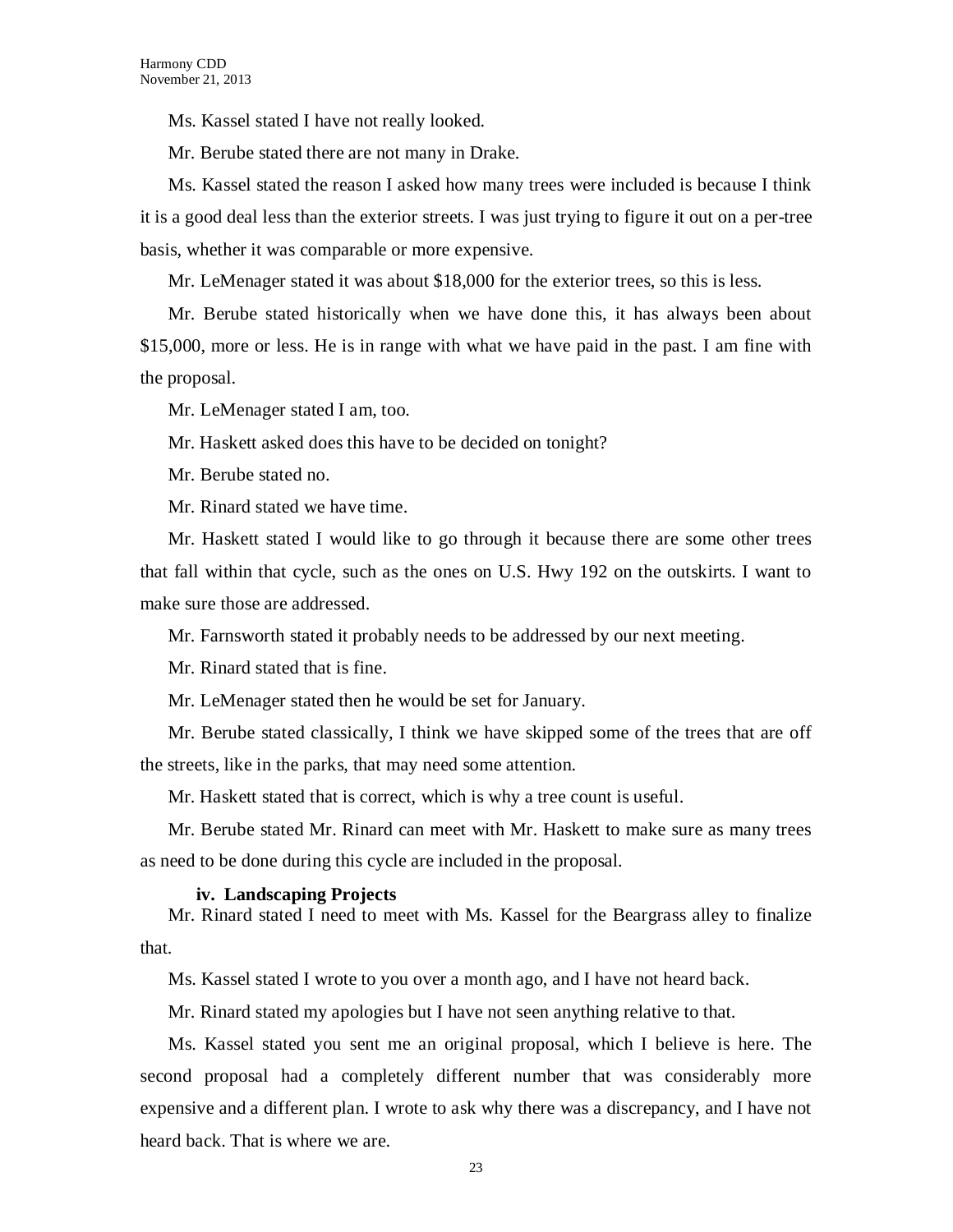Mr. Rinard stated I will get back with you on that.

Ms. Kassel stated take a look at the original plan compared to the more recent plan, and you will see there is a considerable discrepancy which is no longer within the budget that we had or the number that we originally discussed.

Mr. Rinard asked do you still have that second email with the question you were asking?

Ms. Kassel stated yes, I probably do.

Mr. Rinard stated please resend that to me, and I will check my email, but I do not recall seeing anything.

Ms. Kassel stated yes, I will resend it. I responded immediately or soon after you sent the second proposal. The original proposal showed the Beargrass alley for \$722, and the second proposal was more than double.

Mr. Rinard stated I will look into that.

#### **v. Miscellaneous**

Mr. Berube stated I will reiterate my request that staffing levels increase. We mention this month after month, and I am sure you are tired of hearing it. Mr. Walls forwarded the same comment from a resident, and he is saying the same thing that I am about short staffing and falling behind. This proposal started in June, and you just finished three of the four we approved in July. The fourth one is still outstanding, which is five months for four little neighborhood projects. We would love to give you the rest of the \$21,000 in business that is part of this proposal, but we keep hearing that you are not finished with what you already have within the scope. You are backing me into a corner. Someone mentioned to me that I used to count the boots on the ground when the previous landscaping company was here. We keep hearing that Davey is short staffed. What are you going to do about that? It is a question that does not have a good answer. I know you have heard it. We have discussed it. This is becoming a growing issue. When the residents start complaining about landscaping, we have to act. When they start showing up *en masse*, we need to act. You would agree that service levels are down. That is all we need to say about that issue. You understand it. I have said it, and Mr. Walls provided his comments. Having said that, on the invoices this month for the three proposals, one of them came in under the price, and two of them came in over the price. We had a total overage on the three bills of \$233. One was quoted at \$1,782 and came in at \$96.75 under. One was quoted at \$852 and came in \$76.18 over. The last quote was \$450 and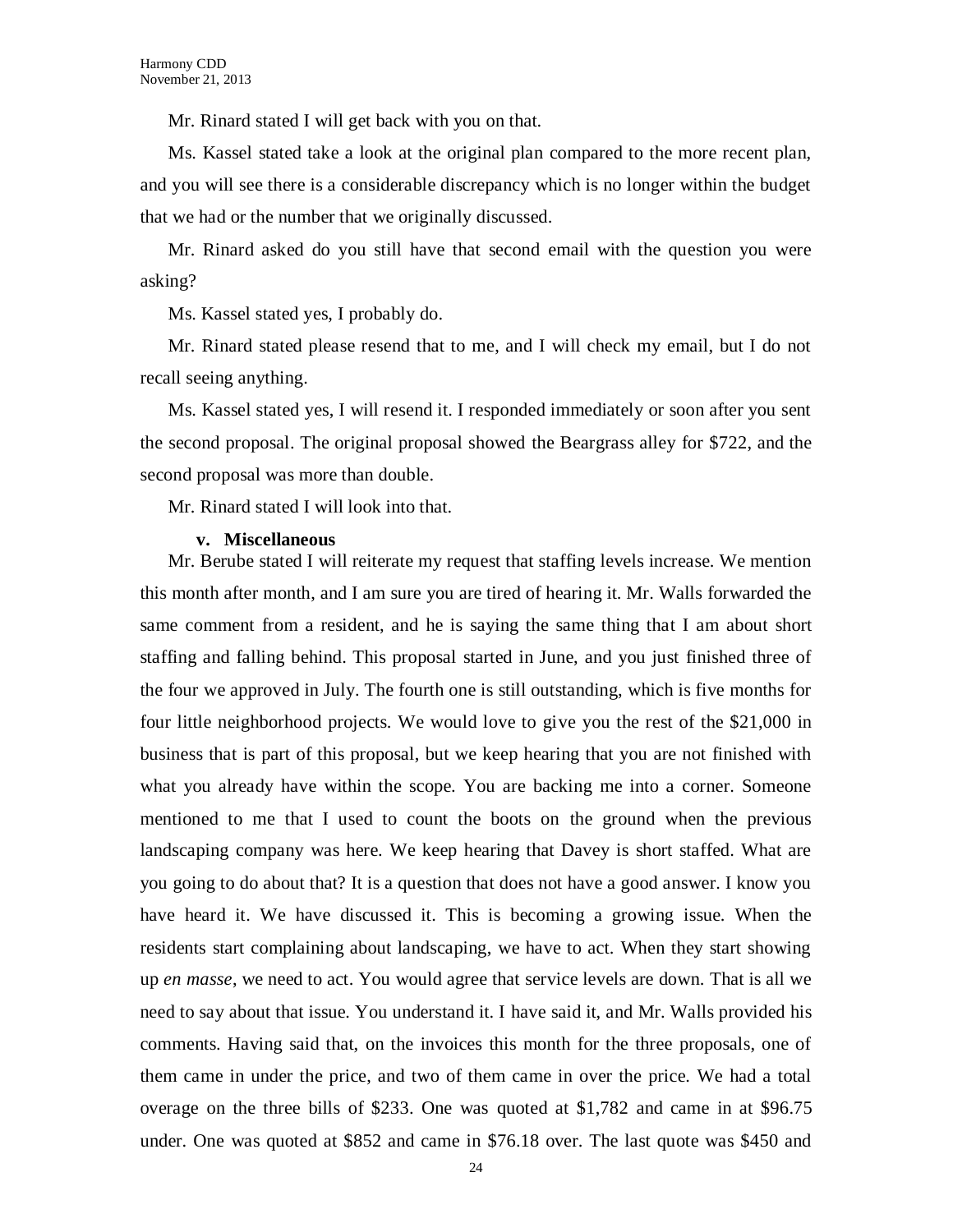came in \$157.75 over. The proposals say they are priced at the high end due to quantity purchases. If you install more at any given time because the quantities may increase, the price will go down.

Mr. Rinard stated that is correct.

Mr. Berube stated not only did you not meet the high-end price, you came in over. In total, it is a couple hundred dollars on a project of a couple thousand dollars. To Ms. Kassel's point earlier, we agreed on something as a Board, and we need to stick to that.

Mr. Rinard stated I agree. I do not have an explanation for it. I need to look into it.

Mr. Berube stated I was going to ask if there were any changes.

Mr. Rinard stated we presented specific proposals with specific pricing on them. After the main proposal, we provided individual proposals as we finalized the individual areas.

Ms. Kassel stated that is the email I responded to, asking why it differed from the original proposal.

Mr. Berube stated I was not aware of individual proposals. I was going by the original proposal. From reading the notes on the proposal, my thought was the only thing that can happen to these numbers is to go down unless she made a change because we allowed some flexibility on them. It is only a couple hundred dollars and it is not the end of the world, but we need to follow the guidelines.

Mr. Rinard stated I have no problem fixing it, and I need to research it.

Mr. Berube asked if we decide to give you more of these projects to do, how do we reconcile in our minds that the Beargrass alley is still unfinished, for any number of reasons? How do we justify giving you more business? I want you to be our landscaper. I want you to be our tree contractor. I want you to do everything in this contract as well as the addons. When I keep receiving complaints from residents, it is hard to give you more business. What do we do?

Mr. Rinard stated Mr. Berube and I have had conversations regarding the personnel. I said that I would work on that, and I indicated the areas where we are working.

Mr. Berube stated to that point, after we talked last month at Lakeshore Park, there was a fairly quick response, and everything was spruced up. Lakeshore Park looks a lot better. You did a wonderful job. I should not have to hammer on you and Mr. Jon Rukkila.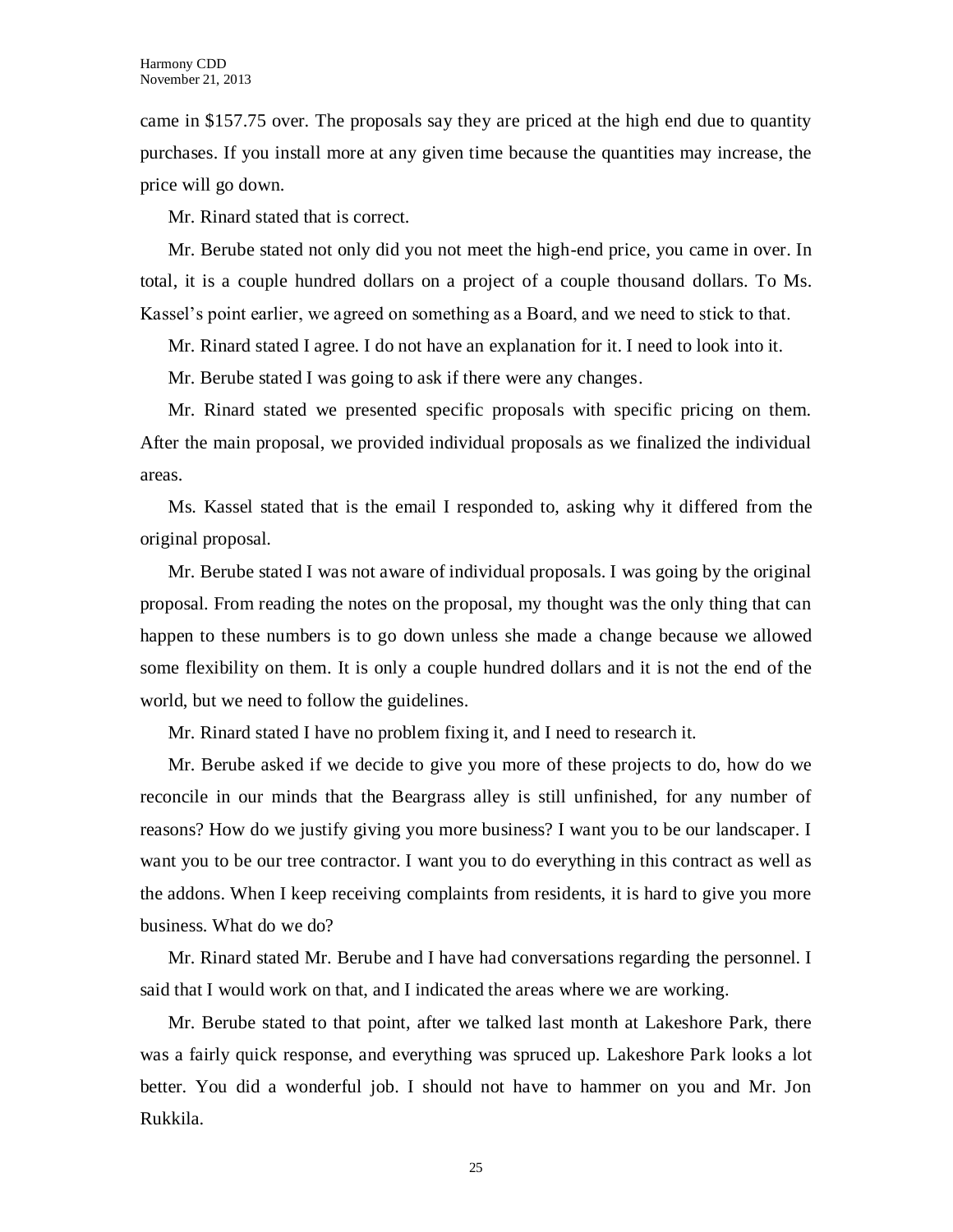Mr. Rinard stated I understand. Obviously, with the tasks that are coming up, we need to adjust for that. I would say to you that by the next meeting, I believe you will see a difference.

Mr. Berube asked will Beargrass alley be complete?

Mr. LeMenager asked is that the one behind my house?

Mr. Rinard stated yes. We will get that squared away, and yes, it should absolutely be done by the next meeting.

Mr. Berube stated I think we are all amenable to giving you more of these projects. That is why you lost it last year and the money went back in the budget, which is fine. The point in asking for these proposals is, we want the place to look nice. You get it, and we will discuss it again next month. I think pending satisfactory results between now and then, this Board will be amenable to releasing more of these projects to you.

Ms. Kassel stated yes, but we do not want them to take four or five months to complete.

Mr. Berube stated no, we want a guaranteed end date.

Mr. Rinard stated we will provide start and finish dates.

Mr. Moyer stated I presume that you want to pull the three invoices for Davey from the approval list. Do you have the invoice numbers?

Mr. Berube stated yes, they are the three extra invoices for this month. Did Mr. Rinard indicate he would credit those differences?

Mr. Rinard stated yes.

Mr. Berube stated Mr. Moyer indicated he would pull them from the payment for this month.

Mr. Moyer stated our normal process would be to do that until Mr. Rinard reconciles them.

Mr. Berube asked on his agreement, can we settle for a credit?

Mr. Moyer stated yes.

Mr. Rinard stated that is up to the Board.

Mr. Farnsworth stated I am fine with a credit, for the amount we are discussing.

Mr. LeMenager stated that is fine.

Ms. Kassel stated I am fine with it as long as it is followed through.

Mr. Berube stated I will watch it.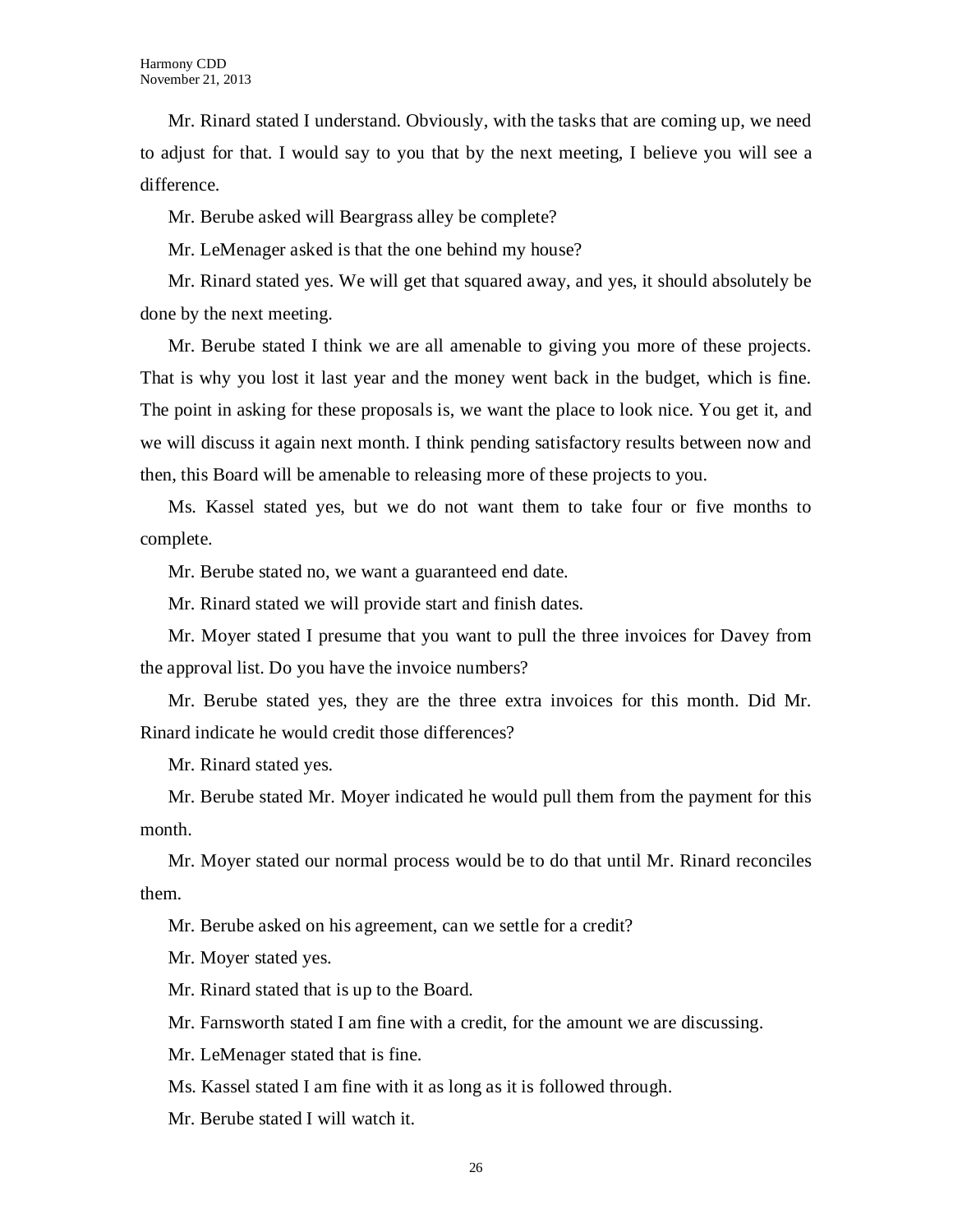Mr. Farnsworth stated I think the manager will watch it, too.

Mr. Berube stated we will pay all the invoices this month and then wait for the credit.

#### **C. Field Manager**

#### **i. Dock and Maintenance Activities Report**

The monthly field activities report is contained in the agenda package and is available for public review in the District Office during normal business hours.

Mr. Haskett stated the dates for the boat orientation should be changed from what I submitted. On October 26, one person attended, and November 9, three people attended. Orientations are held every second and fourth Saturday of the month. Staff has been actively renovating the Ashley Park cabana building. They are 95% complete.

Mr. Berube stated for those who have not been there yet, you should go take a look. It is now a two-toned building with blue and tan. The pool has been acid washed, and it looks great. There is a little tile work to do. The upper structure, the cupola, is a new color. The fallen-down cupola and pergola are gone. It is a stunning change already. I think the decrepit ceiling fans will come out. It is an amazing change from what it was. Just the pool alone looks brand new. When the tiles are cleaned up and the grout is touched up, I think the residents will be happy. There will be some landscaping to be done yet.

Mr. Haskett stated yes, just a little sprucing up. All in all, it has gone a lot faster than I thought it would. We also pressure washed the roof at the Swim Club at the same time to make use of the lift while it was here. We saved some money. We are about half of the budget amount from where we were about this time last year. We requested \$5,000 to have someone else paint it.

Mr. Berube stated I was watching Mr. Don Caron today, and he is very detailed in his painting. Where the blue turns to tan, he has a nice clean line. The paint is shiny. It is nice to have these men on staff and have this work being done right here. It looks really good.

Mr. Haskett stated we made a few irrigation repairs routinely. We get a lot of shell build-up in the lines, so they are constantly changing out the spray heads and fixing those. We are in the process of replacing some of the older rotors that are along U.S. Hwy 192 along the fence. Those were the old heads that were installed in 2002 and 2003. Normally, you get only half that long with those heads, about five or six years.

Mr. Farnsworth stated you did pretty well having them there for that long.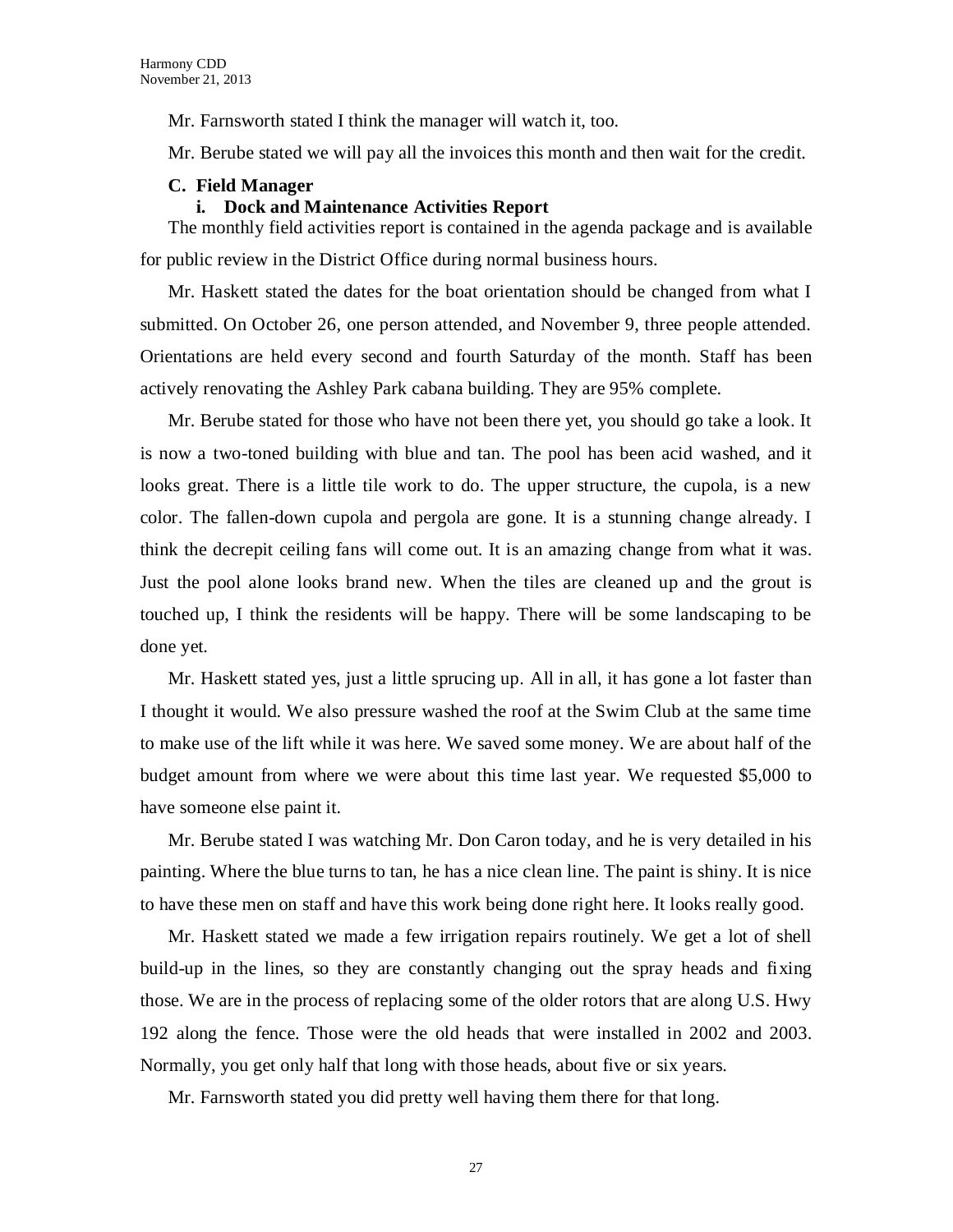Mr. Haskett stated we purchase them by the case, so we get good deals on them. We are slowing getting through that activity and are staying within the budget line. We got delivery of the handicapped pool lift.

Mr. Berube asked was that today?

Mr. Haskett stated no, we have had it for a little while.

Mr. Berube stated something big was being delivered today.

Mr. Haskett stated that was a playground structure for the Harmony Market.

Mr. Berube asked what is the estimated time of installation for the pool lift?

Mr. Haskett stated as soon as we are finished with Ashley Park, so probably right after Thanksgiving. We have a few residents who would like to utilize it, so we are pushing to get that done. The pool heaters are working well, and you saw the invoice from Symbiont. They were gracious enough to push it off, so we can pay that now if it has not been already.

Mr. Berube stated I noticed they changed their warranty on the coil to a lifetime warranty.

Mr. Haskett stated yes, it is titanium instead of copper. When the second-oldest one goes out, we can get titanium on that, as well. Then we should not have to worry about it for a long time.

Mr. Berube stated to be clear, that is on the component. We will still have to pay for the labor and ancillary costs.

Mr. Haskett stated that is correct.

Mr. Berube stated a lifetime warranty is better than the previous one where we were three months out of the five-year warranty, which is about the time it fails. That is an improvement.

#### **ii. Buck Lake Boat Use Report**

The monthly boat report is contained in the agenda package and is available for public review in the District Office during normal business hours.

#### **iii. Additional Field Staff**

Mr. Haskett stated we had placed some advertisements for a fourth employee, and we have seen minimal activity on that, which is disappointing. We are rerunning some advertisements to gain that interest from applicants. Along with that, Mr. Rick Druckenmiller, Mr. Paul Calabro and I are signed up for certified pool operator classes in January. The December class fell during our festival, so we registered for January.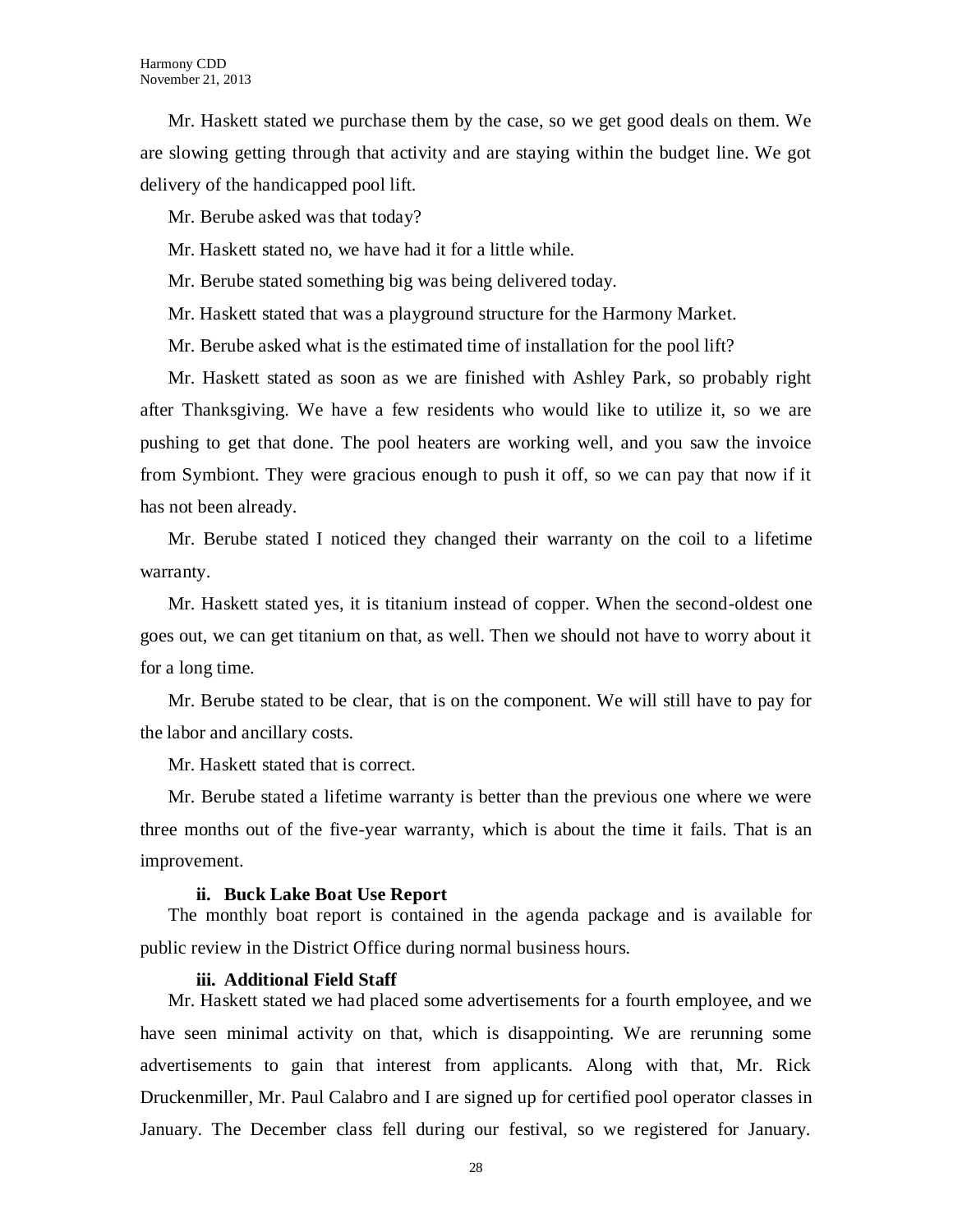Probably in February or March, we are looking to be completely into the pools with the fourth person in place, if not sooner. As soon as the fourth employee is available, they will be hired.

Mr. Berube asked is there such a thing as being able to go to Workforce Central Florida, which is the unemployment office, and posting job opportunities there?

Mr. Haskett stated we did that, and we received one applicant. The turnout has been disappointing.

Mr. Berube stated posting an opportunity at Workforce Central Florida and getting only one applicant says something.

Mr. Haskett stated we are reposting it, which is also on their website. We will run newspaper advertisements and continue the search to get as many applicants as we can.

Mr. Berube stated most people do not read the newspaper anymore. How do people hire employees anymore nowadays?

Mr. Leeman stated there are a lot of sites for jobs, but you might want to post on the open forum and say that the town is looking for someone for this position.

Mr. Haskett stated I did.

Mr. Berube stated he posted it on both forums.

Ms. Kassel stated we could post it on the Yahoo group, also.

Mr. Berube stated yes.

Mr. Leeman stated there are a lot of job sites on the internet, but most of them are for IT or related positions. But there are some general job sites.

Mr. Berube stated we are in pretty good shape across the board as far as field activities.

#### **iv. Miscellaneous**

Mr. Berube stated the fence was cleaned again this year. I would like to have a plan as to what it might take for infrastructure to clean that fence ourselves. Our cost of labor is about \$30 an hour for our staff, so that gives you a guideline of what it would cost. For \$2,800, you can put an employee out there for almost 100 hours to clean. I am sure there is other infrastructure with the availability of water. If we could figure out how to get water spigots all along that fence line and start cleaning it for less than \$5,000 a year, which is what we are currently spending on that, it might pay to bring that activity inhouse. There are some other options, too.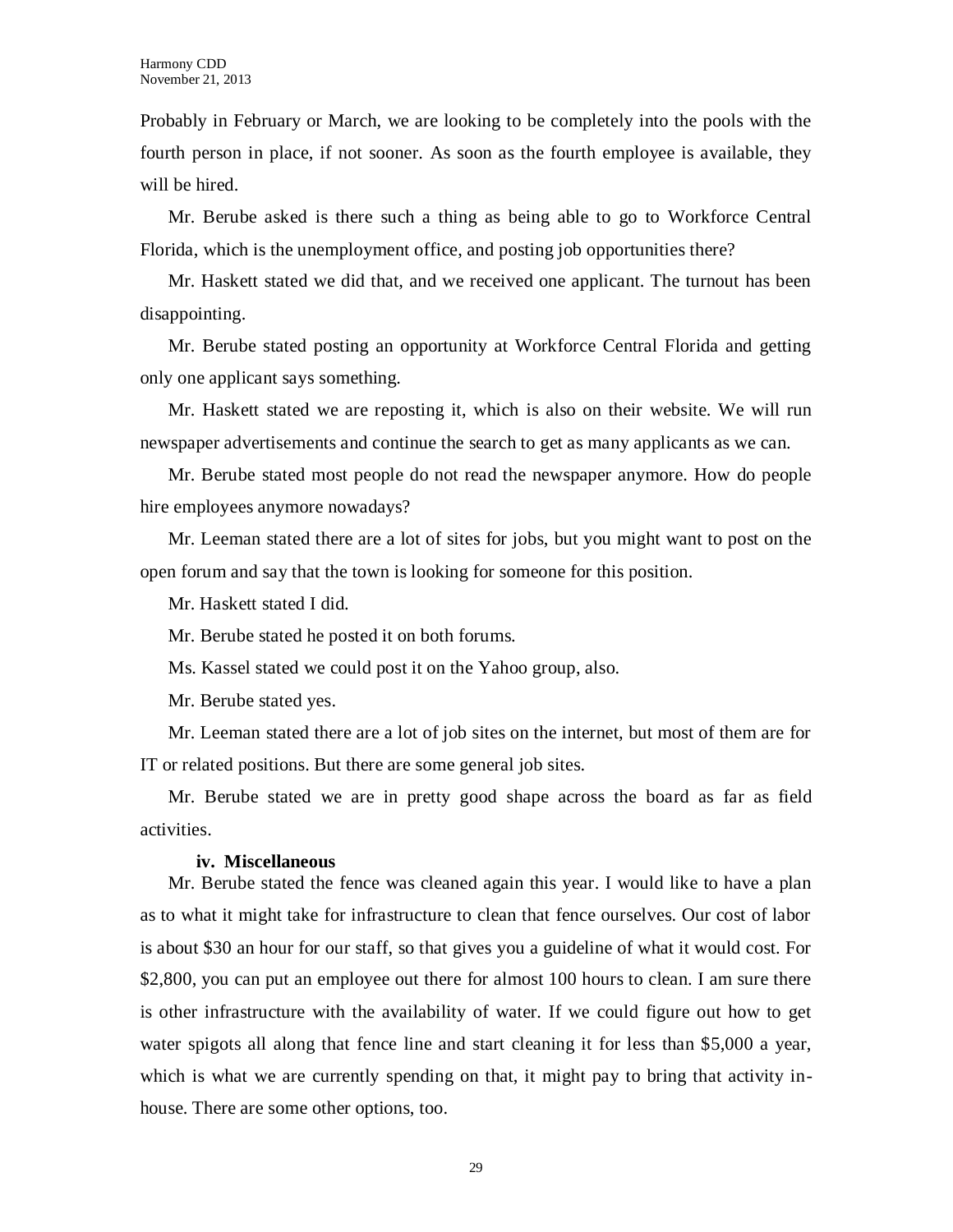Mr. Haskett stated I totally agree. As we progress along, there is a quick-connect to get water off the irrigation lines for non-potable uses. We have done that. Dahoon Holly was one we recently did. It cost about \$20 or \$30 to do that where we had a water source to do pressure washing and things like that.

Mr. Berube stated it seems to make sense to do that wherever we have structures that need to be cleaned where water is already there. I am not saying to proceed full speed ahead in doing that, but I would like to see a plan. That will probably entail a larger pressure washer.

Mr. Haskett stated as we gain more people and as more tasks are taken on, we will budget accordingly.

Mr. Berube asked is our pressure washer about three years old?

Mr. Haskett stated yes.

Mr. Berube stated it has a lot of hours on it.

Mr. Haskett stated yes, there is always something that needs to be cleaned.

Mr. Berube stated it is a fairly small machine, so we are probably getting to the end of its useful life.

Mr. Haskett stated it will last for another year or so.

Mr. Berube stated that is something to consider going forward.

### **FIFTH ORDER OF BUSINESS Developer's Report**

#### **i. Irrigation Proposal**

Mr. Golgowski stated we are always looking for ways to save the community money and to do a better job at the same time. This suggestion applies to irrigation and the application of irrigation in a more specific manner. It will address things, perhaps like the dollarweed growth that Mr. Rinard mentioned. We have been approached by Mr. David Rider and his firm, who offers a component to add to the system, potentially. He will explain what he has and will offer a demonstration of the effectiveness in the field before we proceed with it.

Mr. Rider stated we are talking about irrigation efficiencies. We went around and looked at different sites, and we identified a couple sites that we would like to invite the community of Harmony to allow us to install some free sensors. They are wireless moisture sensors. If you think about them from a visual standpoint, they are like a thermostat that you have. When it gets to a certain temperature, it turns the air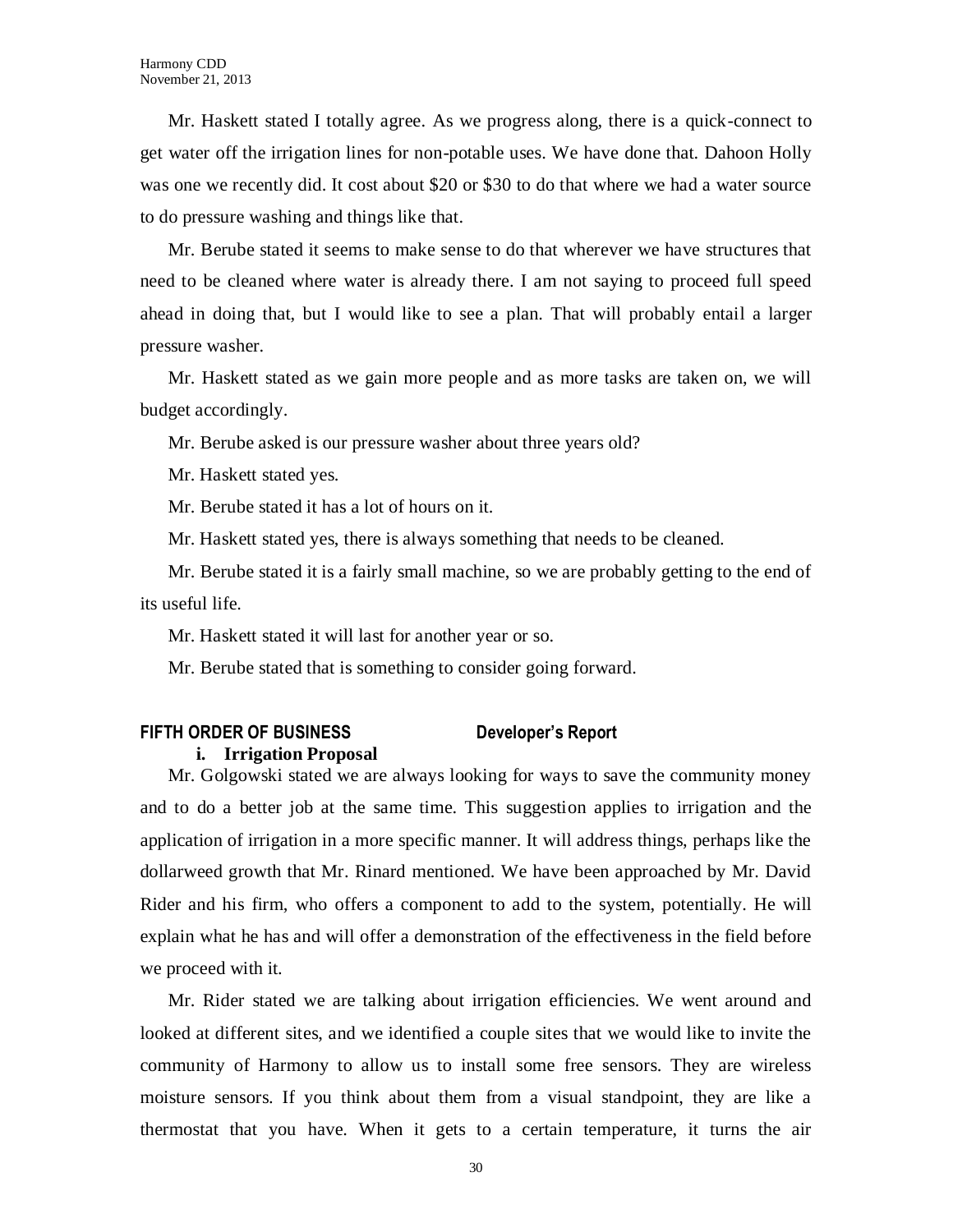conditioning on or off, and the same with the heat. This is a sensor that goes to the root level of a plant. When it gets to the optimum moisture level and temperature level, it will counteract with the irrigation system and tell it to stop watering. We are seeing 50% savings around the country with a lot of our applications. We put it in different communities. I have a brochure that I will distribute to everyone.

Mr. Berube asked does plant material include sod and all the other various plant material?

Mr. Rider stated yes, it is used on turf, botanicals and all types of plant materials. We have implemented this in several different communities in Florida, but nowhere in Central Florida yet. We thought Harmony would be the perfect place to introduce this technology into the Central Florida area. Although it is a cost-savings technology and certainly it is fiscally responsible, with the charter of the community being ecofriendly, this is a perfect place for us to introduce this technology. We thought that by putting it in for free, we would take the risk away from the community and do some testing.

Mr. LeMenager stated it sounds like a good idea.

Mr. Farnsworth asked what select areas have you chosen?

Mr. Rider stated we looked at a few areas, including Ashley Park, the dog park, and the front area at the entrance.

Mr. Golgowski stated most of the community is centrally controlled. I think Ashley Park is offline and some of the neighborhood parks are offline. They are simply controlled by timers located in the parks. We have a very limited influence in there, which is where something like this could be beneficial.

Mr. Berube stated in other words, we will be staying outside of Maxicom and going with local timers.

Mr. Golgowski stated if we can work it in with Maxicom, for example in Harmony Square, we can try it. You would have both systems operating and hopefully have even higher efficiency than just one running independently.

Mr. Berube asked to coordinate it with Maxicom, will that require some input from Insight Irrigation?

Mr. Golgowski stated I do not know the answer to that yet. I do not even know if this is compatible with what we have. It has been used with systems elsewhere like ours. The concern I have with it is, our central system sends commands out and tells it to water, but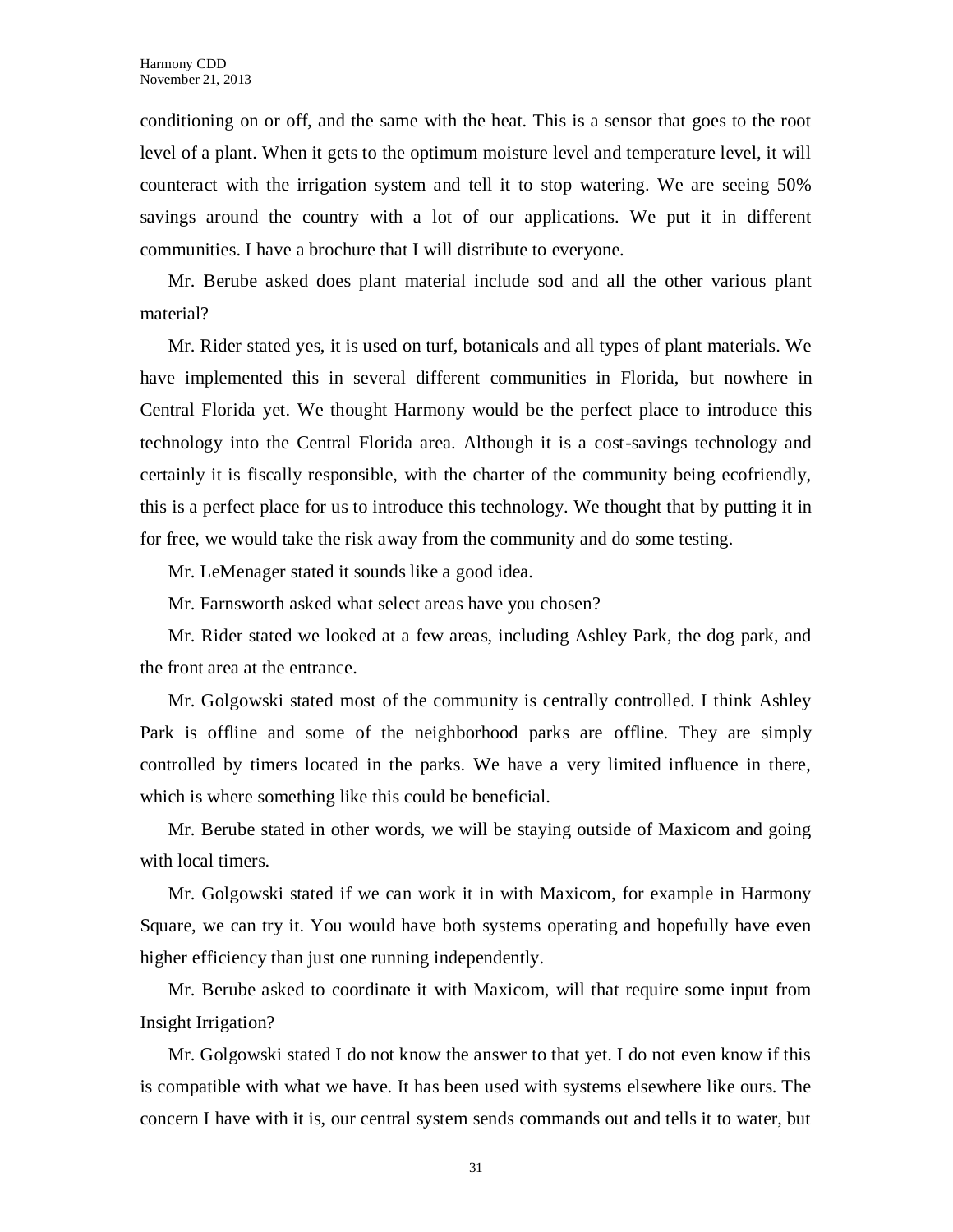we have no way of knowing if it actually gets watered or not because we do not have flow sensors.

Mr. LeMenager stated that was the point they made that we did not put in his whole system, and to retrofit it would be outrageously expensive.

Mr. Golgowski stated if we had a device like this to shut it off, we need to know what that does to the central controller who thinks it watered, but in reality, it did not. The next time, it is calculating that it watered last Tuesday when it was interrupted.

Mr. Berube stated in theory, the two should work the same. Maxicom, in theory, works on temperature, rainfall, hydro transpiration and so forth. The two should be in sync, one would think, presuming the programming is similar. This would just read the percentage of temperature in the soil.

Ms. Kassel stated it is very local, whereas Maxicom is taking a very large area in terms of weather conditions. This will not call for water, but it will simply turn off the system if there is sufficient moisture.

Mr. Rider stated that is correct. This is an interrupter.

Mr. Golgowski stated this is not a particularly new technology.

Ms. Kassel stated moisture sensors have been around for a while.

Mr. Golgowski stated that is correct. The University of Florida was a big advocate of them for a while. In fact, we had some experience with the technology here already. The technology was earlier and it did not work very well. I believe this technology has its roots from the University of Georgia.

Mr. Rider stated they are one of our clients.

Mr. Golgowski stated we have two universities that seem to see some interest in this.

Mr. Farnsworth stated this is basically an interrupter. If you cite one of the error conditions where your system says to turn on, it does not really know if it turned on or not. If it did not turn on, is there any record or is anything logged to say that something did not happen the way it was supposed to happen? Or will you just say that you do not have to shut anything off because the moisture is not up?

Mr. Rider stated yes, that is how it will work.

Mr. Farnsworth stated it will not let us know if a flow error had occurred.

Mr. Rider stated no, it will not tell you that.

Ms. Kassel stated it does not provide any data.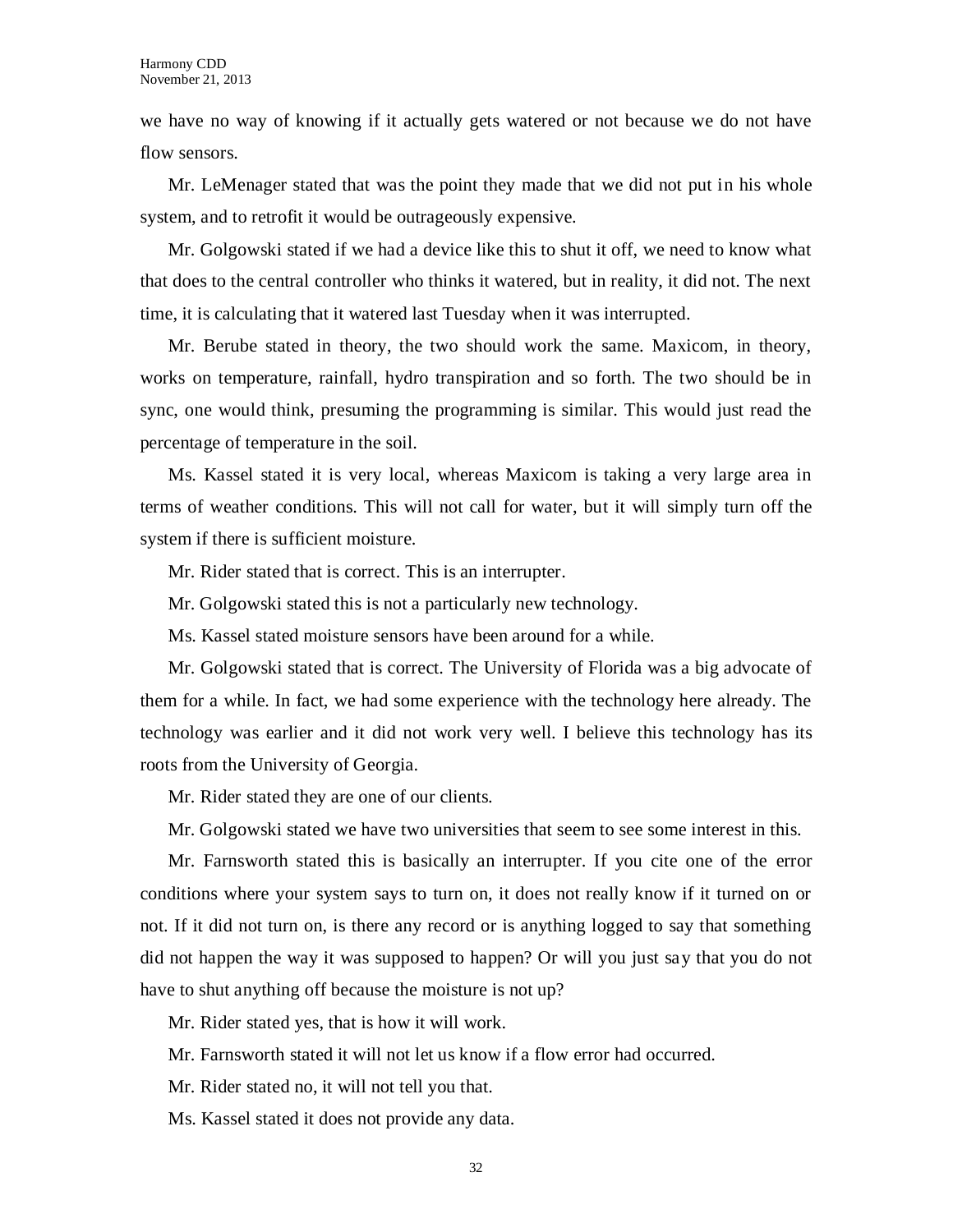Mr. Rider stated there is a version that we can upgrade, and that will happen very soon, which will provide that information. It will come on a dashboard, but that is not what we are looking to provide today. That is a system that we are working on now and testing at Desert Mountain Golf Course and some other areas. Today, we are just talking about installing the interrupters. We are seeing significant savings everywhere we go. Some of our clients include McDonalds, Los Angeles Dodgers, Arizona Diamondbacks, and others who are turf elitists. We know the technology works, and we want to implement it and demonstrate the savings for you and this community. At that point, we will come back and readdress upgrading the system if you want to look at it.

Ms. Kassel asked you are proposing a pilot program?

Mr. Rider stated yes.

Ms. Kassel asked how much acreage?

Mr. Rider stated that is what we need to decide. We have taken a preliminary look at the different areas, which I mentioned. We will come back with our technicians and decide where it is most feasible to put it in. We just want to work with Mr. Golgowski to determine those areas and then implement it. If we put them in and it is something you decide you do not want to keep, then we will come back and take it out. We do not think you will, but we are willing to take that risk, based on our findings everywhere we are installing it now.

Mr. Berube asked is Mr. Rider familiar with Maxicom?

Mr. Rider stated yes.

Mr. Berube asked do you have other installations that are interrupting Maxicom?

Mr. Rider stated yes.

Mr. Berube stated I presume you will cut the power available to a sprinkler timer zone, and this sensor will determine if there is enough water, and that your technicians will handle that installation.

Mr. Rider stated that is correct. We will handle it. We will be invisible to you. We are agnostic with a lot of different systems. We will provide the installation and the maintenance. We will invite anyone who wants to be a part of that, but we will take care of all of that.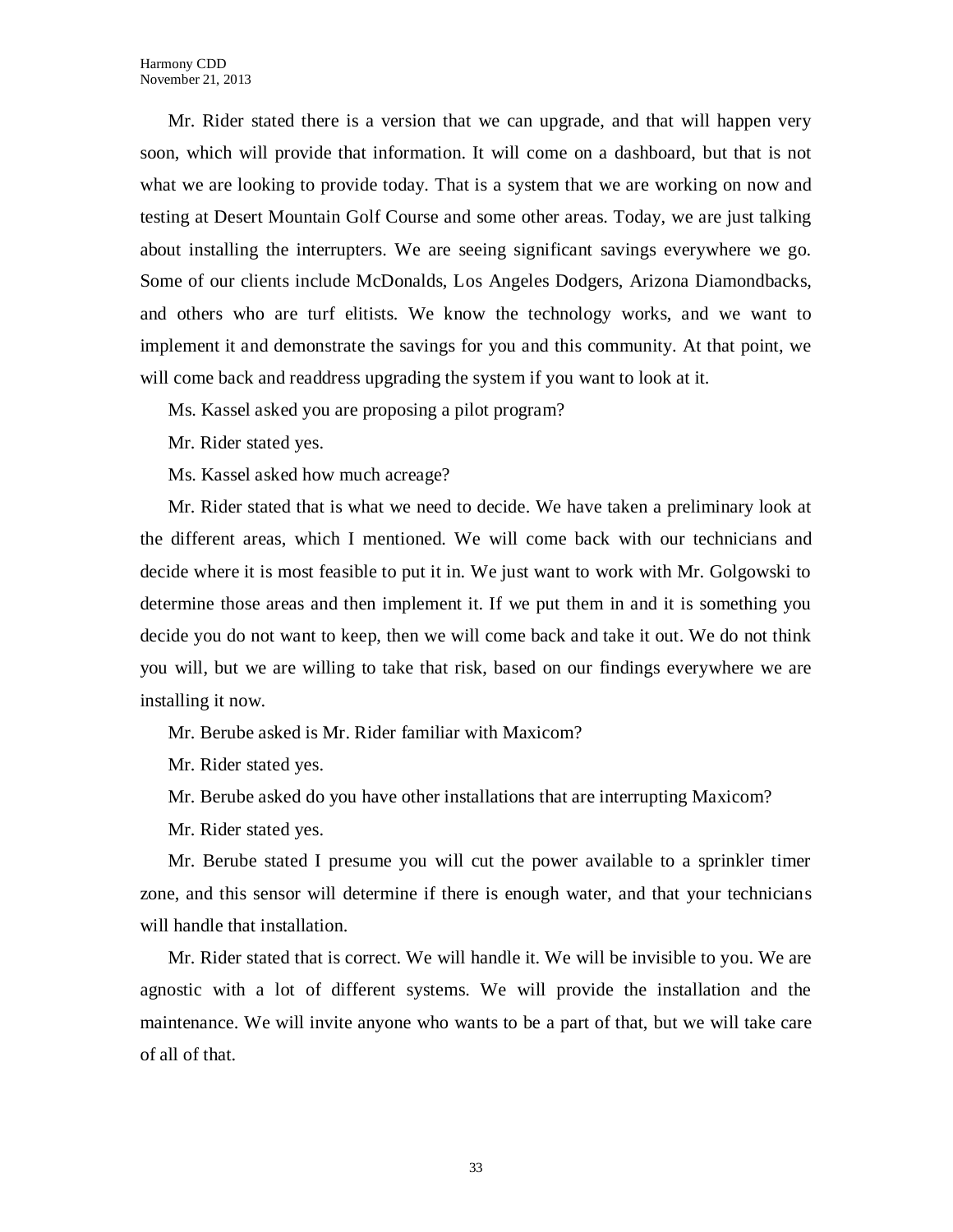Mr. Berube asked do the installation technicians have the ability to work with Maxicom if we go that route? Or will we need to pay our staff to assist in the installation with Maxicom?

Mr. Rider stated we will discuss that with you. We would not come in and touch the Maxicom system. We can discuss how to do that, depending on your contracted relationship. That is not something we are proposing right now to do.

Mr. Berube stated the visuals of these are that they will go in the ground and no one will see them.

Mr. Rider stated that is correct.

Mr. Berube asked they are not subject to lawnmower damage or anything like that?

Mr. Rider stated no.

Mr. Berube asked you will go into the timer box in the various neighborhoods where this would be and it would all be invisible except for some small piece in the timer box?

Mr. Rider stated yes, that is correct.

Mr. Berube stated it seems like an easy answer to me. You would like to use our name in your promotional materials?

Mr. Rider stated yes. We looked for larger communities in Central Florida to begin with, but I believe personally that because of the mission and the charter of this community, there was no better place to start than Harmony.

Mr. Berube stated we are pretty unique.

Mr. Rider stated you are, and that should be celebrated. We are looking at just a product here, but we are really about water conservation. We believe the message will resonate in this community pretty well.

Mr. LeMenager stated it sounds good.

Mr. Berube stated I like it.

Mr. LeMenager stated I like saving money.

Mr. Golgowski stated we will work with Mr. Rider and his group to see if we can find some satisfactory locations. How long of a test period do you think we will have?

Mr. Rider stated we will put it in for a couple months, and then we will pull the data. We will meet to determine if we like what we are finding.

Ms. Kassel stated I would like to see at least a six-month pilot period. Two months is not really sufficient.

34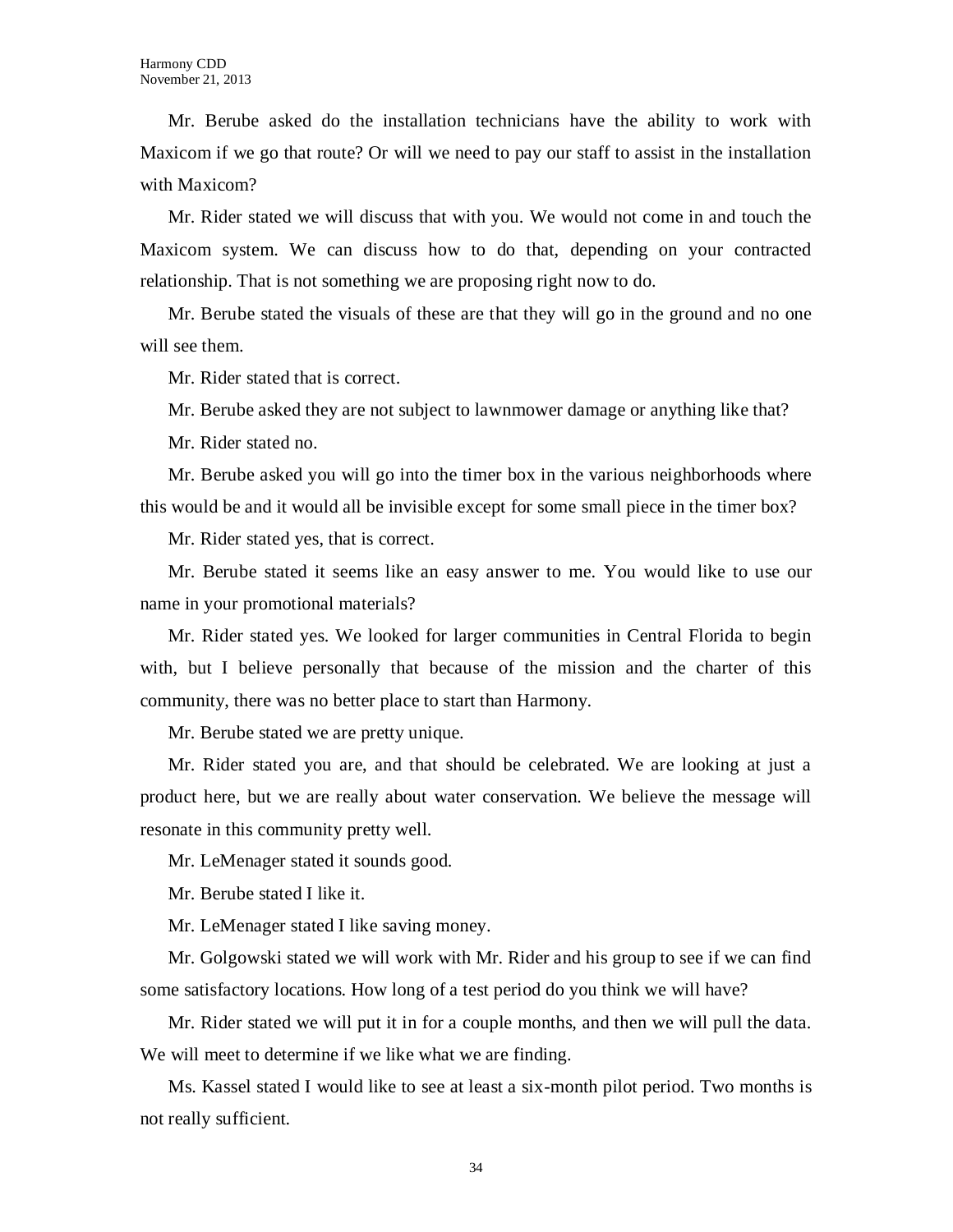Mr. Farnsworth stated I agree. The winter months are not necessarily the right time to try this.

Mr. Berube stated we have a little problem with the water because our water provider just changed the bills, so we no longer have the historical data. You used to be able to watch what went on for the previous 12 months. They just changed their billing cycle, and we just received this month's bills. It will take us a little while to know exactly what is happening without some manual manipulation going back. Do what you need to, and for the small number of areas, we can probably look at those meters manually if we need to. If you are able to tolerate a test for some period of time, it will be easier for us to tell you if it is working or not. I have no problem with doing the test. Hearing no objection from the Board members, proceed to work with Mr. Golgowski. In the future, if we have a guest making a presentation, feel free to move them closer to the front of the agenda. The residents come first, but I would have entertained moving this presentation ahead of our contractor reports.

#### **ii. Miscellaneous**

Mr. Berube stated Mr. Walls sent a note that we have signs up at all the CDD usage facilities. I had this happen to me one time, and Mr. Walls has had it, too, where a resident reserved a facility and they want to set up early but they have no way of knowing if that facility is in use at any time during the day. What he is requesting, and I agree with it, is if there is usage of a facility during the day, have one of our employees post that on the signs first thing, not necessarily at 8:00 a.m. but early enough so that if people want to set up an hour early for their event, they know they will not be interfering with someone else.

Mr. Haskett stated we did that last weekend for a party that was at Lakeshore Park. I agree that it needs to be consistent for each event.

Mr. Berube stated every facility that can be reserved has that: Lakeshore Park, the two swimming pools.

Mr. Haskett stated that is correct.

Mr. Berube stated we have three potential areas that have signs.

Mr. Haskett stated that is correct.

A Resident asked can that be added to the online reservation system so someone can just look online?

Mr. Berube stated we will discuss that later on the agenda.

35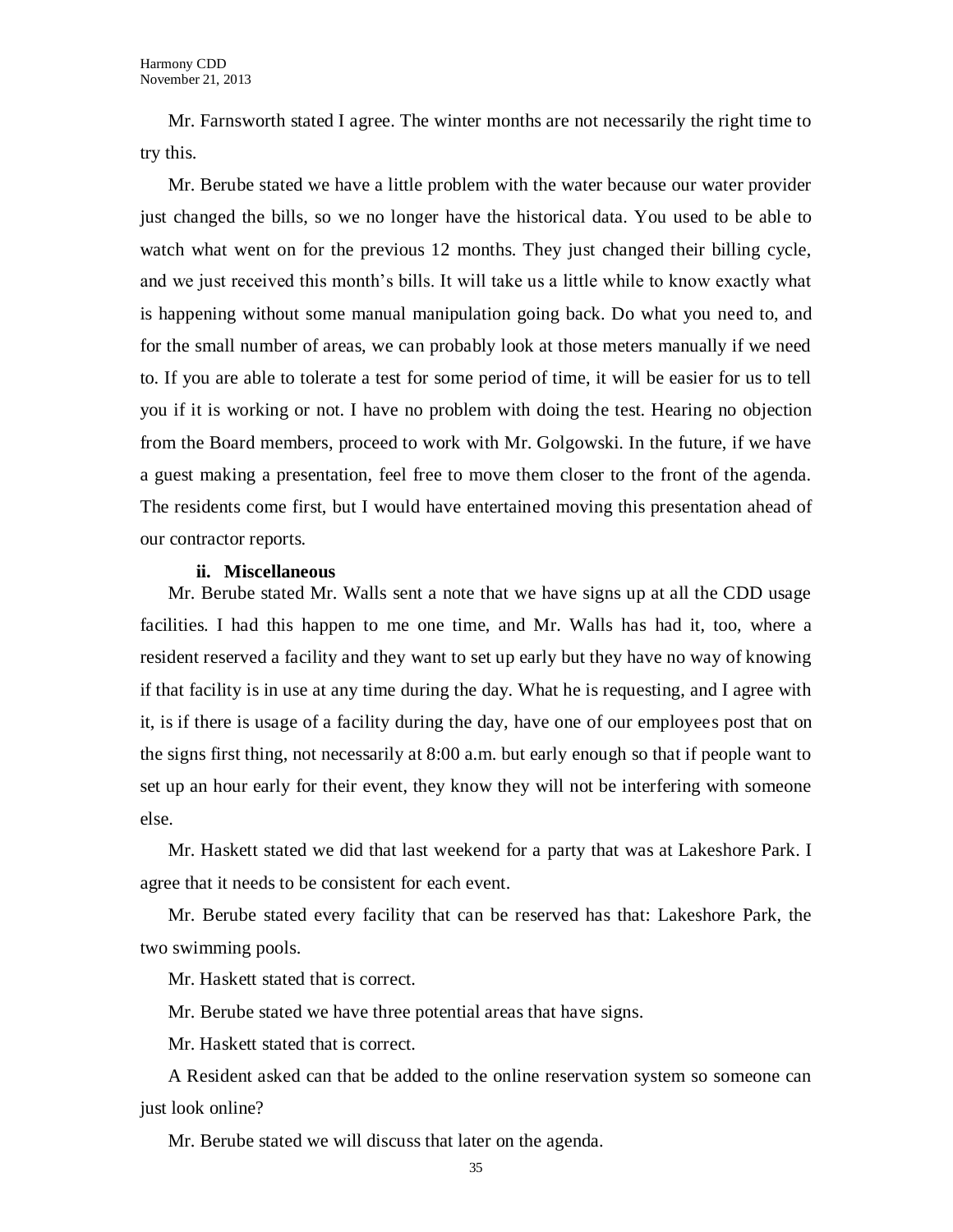Mr. LeMenager stated for those of you who do not regularly go to the District's website, go to [www.HarmonyCDD.org,](http://www.harmonycdd.org/) and you will see a new button on the Home page to make reservations. Right now it is for boats, but it will certainly expand to include all facilities. There will be no more need to call Mr. Moyer's staff in Celebration.

Mr. Berube stated to that point, Mr. Mark Catanese works for a company called Jungle Lasers, and he is also a Harmony resident. He approached us a couple months ago about putting together a whole online package. He showed us a demonstration that was remarkably well-developed at that point. One month later, that system is up and running, and it looks beautiful. It is free.

Mr. LeMenager stated we like free.

Mr. Berube stated yes, we like free, so when Mr. Catanese offered this for free, we could not resist. I think that was posted today.

Mr. LeMenager stated yes, it is on the website. You can literally reserve a boat online and you do not have to go through the former rigmarole.

Mr. Berube asked have we set up a payment system for deposits?

Mr. Haskett stated Ms. Rosemary Tschinkel asked me that this morning, so I am still sending that to her so she can keep that information on file in her office. I do not want it in my office.

Mr. LeMenager stated that is specified in the rules. We need to change the rules in order to do that.

Mr. Berube stated our discussion was to have that integrated into the reservation system.

Mr. Haskett stated I do not know whether we have put it in there yet or not, but it does say whether or not you have a deposit on file and if it is a credit card or a check. It also has a tab as to whether or not you have had the boat orientation.

Ms. Kassel asked so Ms. Tschinkel or Ms. Burgess, or someone from Mr. Moyer's office, puts that in manually into the system?

Mr. Haskett stated there is nothing manual to put in anything.

Mr. Berube stated it is either there or it is not.

Ms. Kassel stated but someone has to input that information into that program. It is coming from the taxpayer base, and that information is not going to be there. Someone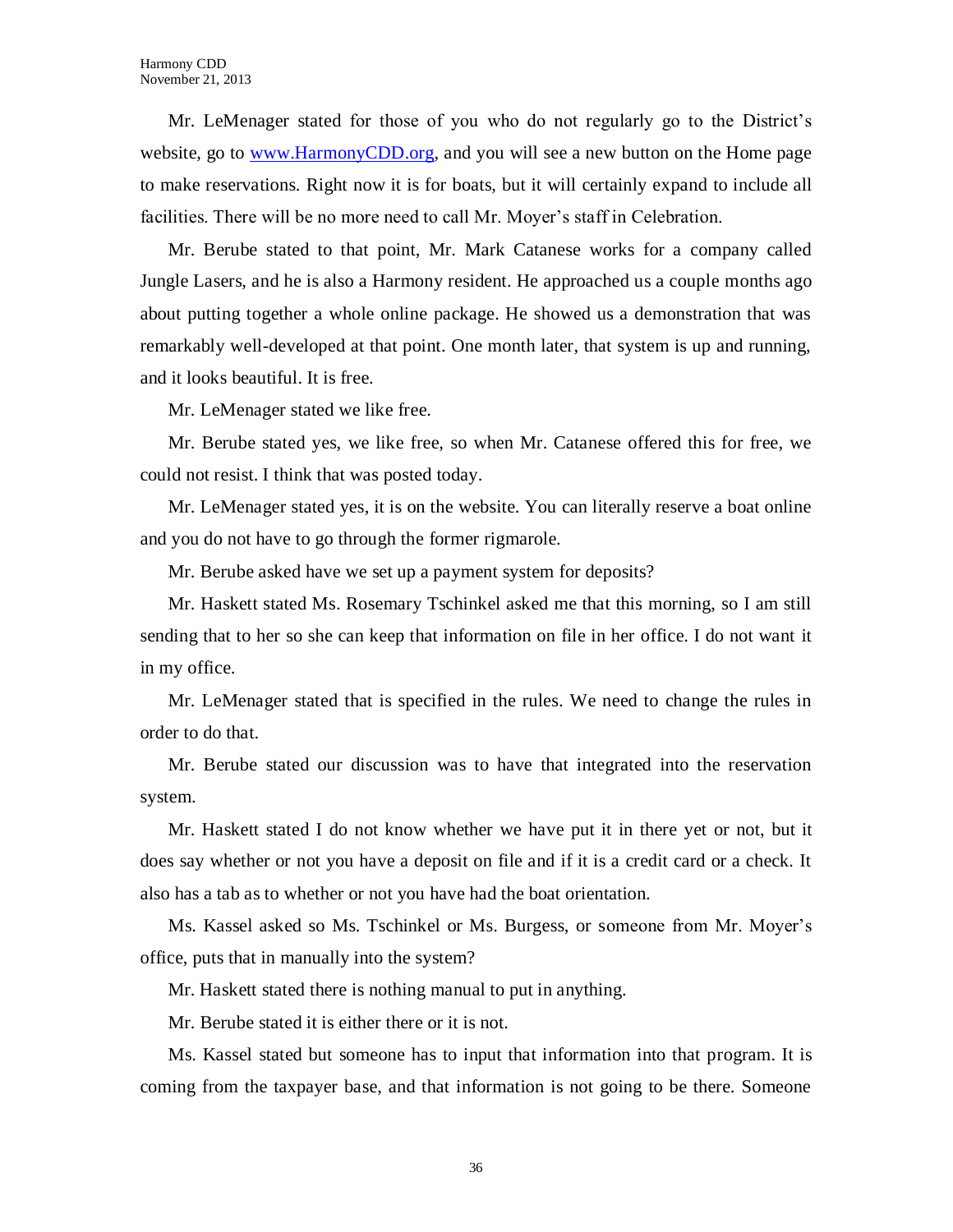will have to put in the information, essentially manually, about who has provided deposits and what kind they are.

Mr. Berube asked if a new person who is not in the database today goes to that link to sign up or register, how are they going to provide us with their deposit information? Is that part of the system?

Mr. Haskett stated that occurred today. A resident signed up who had not had boat orientation and does not have a deposit on file. I emailed them right out of that system. The new reservation system said you have to contact [Rosemary@moyer-group.com](mailto:Rosemary@moyer-group.com) and provide your deposit information by check or credit card. It also said they have to attend boat orientation, which is held the second and fourth Saturdays of each month.

Mr. Berube asked so that component is still manual and will probably remain manual?

Mr. Haskett stated yes, there will be some personal level to it, but it all coincides with the card access system. I can cross reference that system to make sure they have an access card and if not, I can send a reminder that they need one of those. It will get better as we progress because we do not know all the things that have to happen until we find out that it is not there.

Mr. Berube stated I want to commend you for the initial presentation. I expected it would be two or three months before this was ready to go. When I received the email today that said it was on the website, I went looking for it and was pleasantly surprised. Thank you very much. This is great. I am sure we will have some bumps in the road, but so far, it was a great start and very quickly, too.

Mr. Haskett stated as soon as the big sign printer is fixed, we will put out signs in the community directing residents to go to the website for the boat reservation system. In the meantime, Ms. Tschinkel and I can help them. It is as simple as creating a password.

Mr. Berube stated perhaps Mr. Haskett or someone in his office could include something in the Harmony Notes.

Mr. Golgowski stated we can get something in the January edition.

Mr. Berube stated for the website, if there is no objection, I did not notice any credit to Mr. Catanese's company for providing that system. I think it would be a nice gesture to tell the residents who is providing the reservation system.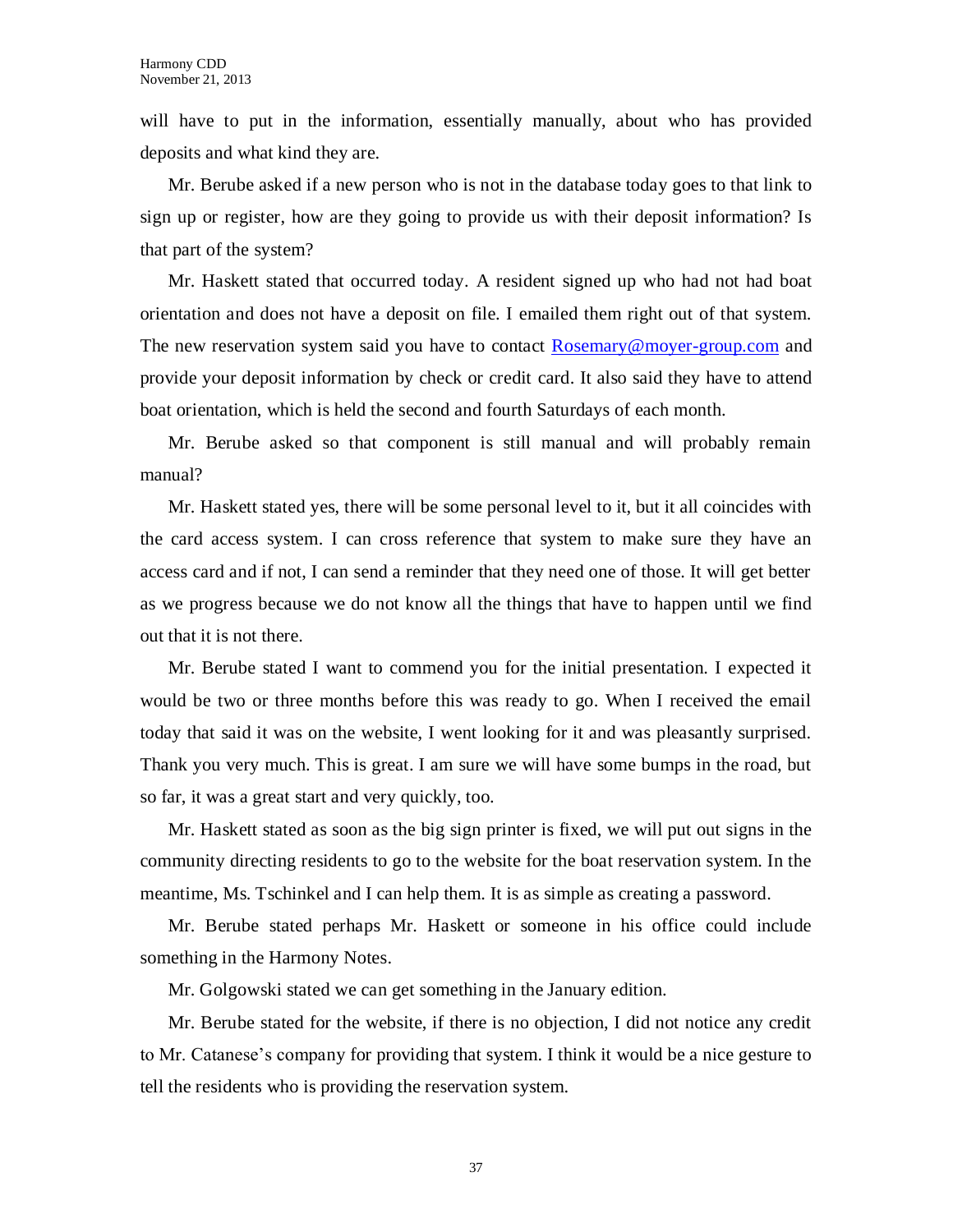Ms. Kassel stated I agree. We also need to send an email blast to everyone about the new system.

Mr. LeMenager stated that is probably the best way to get the word out.

Mr. Berube asked are the rest of the Board members amenable to including some language on the website giving Mr. Catanese's company credit for providing the system?

Ms. Kassel stated yes.

Mr. Farnsworth stated yes.

Mr. LeMenager asked do we have any legal issues with that?

Mr. Qualls stated no.

Mr. Berube stated we will ask Mr. Moyer to pass that along to Ms. Burgess. How should the name be credited?

Mr. Catanese stated the company is Jungle Lasers, and the product name is Geo3.0. That would be great.

Mr. Berube stated it can say something like we are thanking Mr. Catanese, a Harmony resident, for providing the back-office work and support for this system. Will that be acceptable?

Mr. Catanese stated yes, thank you.

Mr. Berube stated at some point, there will be a cost associated with this as we need to modify the system and provide more details. Certainly, we appreciate your efforts to this point.

#### **SIXTH ORDER OF BUSINESS District Manager's Report**

#### **A. Financial Statements**

The financial statements are included in the agenda package and are available for public review in the District Office during normal business hours.

Mr. Moyer stated we just concluded our fiscal year on September 30, and we have not received any tax revenue. We have received the assessments that we collect directly. Except for some capital project work, we are ahead of what we budgeted overall.

Ms. Kassel stated great news that our liability insurance was \$6,000 lower than the budget. That will not change for the rest of the year?

Mr. Moyer stated that is correct. Our staff works really hard on that. It was not a good market year for insurance, so we had to fight for that.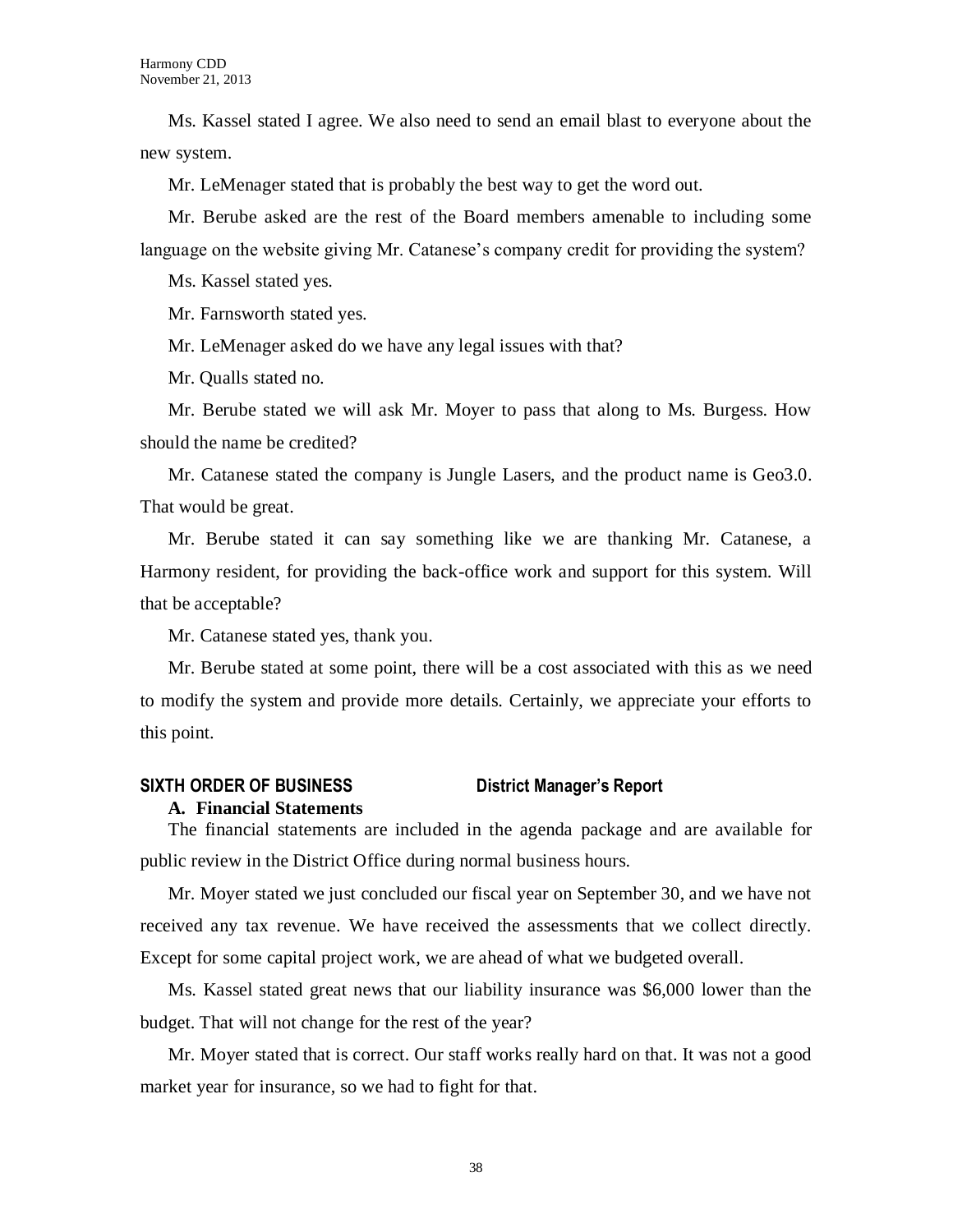Ms. Kassel stated we knew the capital expense for the dock was coming up. Why are we over budget for that? Why did we not put that budget line item to be higher to account for the dock?

Mr. Moyer stated as that information becomes available, we will amend the budget to do that.

Ms. Kassel stated I am confused. We had been discussing it prior to the time we adopted the budget in August.

Mr. Berube asked does it still show that line item being short?

Ms. Kassel stated yes, it was budgeted for \$12,000 and we put \$22,000 toward the dock as a deposit. It will be \$40,000+. Why was that line item not inclusive of the dock?

Mr. Moyer stated it is a renewal and replacement.

Mr. Haskett stated it should not have come out of capital outlay.

Ms. Kassel asked so it is in the wrong line item and needs to be corrected?

Mr. Moyer stated usually the accountant does a very good job in the notes on the variances. For this one, for whatever reason, it was not there. I do not know what comprises what is called capital projects for \$21,000.

Ms. Kassel stated so that is incorrect.

Mr. Moyer stated the purchase of the kayaks might be in there.

Ms. Kassel stated no, the explanation is a couple pages back.

Mr. LeMenager stated it has to be in operations and maintenance somewhere. She might be right. I do not see it in there.

Mr. Moyer stated you are right.

Ms. Kassel asked so it is in the wrong line item?

Mr. Moyer stated no. What I am saying is we need to have a budget amendment to take the money out of renewal and replacement and added to that line item.

Ms. Kassel stated I understand. Even so, it is not a big deal, but I am confused as to why we did not include that when we created the budget. Why would we not have included it in the budget, knowing we were getting quotes to award this contract?

Mr. Berube stated I think we did, but the error occurs in where they posted that \$21,000 outlay, not necessarily that it was not our intent. When the dock is finished, then we will do a budget amendment to make it balance on one line item.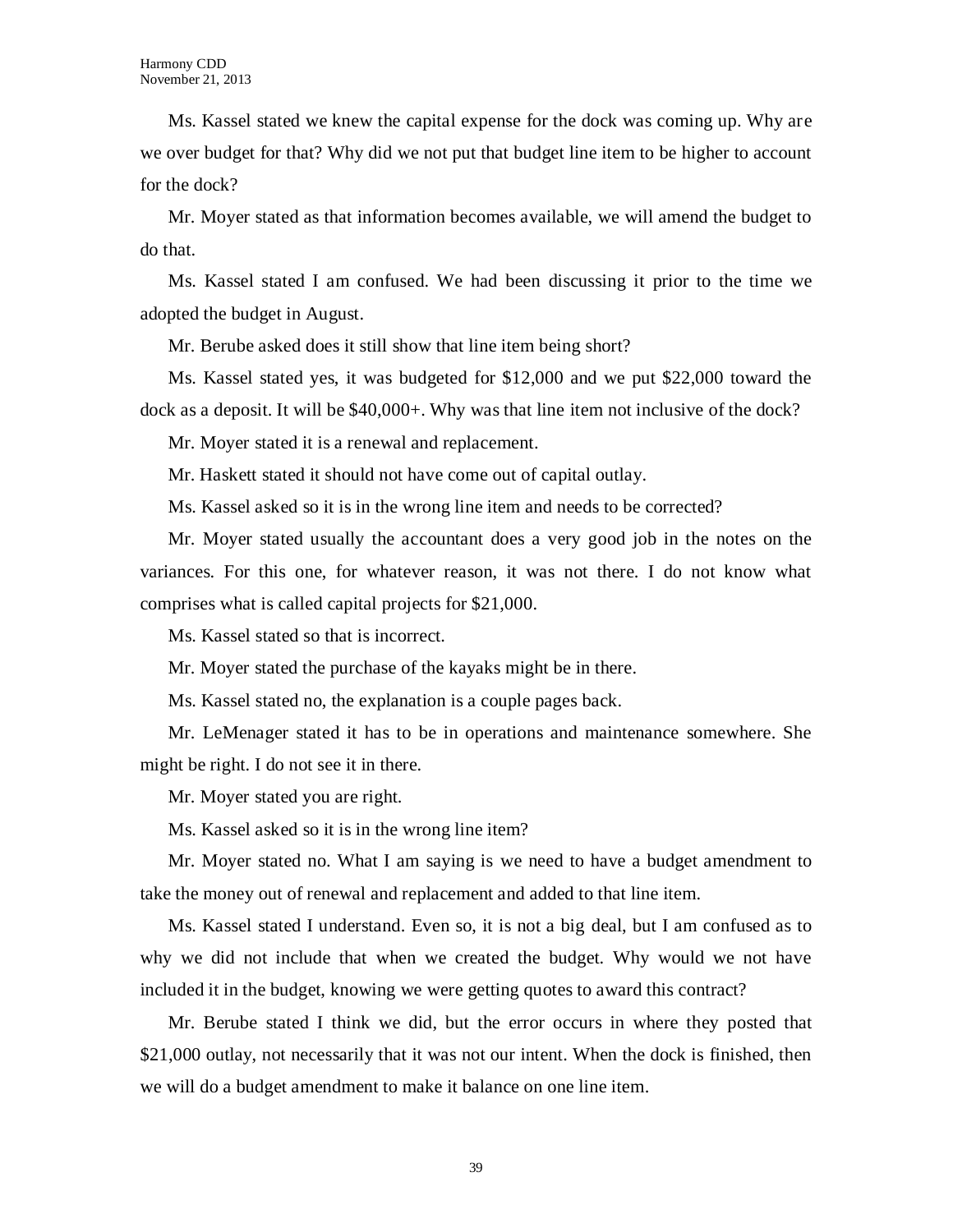Ms. Kassel stated I thought when we created the budget that we accounted for this \$40,000+ expense somewhere in the budget, so a line item should not be behind by that much money. It should not be under capital outlay because it is renewal and replacement.

Mr. LeMenager stated that is what I thought we did.

Ms. Kassel stated I thought we put it under a budget line item.

Mr. LeMenager stated I agree.

Ms. Kassel stated that is why I was confused to see it there.

Mr. Moyer stated we will look at it. We do not need to spend everyone's time discussing an accounting nuance.

Ms. Kassel stated I just wanted to point it out because I wondered what was going on.

Mr. Moyer stated we will check it.

Mr. Berube asked where did we put it?

Mr. LeMenager stated he will go back and check.

Mr. Berube stated you are right that we discussed at some length where to put it.

Mr. Haskett stated it should come out of reserve and replacement.

Ms. Kassel stated no, we would have put a line item in the regular budget.

Mr. Haskett stated no, not if it is a replacement.

Mr. Berube stated it was to replace the dock and improve it.

Mr. Haskett stated it is included in reserves for renewal and replacement, which is where we said we were going to take it out of. It does not need to be in the general maintenance fund.

Mr. Berube stated we can review the minutes for that item.

#### **B. Invoice Approval #163 and Check Run Summary**

Mr. Moyer reviewed the invoices and check summary, which are included in the agenda package and available for public review in the District Office during normal business hours, and requested approval.

> On MOTION by Mr. LeMenager, seconded by Ms. Kassel, with all in favor, unanimous approval was given to the invoices, as discussed.

# **C. Public Comments/Communication Log**

The complaint log is contained in the agenda package and is available for public review in the District Office during normal business hours.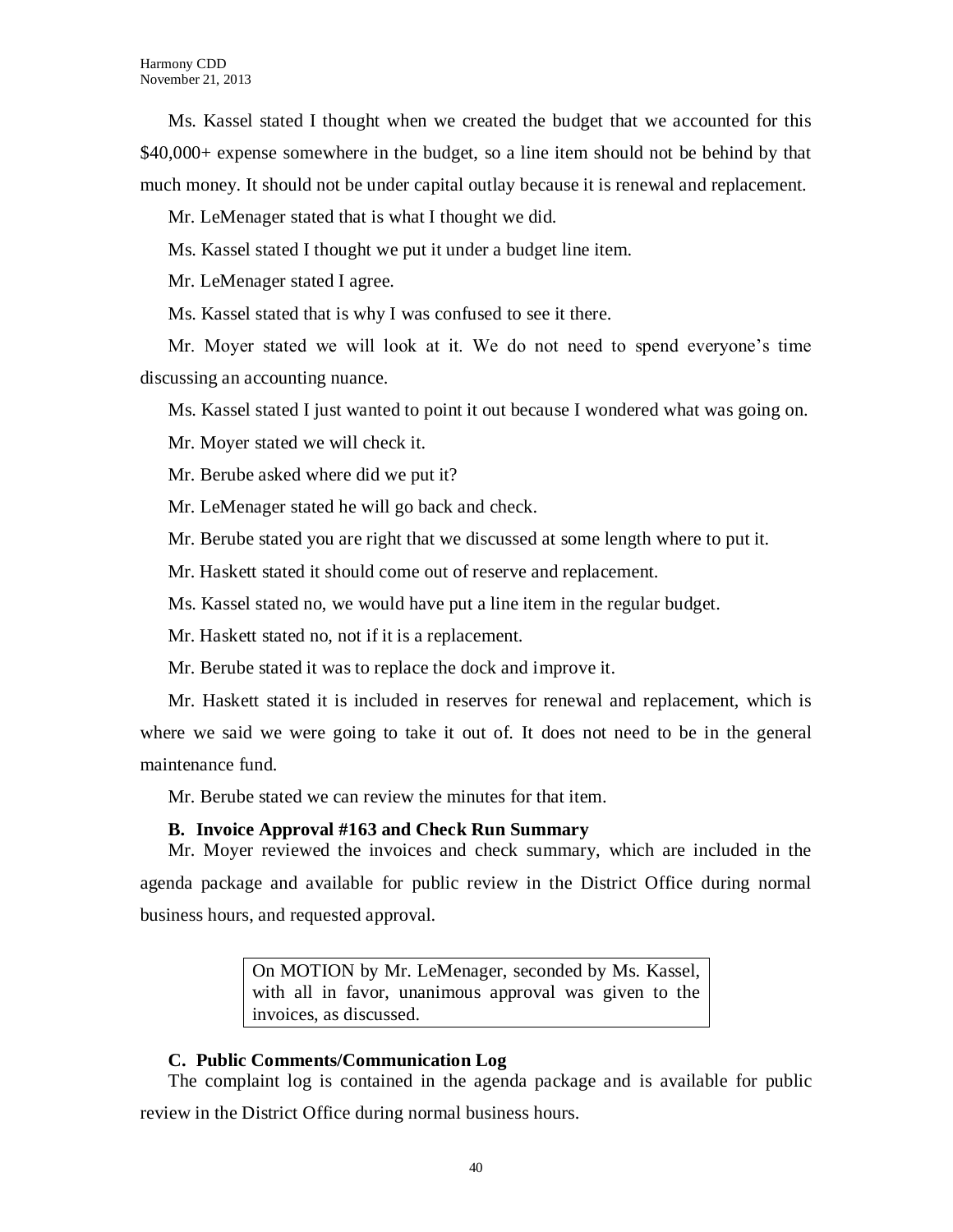Ms. Kassel stated two letters out of 20 were posted in the log, and I am wondering why. Either do not put in any of the letters that were received about fishing on the ponds, or put them all in.

Mr. Moyer stated this report was issued 10 days ago, and a lot of the responses were received after that time.

Ms. Kassel stated that is fine.

Mr. Berube stated we operate on stale information.

A Resident asked can you put in things retroactively?

Mr. Moyer stated no, we cannot.

#### **D. Website Statistics**

The website statistics are contained in the agenda package and are available for public review in the District Office during normal business hours.

# **SEVENTH ORDER OF BUSINESS Staff Reports**

#### **A. Attorney**

#### **i. Agreement with the Osceola County School Board**

Mr. Qualls stated I reviewed the minutes from July forward, and the two items with the School Board had been discussed. I stand corrected. We did not have a motion to approve these two items, so I will ask for those now. The first is an interlocal agreement between the District and the School Board stating that the School Board will deed the property to the District, and the District will maintain it and pay the closing costs, which are minimal as I understand it. The second item is the quit-claim deed.

Mr. Berube stated the development company paid the closing costs. There were no closing costs to the District.

Ms. Kassel stated that is not what Mr. Qualls said.

Mr. Qualls stated the agreement says that the District will pay them, but if the developer stepped in and paid them, that is fine.

Mr. Berube stated Mr. Nicholas already agreed that he would pay it. If you read the email, he indicated that the Harmony Development Company is paying the closing costs, which were about \$200. There will be no closing costs to the District. The only money that we had involved was the minimal amount of time the attorney spent reviewing the draft agreements.

Mr. Qualls stated the Board did discuss this issue at several meetings.

Mr. Berube stated I understand.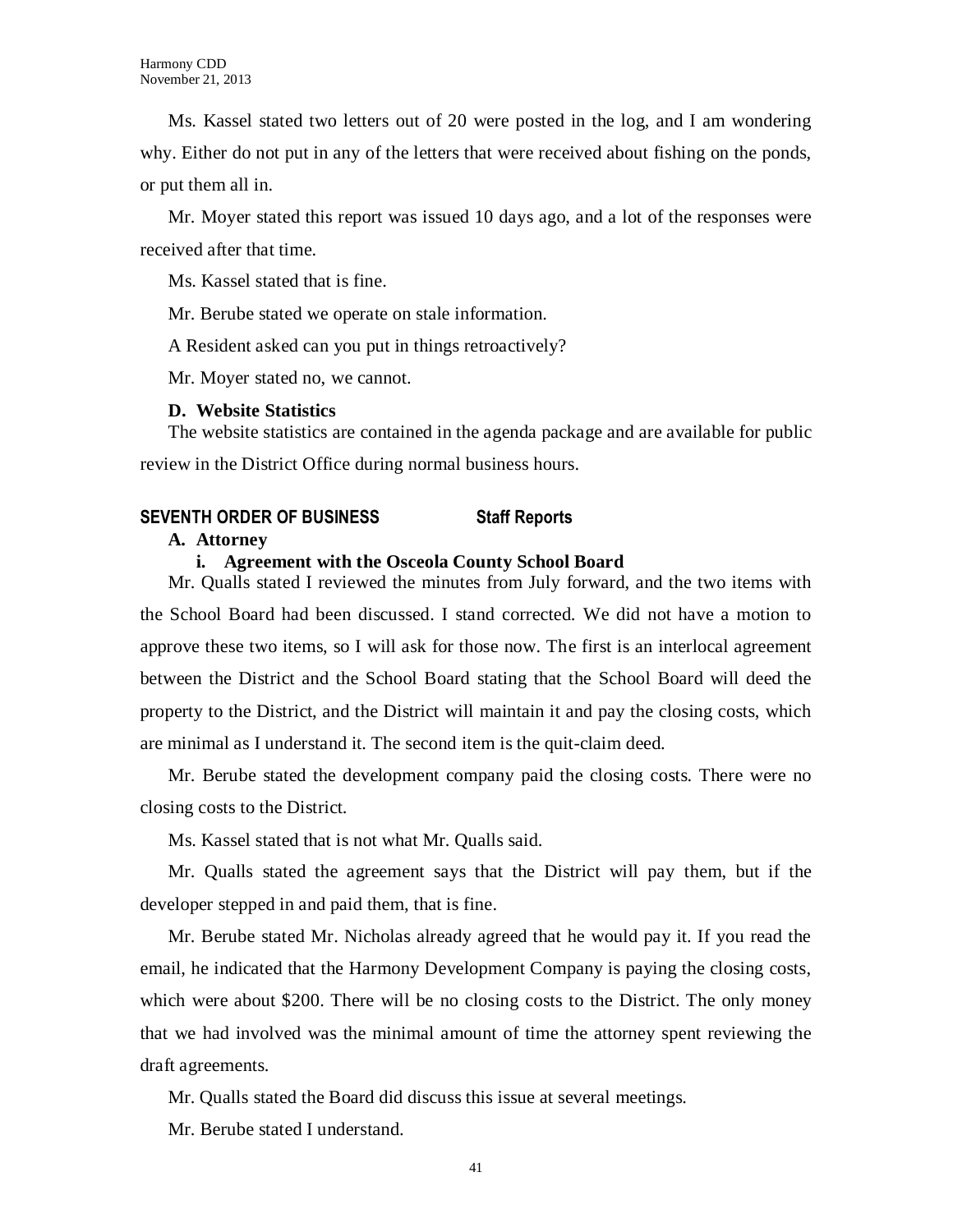Ms. Kassel stated we never approved it. I have not seen those agreements. I feel it would be a violation of my responsibility to agree to something that I have not even seen.

Mr. Qualls stated I reviewed them thoroughly and made changes. You can review them now, but they are ready to go in my estimation.

Ms. Kassel stated I will abstain from the vote since I have not even had the opportunity to review the agreements.

Mr. Farnsworth stated I am putting my trust in the attorney. If there are any issues, we will address them later.

Mr. Moyer stated you cannot abstain from this vote.

Mr. Berube stated you have to vote either yea or nay.

Ms. Kassel asked can we put this off for five minutes while I review the agreement?

Mr. Berube stated yes. We can continue the meeting while Ms. Kassel reviews the agreement.

#### **ii. Sunshine Law**

Mr. Qualls stated I received an email from Mr. Scott Brooks that I forwarded to the Board. The email asked some questions about the Sunshine Law and includes some attachments, which are Facebook posts, I believe. I am taking these for what they were represented as.

Mr. Berube stated I reviewed them, and they are reasonably accurate. There may be some missing.

Mr. Qualls stated in any event, I am not a Facebook expert, but I reviewed the subject. I would like to give the Board some guiding principles for things such as these. There is no doubt that when the Sunshine Law relating to public meetings was passed, there was no such thing as Facebook posts and those types of things. But the law been around for a while, so we have some pretty good guidance on this subject. First, the Sunshine Law covers this Board, which we all know, as included in Section 286.011, Florida Statutes. There are three requirements: a meeting of this Board must be open to the public, you must have notice about meetings that are open to the public, and you must have minutes that are promptly taken and recorded. The Sunshine Law does extend to discussions. It is not just whenever a final action is going to be made, but the Sunshine Law does extend to discussions of the Board. The Attorney General has opined as it relates to Facebook posts, and the Attorney General has determined that the use of a website, blog or message board, similar to the forum on Facebook, to solicit comments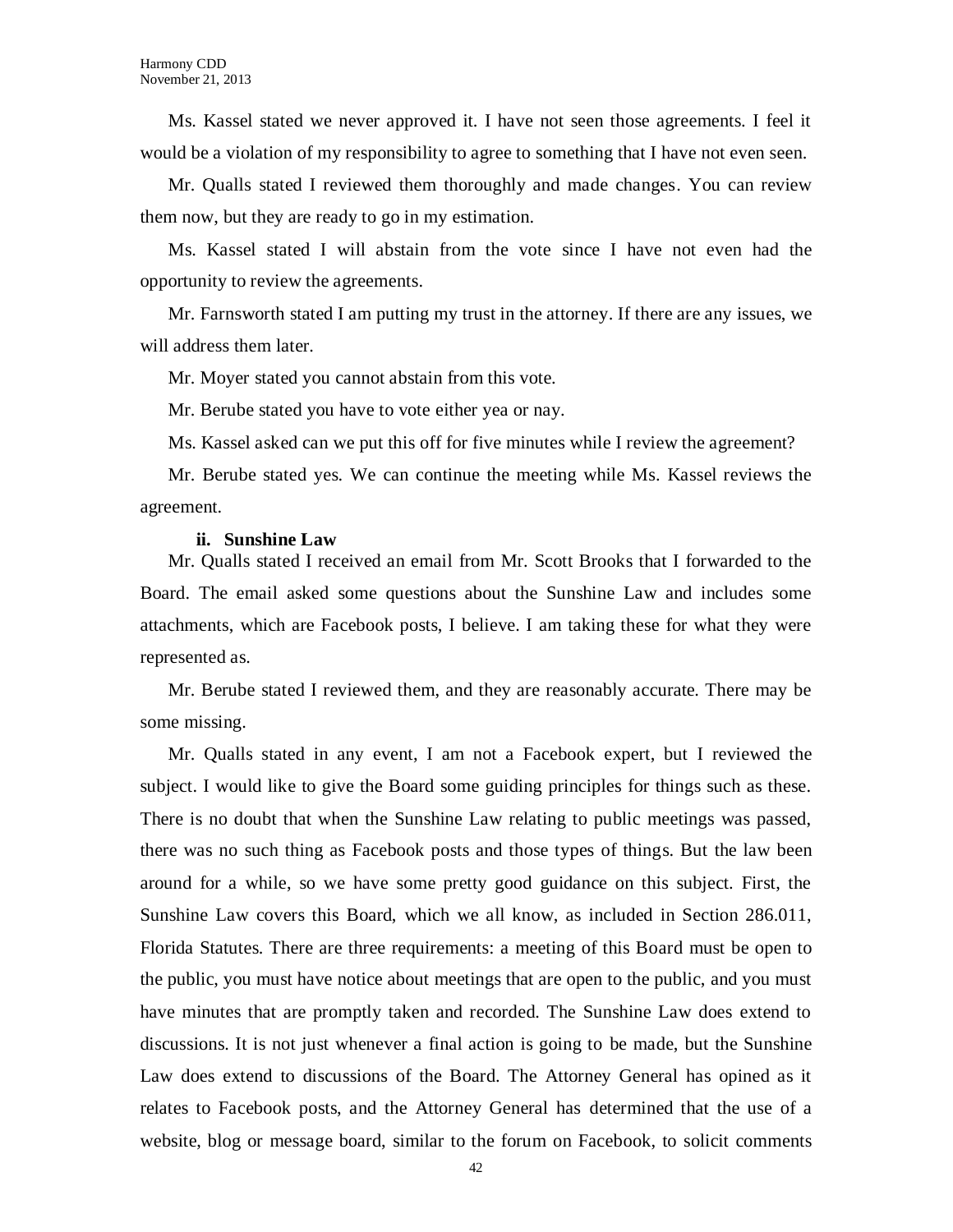from other members of the Board on matters that would come before the Board would trigger the requirements of the Sunshine Law. However, the use of such forums does not trigger the requirement when only one member posts his position on an issue. The requirements are triggered when another Board member responds. In situations where citizens and Board members are both interacting via the online forum, the responding member does not have to respond specifically to a comment by another member for the requirements to be triggered. Rather, the Attorney General determined that any subsequent postings by other Board members on the subject of the initial posting could be construed as a response, which would be subject to the Statute.

Mr. Brooks stated you used the phrase "requirements would be triggered." Does that mean it would be a violation?

Mr. Qualls stated the requirements of the Sunshine Law are that any meeting must be publicly noticed.

Mr. Brooks stated if it does not apply to the three things you mentioned, then it would be a violation.

Mr. Qualls stated I am confused by the question, not your fault.

Mr. Berube stated if we do not conform to the three requirements for a meeting, then a violation could be occurring. That is his question.

Mr. Qualls stated yes.

Mr. Berube stated after Mr. Brooks brought this to our attention, I looked at this a little more carefully, too. He is probably right. I did not understand it, but now I do.

Mr. Qualls stated we have discussed this previously. There is nothing wrong with putting a post on a web blog when one Board member does that. However, if someone responds, it could be construed as a meeting. The Attorney General is just opining, but the Supreme Court has said that the Sunshine Law is to be construed to get rid of any evasive devices. The idea is that you cannot have a meeting without the public having been invited. That is a violation of the Sunshine Law. While I am not ready to say 100% beyond any doubt that a violation has occurred, I will say that in an over abundance of caution, I would like this Board to assume that a violation has occurred. It seems based on what I just read and the facts that were presented to me that one could make the assumption that arguably, a violation has occurred. I would like this Board to assume a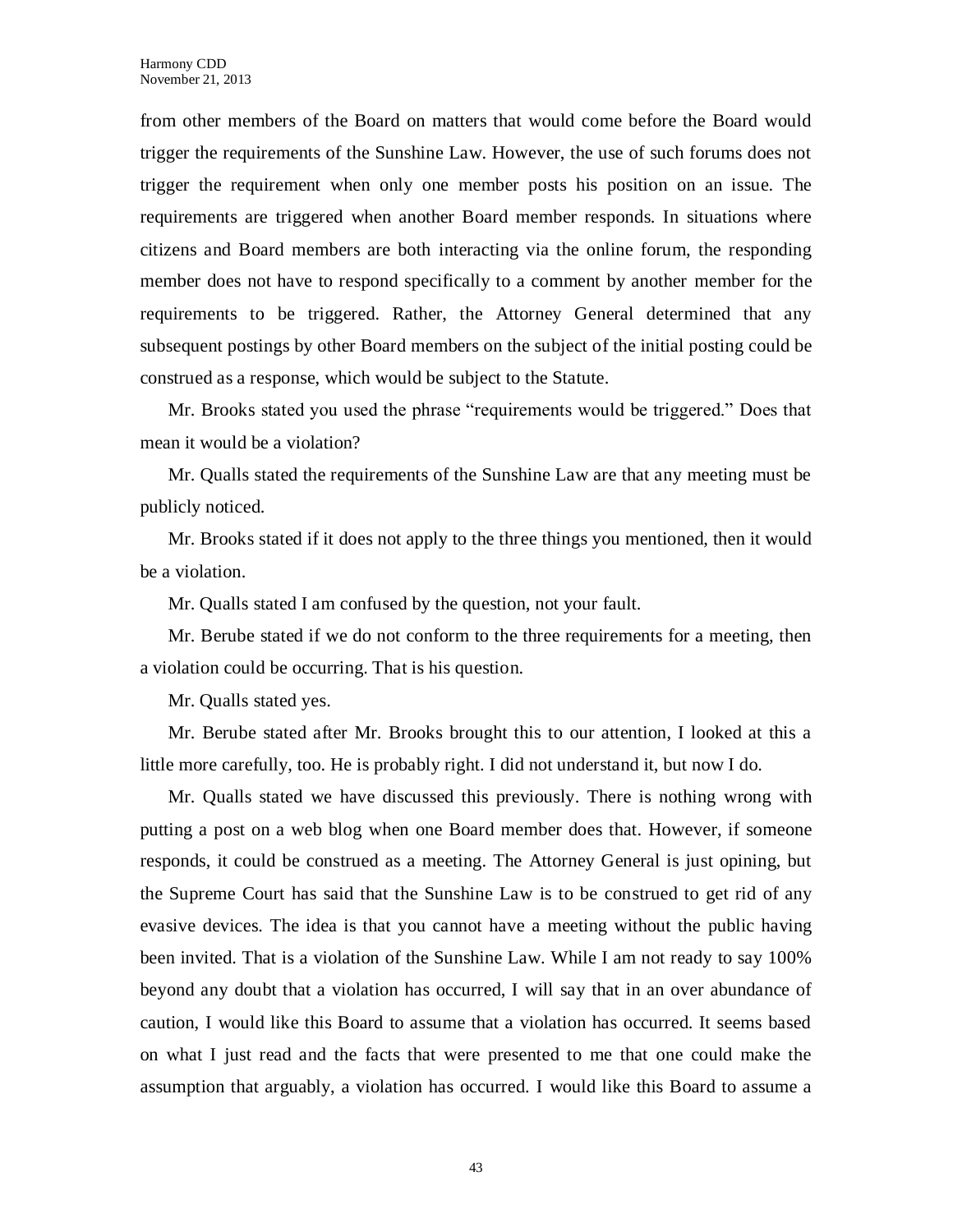violation has occurred. It is a great teaching moment. This is a real-world example of the dangers of posting something online when you are a public official.

Mr. Farnsworth stated I would like to make one observation regarding the limitation that has been placed on one Board member responding or one Board member initiating a post. What essentially happens in that situation is, if someone in the audience asks a question and one of the Board members, say Ms. Kassel, answered it and included her opinion, automatically she owns that blog or that entry. No one else can comment.

Mr. Berube stated that is exactly right.

Mr. Farnsworth stated she has taken possession of it. That is the restriction that is imposed under the Sunshine Law. That is one consequence of it. I want to make sure everyone is aware of it. I wonder what about if Mr. Berube chose to start a new entry and not respond under the initial one.

Ms. Kassel stated I do not think it could be on the same Facebook page. It would have to be an entirely different forum.

Mr. Farnsworth stated that is what I am getting at. It might as well muzzle us completely. We would like to respond with the public and get information to them, but none of us can actually do it. We should let someone else do it.

Ms. Kassel stated we can, but here is the way we would have to do it. If someone writes to us on a Facebook page, we click on their name and friend them. If we are already friends, then we can respond by private message.

Mr. Berube stated or you can get off Facebook and send them an email.

Ms. Kassel stated that is correct. To respond publicly in that forum so that everyone can see it would be a violation if anyone else on the Board comments. I think the agreement or understanding we need to have is that we should not try to elicit the public's opinion or sway the public's opinion on a Facebook page. Then whoever gets there first owns it.

Mr. LeMenager stated I am not in agreement. Newspaper editorials have been around forever. We are in Osceola County. We have had in the past, thankfully no more, one of the most dysfunctional School Boards that ever existed in our history. Talk about them posting things in the newspaper or on the computer, in terms of getting their opinion out and trying to sway public opinion. I am never going to respond to something if someone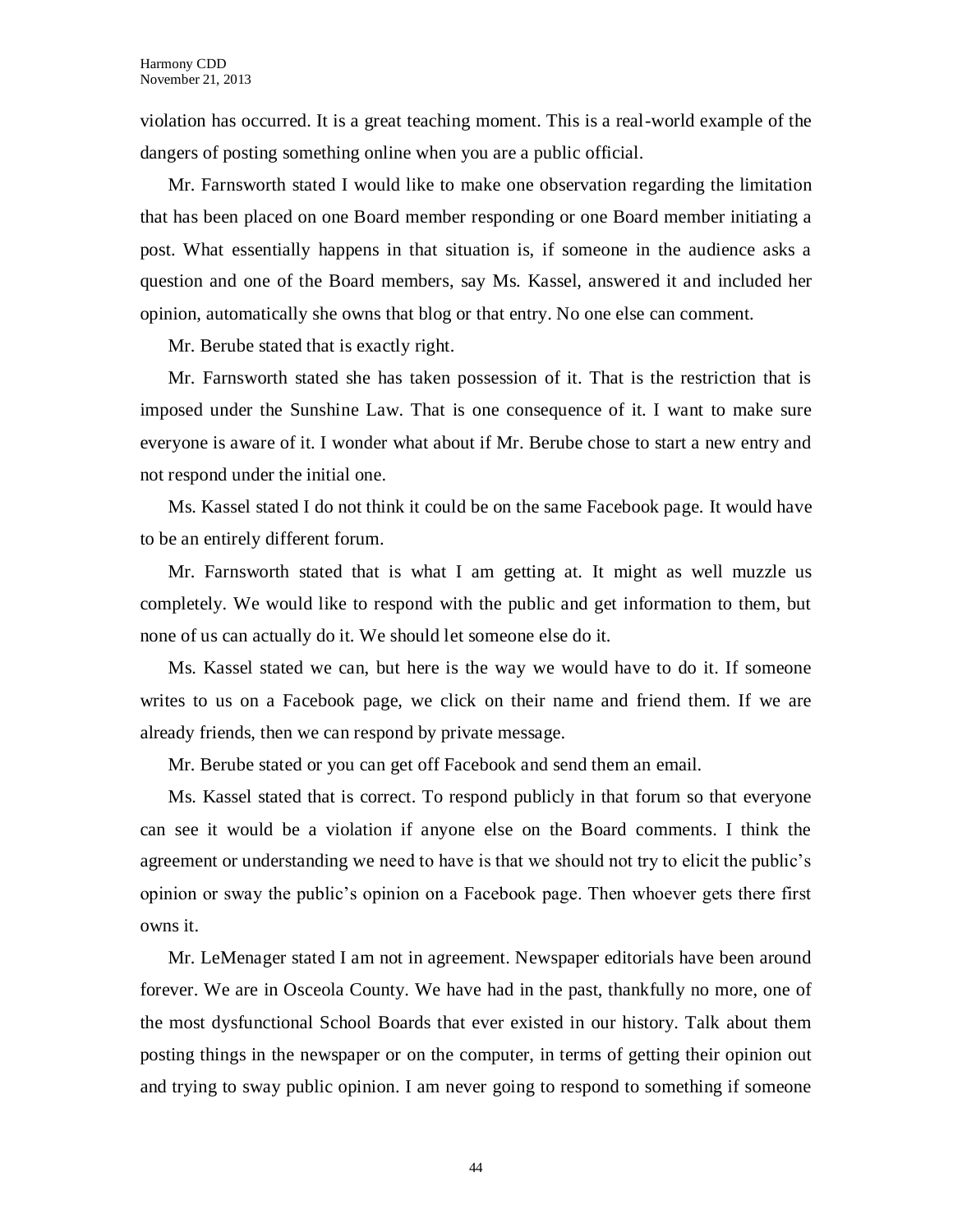else has started the post. To the extent that you get on there and you post your opinion on a subject or try to sway public opinion, that is kind of what being a politician is all about.

Mr. Berube stated I understand the theory of it. I have looked at it carefully and I read the Statutes. I have been a heavy user of Facebook and have received a lot of opinions from the people. The problem with the current subject is that it elicits and draws out a lot of emotions. People start yelling and screaming at each other. People are jumping back and forth. I am not setting any rules, but I am offering my opinion. I think Mr. Qualls is right, and Mr. Brooks brought up a very good point that certainly, multiple people on this Board were online offering opinions. They may not have been going back and forth with each other, but it is very easy under the strictest reading of those rules that a violation has probably occurred. I do not disagree. It should not have happened. Those of us who responded did not see the problem, but now it is out and is very clear. I think we cannot do that anymore. I think that is the right thing. Having said that, if you post your opinion and no one else replies, then you are probably fine. Mr. Qualls is not a Facebook user, but I presume Mr. Brooks is a Facebook user because he followed this discussion.

Mr. Brooks stated yes, I am.

Mr. Berube stated Mr. Walls has his own Facebook page. If I had my own Facebook page, separate from Mr. Walls, is that a violation?

Mr. Qualls stated no. The violation is not having a Facebook page. The violation is having a meeting, and a meeting could be construed if two members of the Board are commenting on the same post.

Mr. Berube stated I understand that, but that is not my question. This is an evolving technology issue. What constitutes a violation by posting on Facebook? It is all Facebook, whether the page is here or somewhere else. If Mr. Walls is posting his opinion on his page and I am posting my opinion on my page, it is still on Facebook. It may not all be in the same lineup, but it is still Facebook. I want to know what Mr. Brooks thinks.

Mr. Brooks stated I will not disagree with you about the School Board. Our City Attorney was one of the best around, and he told us if someone wrote something, then you do not write back if it is something that is coming in front of the Board.

Mr. LeMenager stated that is correct.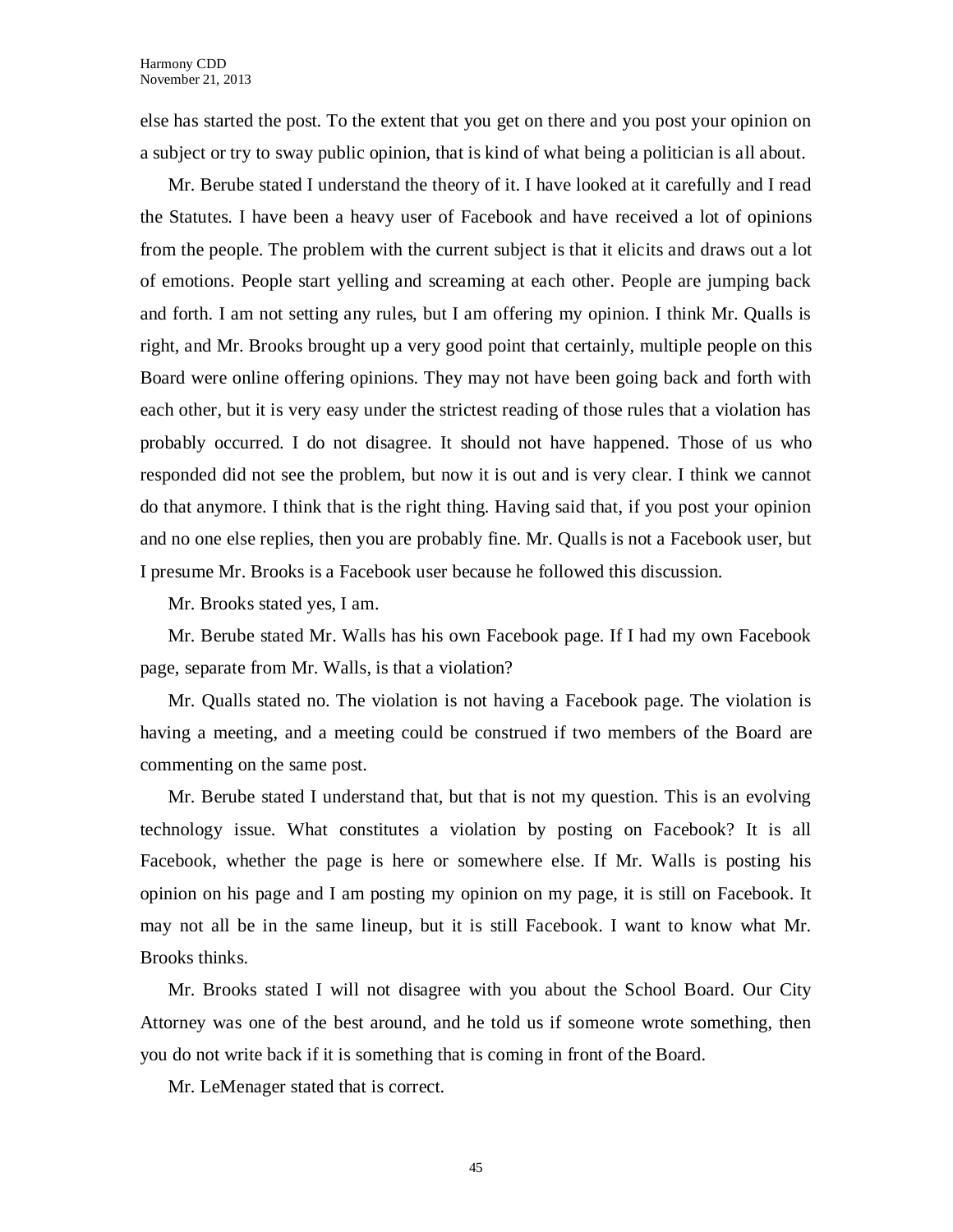Mr. Brooks stated you have to be clear that it has to be something that is reasonably expected to come before the Board, which this issue was. You could construe the law strictly that if Mr. Berube has a page and posted his opinion, Mr. Walls could look at that and then post an opinion on his own page. In my opinion, not being as an attorney, that could be construed as a violation if it is a topic that will come before the Board. I do not care if you like the Red Sox, but we are talking about things that are strictly Board business.

Mr. Qualls stated I will take it one step further. If you do not post, then we do not get into the question of whether it was fine or not. If you do post, then we get the question, especially if someone responds. Our advice is consistently just not to do it so that the question does not come up. It is important to interact with constituents. What I read had a lot of public input, and that is good. But what the Sunshine Law says is that no meetings that are not noticed and open to all the public can be held. Someone posting is not a problem, but the minute another Board member responds on the same thread, even if it is not a direct response to the Board member who made the initial post, the Attorney General said that will trigger the requirements of the Sunshine Law. There are many nuances and many technicalities. I am not going to address if a violation happened. That is not for me to decide. I am telling you that we should just assume for a learning moment that a violation did occur. Our advice is to stop that type of activity. The rest of what I want to discuss briefly is, if a violation has occurred, there is a way to cure that. The Supreme Court has ruled on this.

Mr. Berube asked when you say a violation has occurred, you mean specifically the discussion of fishing?

Mr. Qualls stated if you can construe this public discussion as a public meeting, which arguably you can because it was not noticed and a violation has occurred, does that mean this Board can never take action as it relates to fishing since there has been a supposed taint or violation of the Sunshine Law, and that is not the case. There is a way to cure when a Sunshine Law violation has taken place. The Supreme Court case is Tolar v. School Board of Liberty County. In this case the School Board members had private discussions regarding a subject. At a subsequent public meeting that was noticed, the Board had a full discussion, including public comment, on the issues that were before that time discussed privately among the members. The Court held that even though private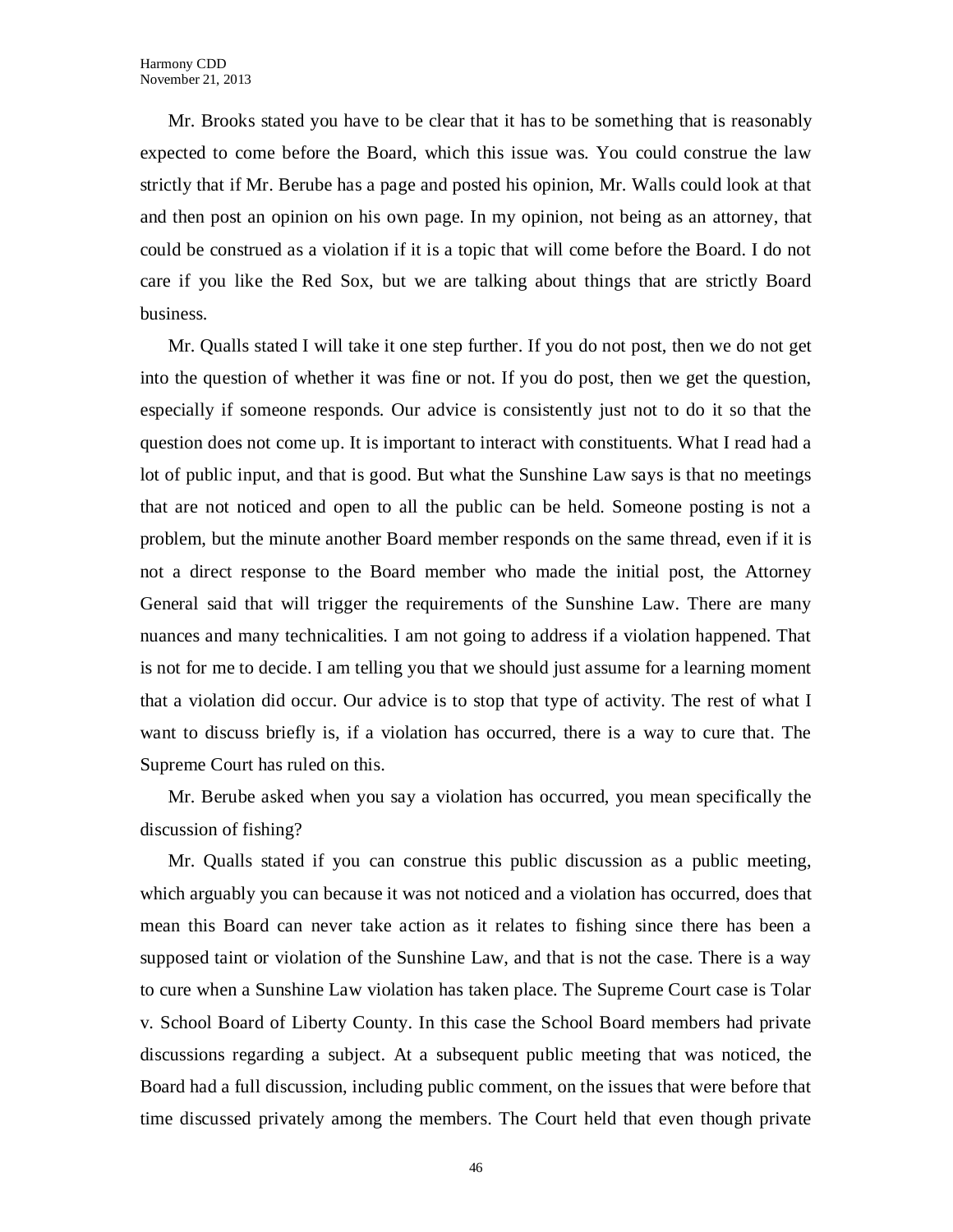discussions amounted to technical violations of the Sunshine Law, such violations would not always void subsequent final action. The Court held that the Sunshine Law is satisfied if a mutual decision is reached when meeting together in public for formal action. In such situations, the Sunshine Law violations are said to be cured by subsequent final action at a public meeting; however, violations are not cured by mere ceremonial acceptance of secret actions or perfunctory ratification of secret decisions at a later meeting open to the public. Based on the standards in the Tolar case, my advice is the Board can cure any alleged violation of the Sunshine Law by having an open discussion of the fishing issue at an open and public meeting, prior to final action being taken. I think this is a great learning moment. We have many newfangled, technological ways of bringing people together.

Mr. Farnsworth stated it sounds to me like when you are a public official, it pushes you away. It muzzles you.

Mr. Qualls stated it muzzles you from having anything that could be construed as a meeting that was not publicly noticed. It does not muzzle you from getting feedback from constituents. It just muzzles you from having a meeting with another Board member when such meeting has not been noticed to the public.

Ms. Kassel stated you could call a meeting of all the residents of Harmony except for the other Board members. It would not be a violation if they all showed up without any of the other Board members. As soon as another Board member shows up, then it is a violation.

Mr. Moyer stated another violation is if a resident talks to Mr. Berube, then picks up the phone and calls Mr. Farnsworth and says that Mr. Berube thinks that what we are doing with fishing is crazy. That is also a violation of the Sunshine Law.

Mr. Qualls stated that is correct. I would argue that it is a violation of the Sunshine Law if a Board member makes a post and a spouse of another Board member talks to their spouse and suggests making a post about that same item, so the spouse is making a post for the other Board member. There are a myriad of issues that come up when you get into this realm. That is why we just advise not to make these types of posts, ever.

Mr. Berube stated the remedy to what we have discussed is, once the proposed rule changes are formalized and in paper form and discussed, then we will advertise a public hearing for the purpose of discussing those rule changes and potentially adopting them.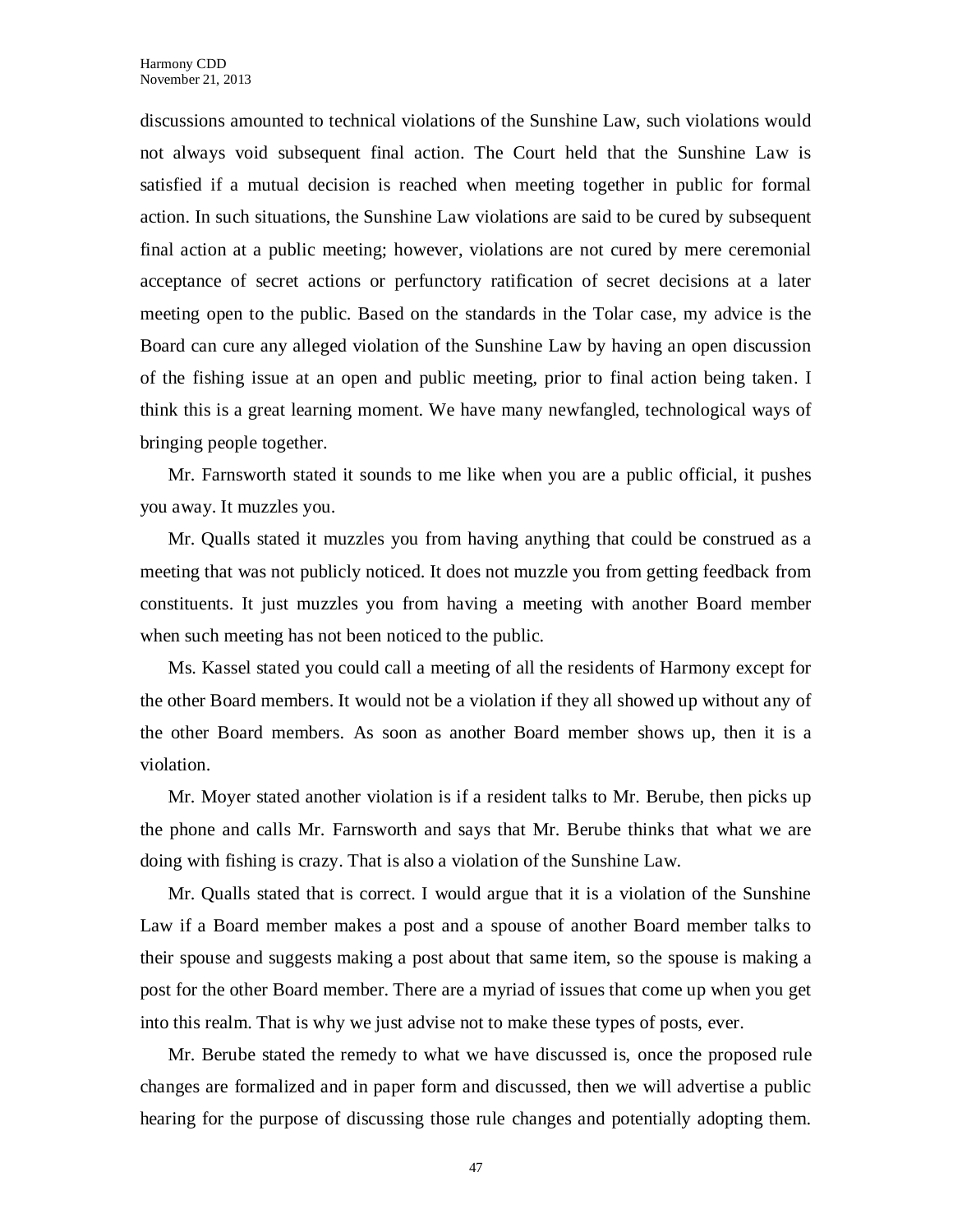That notice will state that we are going to have a public hearing. We are going to have a public hearing anyway.

Mr. Qualls stated yes.

Mr. Berube stated our notice of public hearing detailing the rule changes and the associated discussion should remedy this.

Mr. Qualls stated that is correct. This Board taking action at a publicly noticed meeting available to all the public where this subject is discussed and vetted, where input is taken and so forth, where a decision is made, will remedy this. Another case we found that is more recent, the Supreme Court held that the Sunshine Law violations by email discussions between Board members and public constituents were cured by multiple full and open meetings with full consideration of proposals discussed and participation by the public. You are on your way, and I commend all of you. I commend you for learning something, you dealt with it, and you brought it to the public. That is the idea of why meetings take place in the public and not behind closed doors in the State of Florida. It is to prevent miscommunication and to prevent the erosion of trust. This is an excellent Board. I hope everyone understands that I have District clients across the State. This is an excellent CDD Board and it is a great District. I know you all understand the importance of this, and unless there are questions, I do not feel the need to elaborate. I am happy to provide anyone with my information. It was also asked what are the penalties. We discuss this every time a new member joins the Board. I instill them with fear right up front because there are criminal penalties for violating the Sunshine Law, including up to 60 days in jail and up to \$500. There are also civil penalties.

Mr. Berube stated the key to that is knowingly, willingly, and with intent to violate. I do not think that was the case here, certainly not on my part, and I doubt it was on anyone else's part.

Mr. Qualls stated I am not suggesting that when anyone put up a post that they were doing it to solicit other comments. I understand this discussion took place over several days, and I do not think they go anywhere. So once you have started a post as a Supervisor, you have left it from now for a long period of time. If someone were to respond, you have put future decisions and discussions of the Board in jeopardy.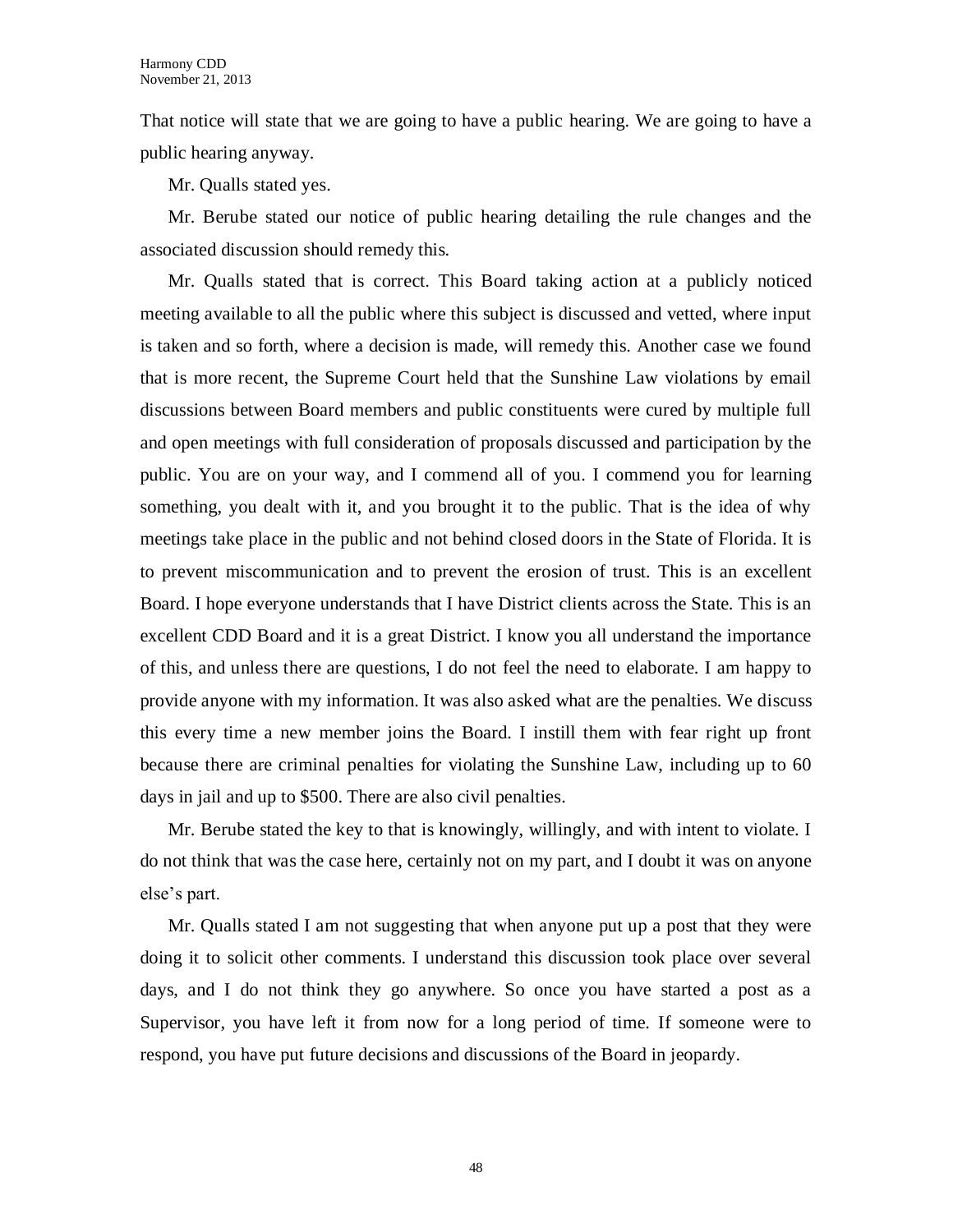Mr. Berube stated the bottom line is, if you are going to make a post, leave it there for a couple days and let the discussion take place. Then drop it so no one can join in at the end by accident.

Mr. Qualls stated the bottom line is, please do not make any more posts on Facebook. I want to be clear that technically there is nothing wrong with posting. It is when someone else on the Board responds.

Mr. Berube stated I understand. For instance, tonight I posted about the job openings. No one else responded, and I do not think anyone else will, knowing what we know now. It is more of a community service.

Mr. Qualls stated I think the website is enabled so that information can be shared but in a way that is not a violation. You have staff who can provide that type of information, and that is what I would encourage you to do. I think the rulemaking hearing going forward could be a good example of that. There still needs to be development and discussion with the public, but that does not mean that in the interim, while we will not have an open meeting, there can be information shared so that when the Board gets together, you make the best educated decision. I think the website is the tool for that. Ms. Burgess was telling me about some of the features where the information can be shared, but you will not have any sort of discussion going back and forth or any sort of decisionmaking process. There are ways to accomplish this.

Mr. Moyer stated that is why whenever we email anything to the Board, we blind copy all the other Board members so that you cannot respond to all members.

Mr. Berube stated I understand. This was an issue raised by Mr. Brooks, and we appreciate you bringing it to our attention. Are you satisfied with the resolution you have heard tonight?

Mr. Brooks stated it was a great discussion, and it was right on track. I appreciate it and I appreciate you following through on it.

Mr. Berube stated we appreciate you raising it and perhaps it has saved us from some problems in the future.

Mr. Leeman stated there is still a way to communicate with the residents. You can communicate with them privately. It is possible for the Board to work out a procedure so that whatever you are discussing, you work on how you want it to be sent out. Then either have one person post it, or have the management company post it. Then that would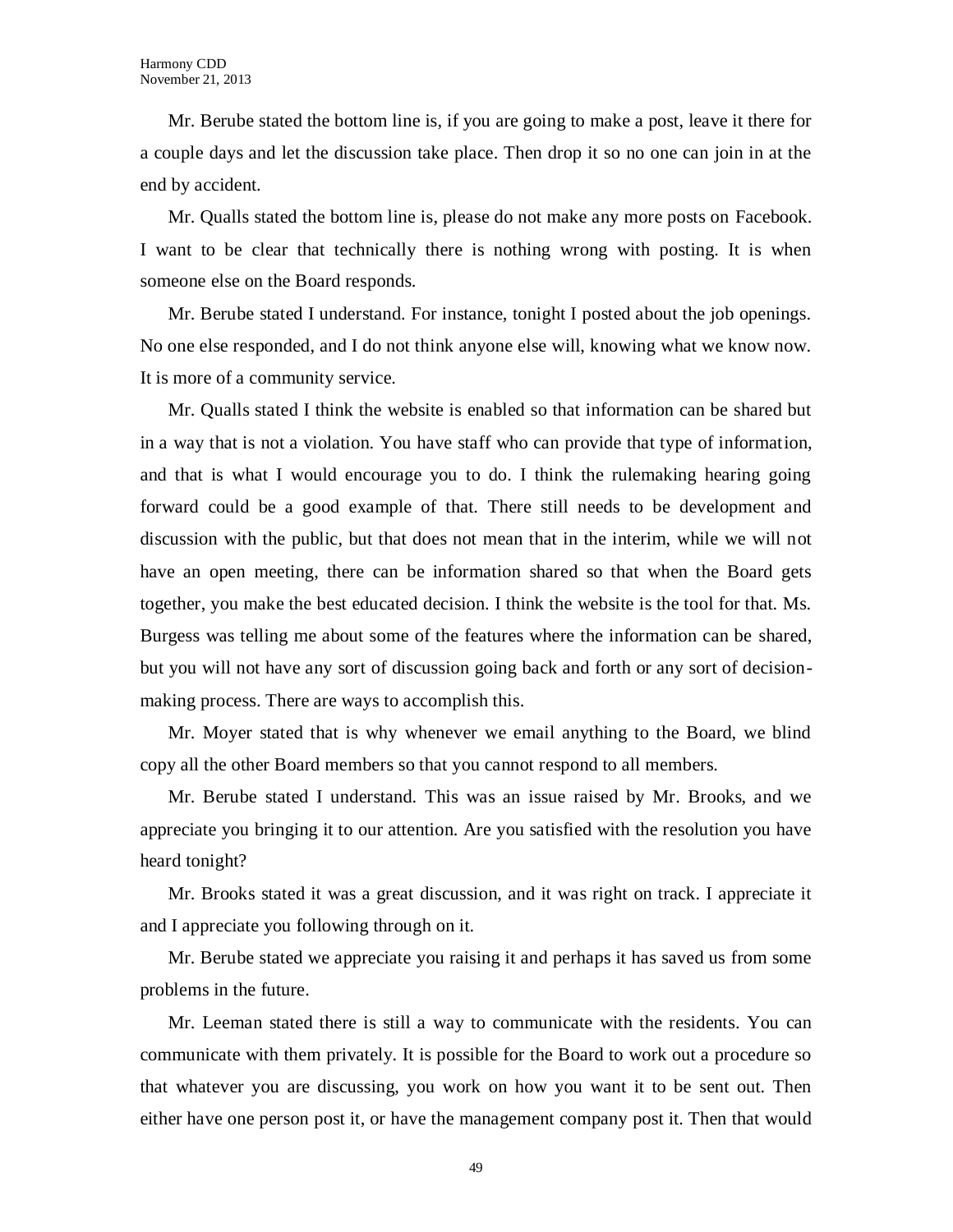be it. There is no discussion by the Board, but the Board sends it out to the residents, either on the Facebook page or however you choose. A lot of people are on Facebook, but a lot of them are not on the website. Getting them to sign up for that will not happen. You should just make a procedure among yourselves, and then decide that whenever you have an issue that the Board discusses, at the end of that discussion, you decide if you want to put it out to the residents, yes or no. If the result is yes, then have one Board member or the management company staff post on Facebook what you are discussing and what has been said thus far.

Mr. LeMenager stated that already exists.

Mr. Leeman stated not everyone reads the minutes.

Mr. LeMenager stated that is not our problem. I am not in agreement at all with the way Mr. Berube and Mr. Walls responded to each other. That is where you get in a little trouble. The bottom line is, we come to these meetings and we had 15 residents at tonight's meeting. The community has hundreds, if not thousands, of residents. That is the concern, how to get the message out to the most people. You are right; they do not want to read the minutes. They do not want to understand how Harmony works. Harmony is set up in a complicated fashion. My point has always been that you play the cards you are dealt. We have been dealt these cards. We did not design it, but we will try to do the best we can with it. You want to get the message out of the things we are thinking about. That is the real key. To the extent that people are jumping to conclusions, they need to read the minutes. I appreciate that it is seriously boring to read a 50-page document. If you want to come to this meeting and make a comment, my response is always going to be, did you read the minutes. If you do, then you know what is going on. If the answer is no, then I am sorry.

Mr. Berube stated I think Mr. Brooks has read the minutes today because he posted some of the information from them.

Mr. Brooks stated yes, and they are excellent minutes. Whoever types these does a great job.

Mr. Berube stated some people read them.

Mr. LeMenager stated I agree.

Mr. Moyer stated as a suggestion, maybe the way you respond on any social media is just what you are talking about. Your response as a Supervisor should be, "please go to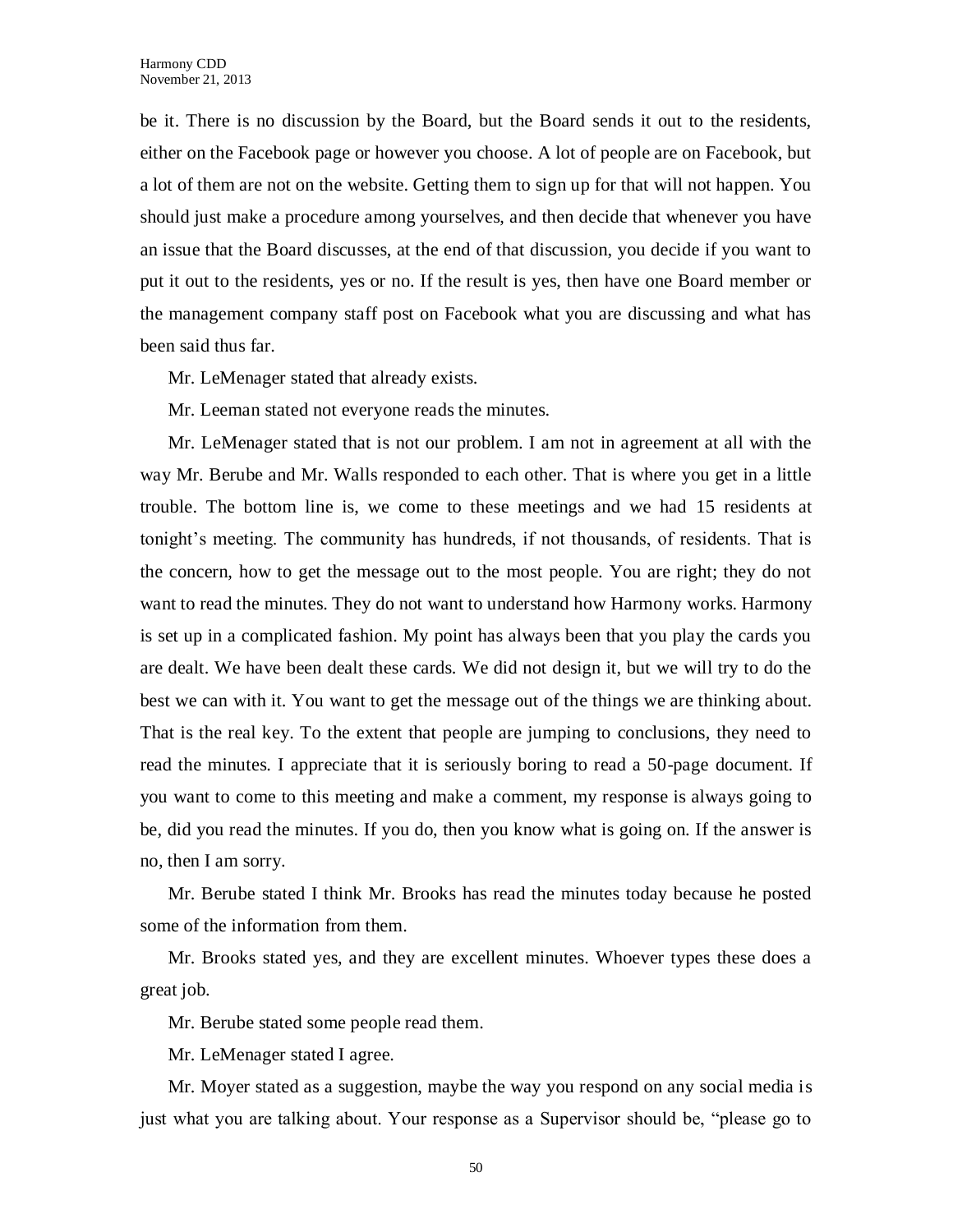the Harmony website, [www.HarmonyCDD.org,](http://www.harmonycdd.org/) and please feel free to attend a future meeting of the Board." You are being responsive. You are not ignoring that person. You are basically telling them the laws that you have to live by, and you are not expressing opinions.

Mr. Farnsworth stated one thing to consider is the minutes. The minutes for this meeting, for instance, will not be on the website until the next meeting.

Mr. Berube stated they will be posted the week before the meeting.

Mr. Farnsworth stated so tomorrow or the next day, people cannot go to the website to read about what we discussed tonight. They have no way of finding out.

Mr. Qualls stated not until the final minutes are posted.

Mr. Moyer stated you cannot produce 100 pages of minutes overnight.

Ms. Kassel stated that is a consideration for residents.

Mr. Berube stated there was a learning curve for me with this beyond the Sunshine Law situation. Certain things you can post and get instant feedback, and other things turn into a shouting match and have intimidation factors. People interpret things the wrong way, and you try to explain the interpretation and fix things, but it get worse and worse. The learning curve for me said that we cannot do this anymore. It turns to be degrading very quickly because everyone has a polarized opinion, and no one wants to see the other person's point.

Mr. Brooks stated I have one more piece of advice. If you want to get a good perspective, talk to Commissioner Fred Hawkins. He will tell you how constrained it is to be a public official. You will feel constrained that you really cannot talk the way you used to be able to before you were elected. That is the nature of the beast.

Mr. LeMenager stated I agree with you completely. I wanted to jump in on what Mr. Walls and Mr. Berube were saying, but I would never do that, period.

Mr. Brooks stated staff is important. I know you do not have official staff like we do at the City or the County, but the Sunshine Law does not cover the manager posting on Facebook, so he can post something on a forum.

Mr. Moyer stated I cannot do that because I do not have the time to go through 40, 50 or 100 posts and try to respond on behalf of this Board. That is not going to happen.

A Resident stated you do not have to respond. I think what Mr. Berube tried to do was try to start a conversation on what the Board is considering related to fishing. Let the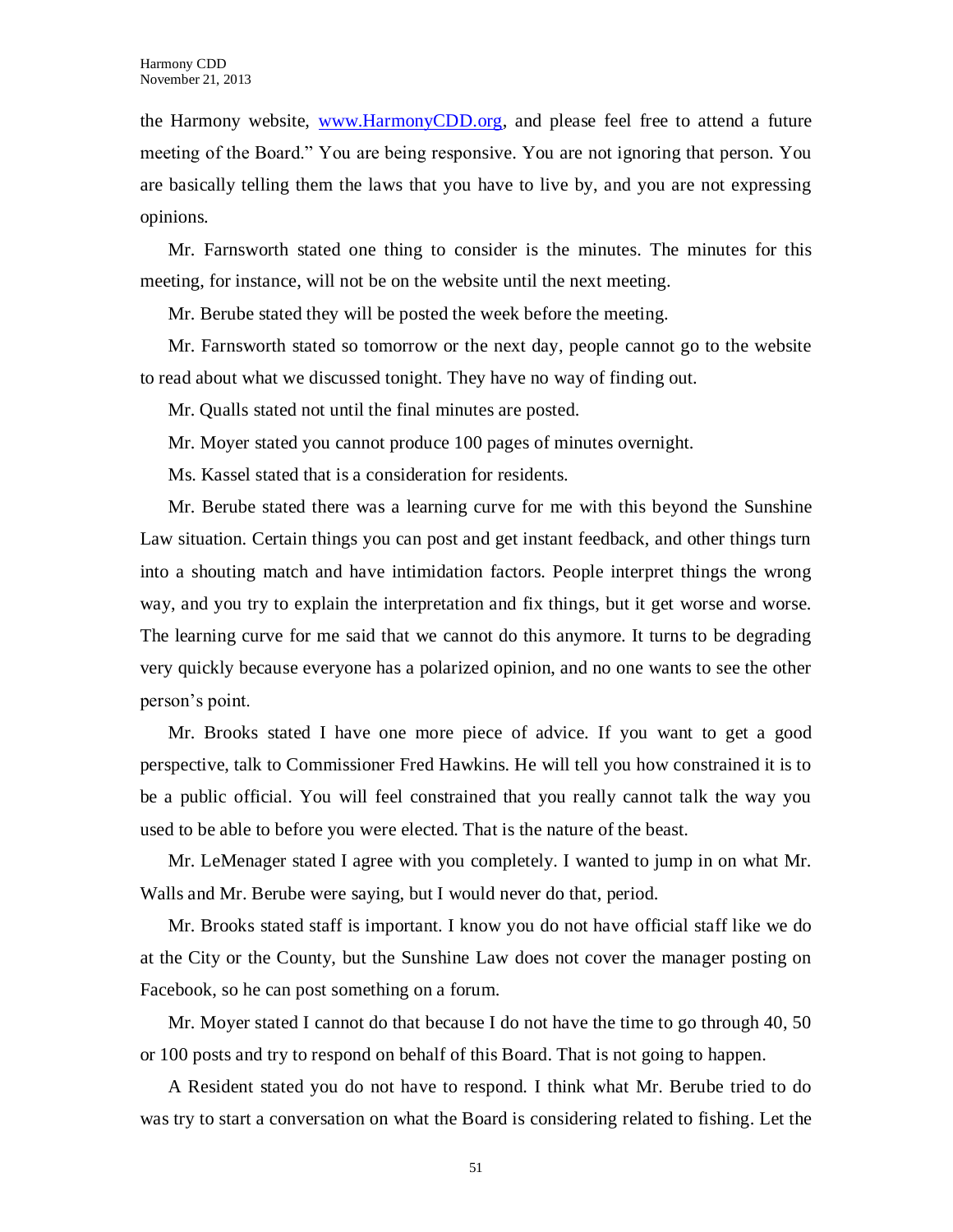residents reply to it. At the end of the post, include the date of the next meeting. So the residents can discuss it and the Board members can stay out of it. The resident discussions will go where they will, but at least they are informed. Maybe there were only 15 or 20 people here and they all have their own opinions, but at least information is getting to more people. Instead of saying you do not care and we need to read the minutes, it is your responsibility to get the community involved. It is their choice to get involved or not, but as a Board, you should try to get the community involved. We are supposed to be living here in harmony, and we are trying to build this community up the proper way. That is why I moved here in July.

#### **iii. Follow-Up and Miscellaneous Items**

Mr. Qualls stated going back to the two items for the School Board, the interlocal agreement and the quit-claim deed, if Ms. Kassel has been able to review them, I would ask the Board to approve them as presented.

Ms. Kassel stated yes, I have.

On MOTION by Mr. LeMenager, seconded by Mr. Farnsworth, with all in favor, unanimous approval was given to the interlocal agreement between the Harmony CDD and the Osceola County School Board and the quitclaim deed to the Harmony CDD for the 0.2 acres, as discussed.

Mr. Qualls stated there were several questions that I will try to address. There was a question why the District cannot enforce rules. I hope this helps guide all future discussions about the rules. This District has the power pursuant to Statute to adopt administrative rules with respect to any of the projects of the District and to the defined area therein. Remember that a CDD Board has only one purpose, and that is it. This Board's sole purpose is to maintain infrastructure. That is all, to manage infrastructure at high qualities over the long term. That is the power this District has. There is no power to stop people for trespassing.

Mr. Farnsworth stated we do not create laws.

Mr. Qualls stated you can adopt rules and maintain the infrastructure, but there is no police power. I know that is a subtle difference, but it is important. As the rulemaking process continues, I know you will look at the relationship between the rule that is trying to be developed with your one, single purpose, which is the management of District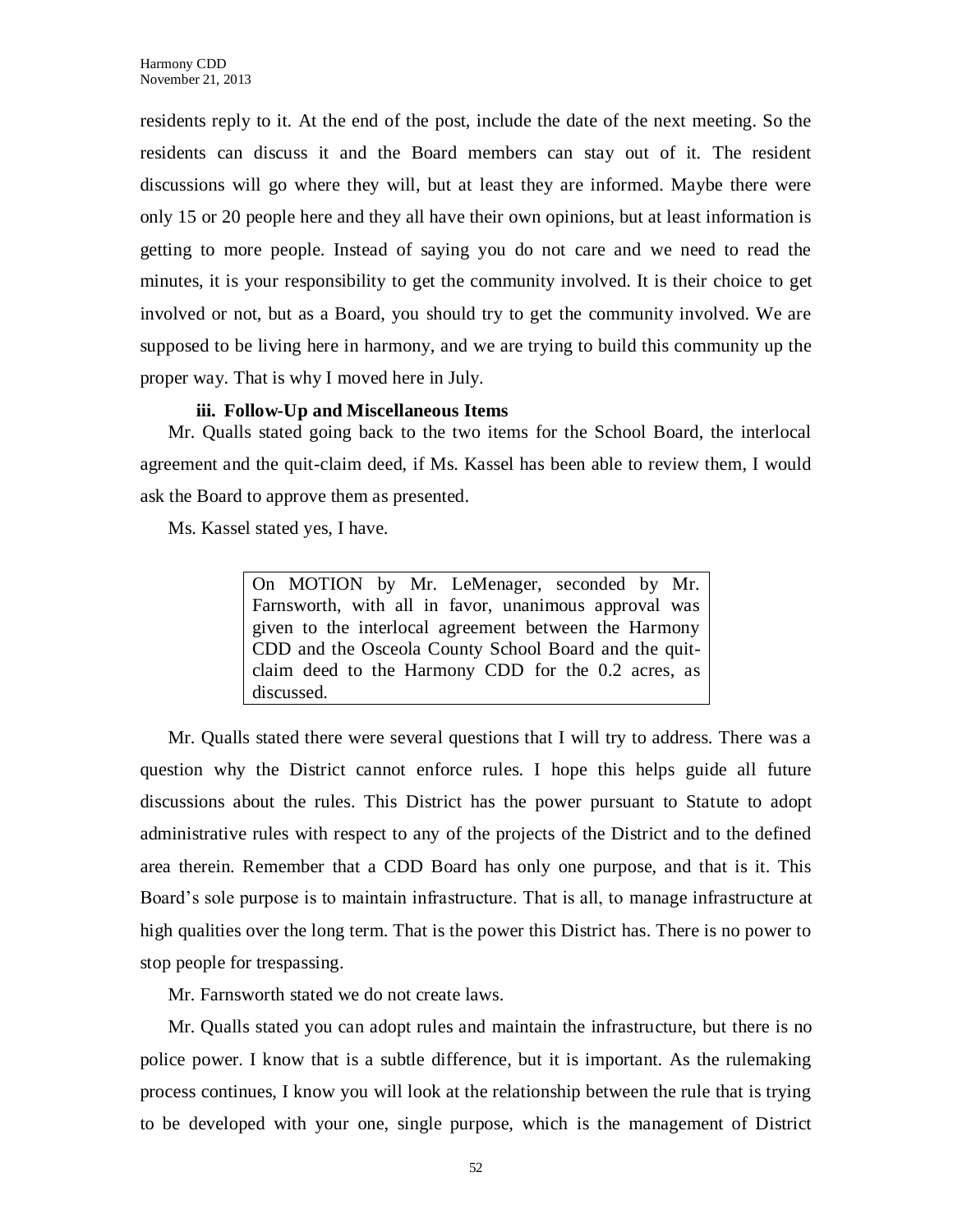infrastructure. I think that will hopefully cut out a lot of the periphery discussions. The core is the management, including maintenance, of infrastructure over the long term.

#### **B. Engineer**

There being nothing to report, the next item followed.

#### **EIGHTH ORDER OF BUSINESS Supervisor Requests**

Mr. LeMenager stated I wanted to follow up on what we were discussing during the previous question. I did a count and I think there are 36 houses that are on ponds, and I think you are right that there are probably a few more that I was not taking into consideration. I was only taking into consideration the Bracken Fern pond and the one by the school. Mr. Moyer, is there some way that we can actually poll the residents who live on those ponds? I appreciate that people will come out because they do not want fishing. On the other hand, there is no one who feels strongly that they should. Certainly people have commented the opposite. We have received comments from parents of teenaged boys who would like to have more activities for their teenaged boys. I received an email on that recently.

A Resident stated I will volunteer to take that poll.

Mr. LeMenager stated I mean an official, District poll.

Ms. Kassel stated I do not want a poll that is only from a few people who live on a pond. If we are going to do a poll, then we should have one from everyone in the community because we all bought here with certain understandings.

Mr. Berube stated let us presume that 50 houses are contiguous to a pond. Let us say that all 50 residents do not want fishing in those ponds. Now we know that number. This is hypothetical, but what do we do with the information now that we know that?

Mr. Farnsworth stated therein lies the rub.

Mr. LeMenager stated to me, that is simple. That is one way that we get to the point where we have enough votes on this body that will agree that at the very least, we should continue prohibiting fishing in a pond that is on a property. That is my position. That is what I would like to see. I am trying to make sure we get three votes that are in favor of that position. When it comes to Lakeshore Park, we have two new bridges where people fish, as well as the canal, and I am fine with that.

Ms. Kassel stated but there are a number of people who live across from Lakeshore Park who are against fishing in that pond.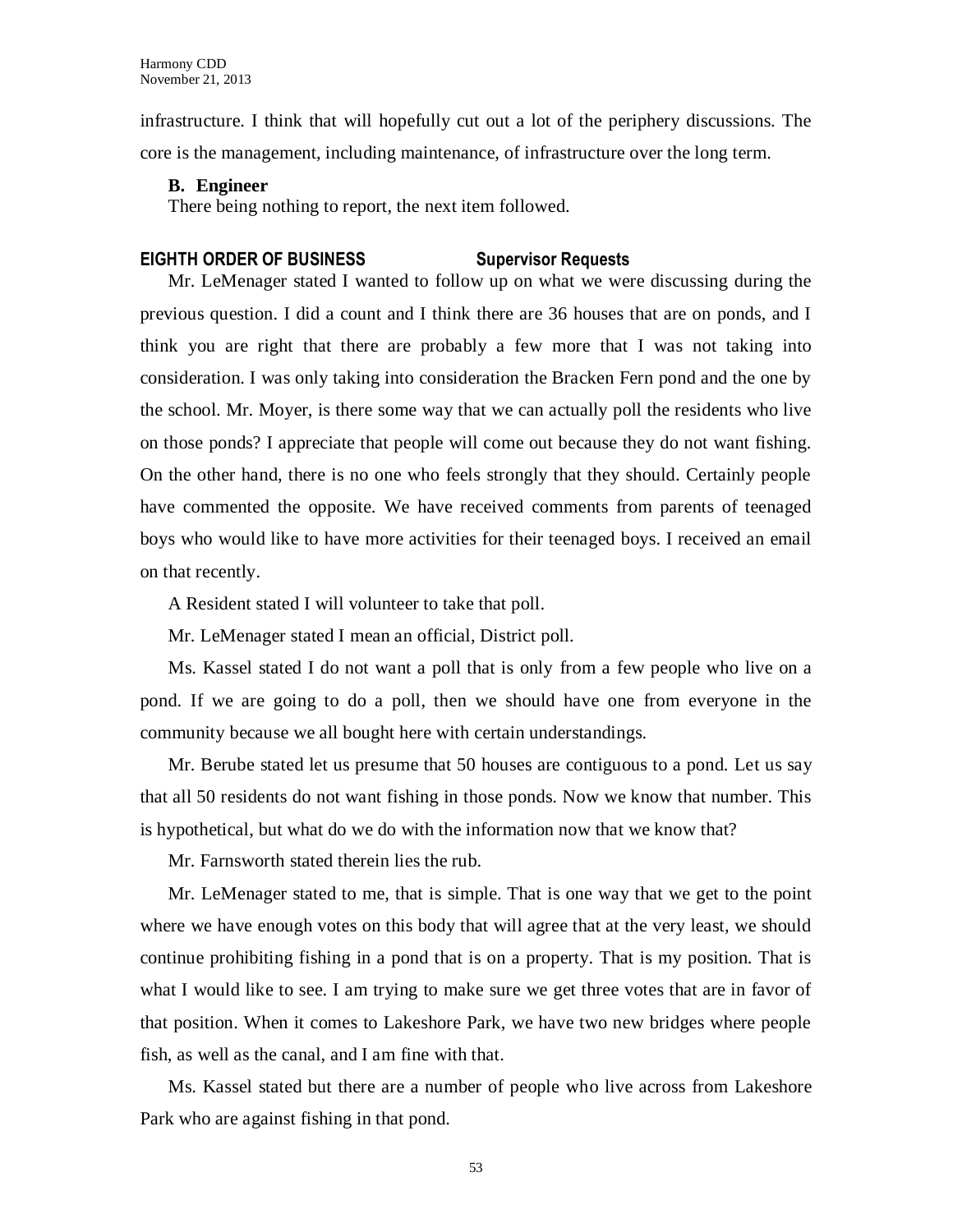Mr. Berube stated no one lives contiguous to that pond.

Ms. Kassel stated it does not matter if they are contiguous or not. They do not want fishing in the ponds. The idea of being contiguous is something Mr. LeMenager is bringing up.

Mr. Berube stated I do not want people in my backyard, I do not want them peeking in my windows, and other reasons people do not want fishing allowed in ponds by their house.

Mr. LeMenager stated these comments were from people who live on the pond behind Bracken Fern.

Mr. Berube stated every single one of them.

Ms. Kassel stated no, absolutely not.

Mr. Leeman asked what about Ms. Snyder?

Ms. Kassel stated also the woman who was here and lives in the townhouses, but there were a couple people here who do not live on Bracken Fern.

Mr. Berube stated let us say that the majority of people who responded tonight live on the pond.

Mr. LeMenager stated that is correct.

Mr. Berube stated the complaints are that they do not want anyone in their backyard. That is fair. They do not want anyone in their backyard urinating on their bushes and various other things. I understand that.

Mr. LeMenager stated those are all fair.

Mr. Berube stated if you live across the street from Lakeshore Park, that is, at best, 150 feet from the edges of the pond.

Ms. Kassel stated I do not think you can make the determination about whether or not a house is contiguous or about which ponds should or should not have fishing. I think you need to ask everyone in Harmony about fishing on all ponds versus just on some ponds, not just asking the people who live on ponds. That is fair.

Mr. Berube stated the bottom line is, we heard the response from the audience tonight. To Mr. LeMenager's credit, he is offering a compromise similar to the compromise that I have been contemplating after listening to the people who showed up tonight. They virtually all live on a pond. If it means we will lift the fishing ban in general but keep it in certain ponds, would that make more sense?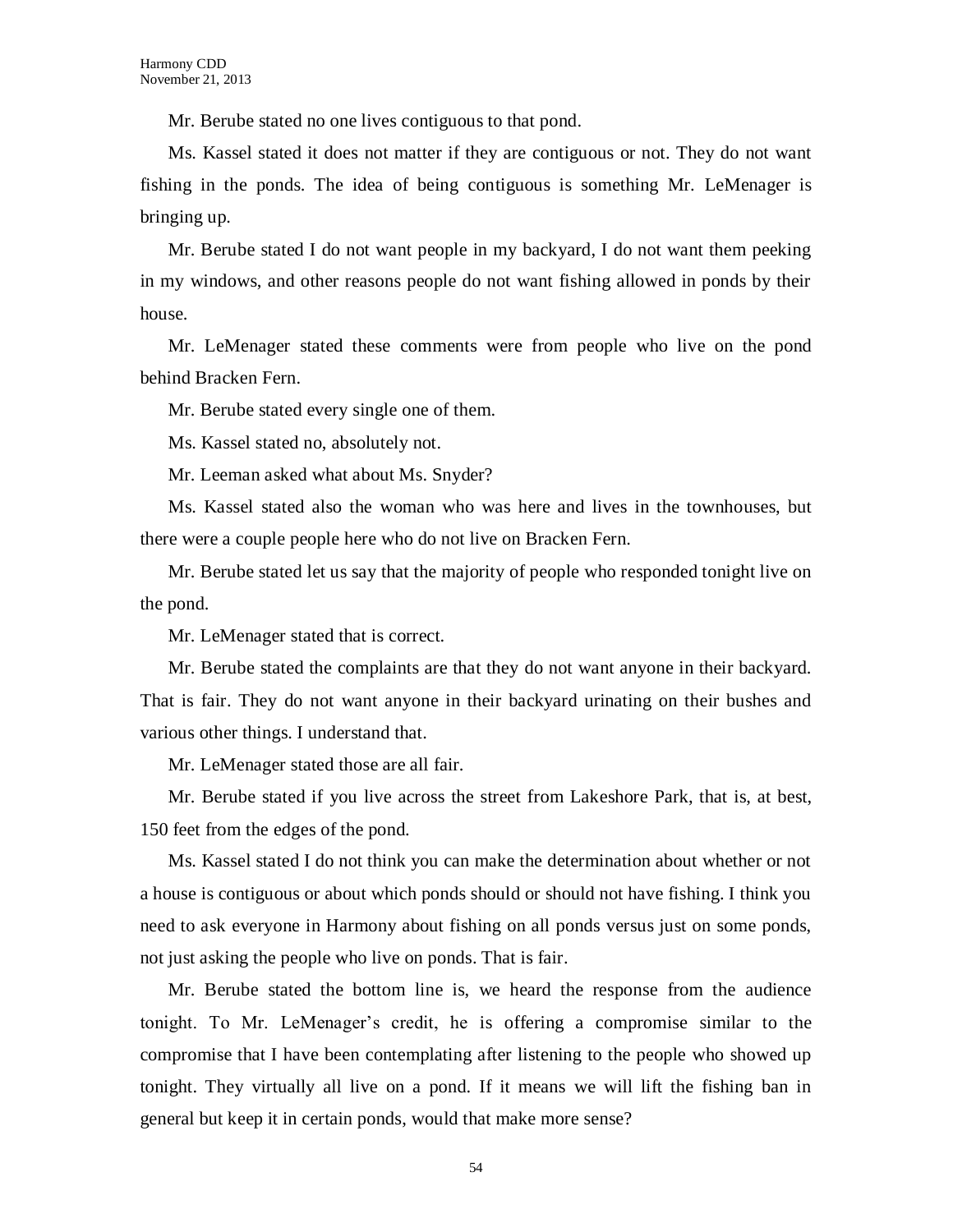Mr. LeMenager stated I would like to get away from "fishing" and "no fishing." We all know that we cannot regulate fishing. We can regulate access. What we basically said is fishing is trespassing, and swimming is trespassing. That is what our sign says. These two activities on this pond are considered trespassing. It sounds like the sheriff will enforce that sometimes. However, if someone wanted to put a boat on the pond, it is not prohibited.

Ms. Kassel stated that is trespassing. No trespassing means no trespassing.

Mr. Berube stated but it is a public pond.

Ms. Kassel stated trespassing includes boating or fishing or anything on our pond.

Mr. Moyer stated they would have to go across our property to launch a boat.

Ms. Kassel stated that is trespassing.

Mr. LeMenager asked where is there no trespassing?

Ms. Kassel stated beyond those signs.

Mr. Farnsworth asked if I choose to go down to one of these ponds, are you telling me that I cannot walk around that pond?

Ms. Kassel stated you can walk around the pond.

Mr. Farnsworth stated then I have trespassed. I have gone into that area.

Mr. Berube stated therein lies the problem.

Mr. LeMenager asked where does the trespass line start?

Mr. Berube stated the sign is in the water.

Mr. Moyer stated the trespass line starts on the property that we own, which would be the top of the canal bank to the bottom of the pond. We do not have jurisdiction, in my opinion, over the water, but we own the property. It would be a trespass for someone to be on the canal bank if you are not performing a purpose that has been authorized by the District. The way other communities have handled this that we discussed last month, is those ponds are there for drainage. Unless you are there performing a drainage function, it is a trespass. It is not recreation. If you are maintaining the pond, such as our contractor or our employee, that is legitimate because that is what we pay for. But no one else is authorized to be on that strip of property. That is how it becomes a trespass.

Mr. Berube asked how does any deputy enforce that? Our signs are in the water, on purpose, to keep them from being stolen. If the deputy is standing there, it does not say on the sign that it is from the easement because the sign is in the water, and it says no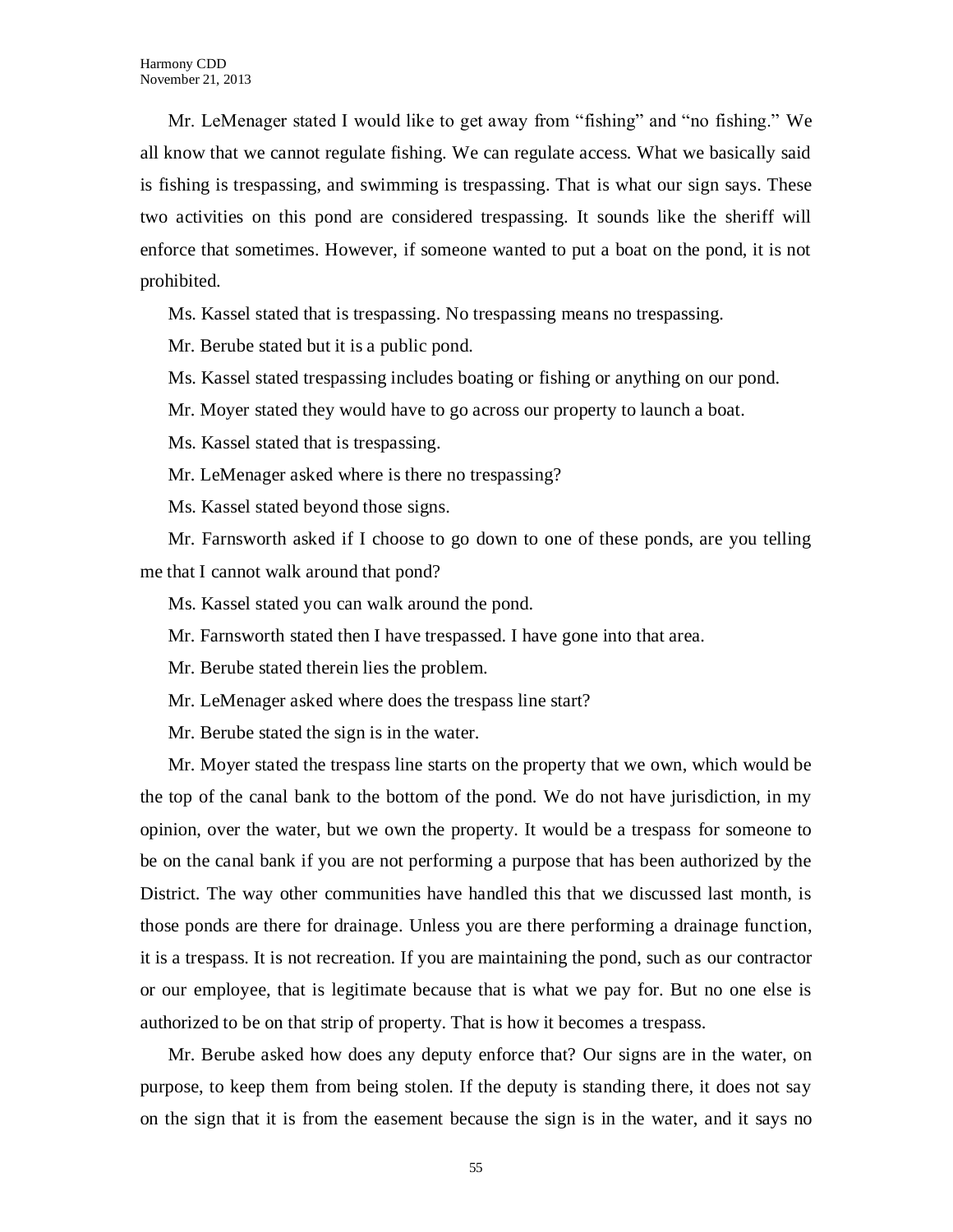swimming and no fishing. A deputy will look at the sign in the water that says no swimming and no fishing, and if someone is standing there on the grass, he will not know to trespass him.

Mr. Moyer stated then we will have to educate the sheriff's department.

Mr. Berube stated we hired deputies last year on paid details for the pools, and we could not educate them.

Mr. Farnsworth stated I really want to understand exactly what you said. If I understand it correctly, there is a pond with a 30-foot or some other boundary around it. You are telling me that I cannot run around it or exercise down there. I cannot do anything. If I am not one of the employees who is specifically doing something as part of the drainage maintenance, then I am not allowed down there. That means no one can go down there.

Mr. Berube stated right now, you cannot.

Mr. Moyer stated to be consistent and to have an enforceable policy, then no one can go down there.

Mr. Farnsworth stated that means that even the people who live on the pond cannot be in that 30-foot area.

Mr. Moyer stated that is correct.

Mr. Farnsworth stated that is much more restrictive than almost anyone thought of.

Mr. Moyer stated otherwise, if you open it up, then it becomes recreational. That is the dilemma you have to deal with. You can decide to permit fishing, but one resident told you he is going to put his power boats in the pond. I am not sure that you can tell him to get his power boats out of there if you are letting people use your property between the backyard of someone's house and our pond. I do not see how you can let them use it for certain purposes. Then I agree with Mr. Berube, because then it becomes public property and you can use it for anything.

Mr. Berube stated if you want to restrict access, then you need to install a fence around it.

Mr. Farnsworth stated yes, that is ultimately what it will get down to.

Mr. Berube stated we can continue to belabor this issue tonight and we are not getting anywhere.

Ms. Kassel stated I disagree.

56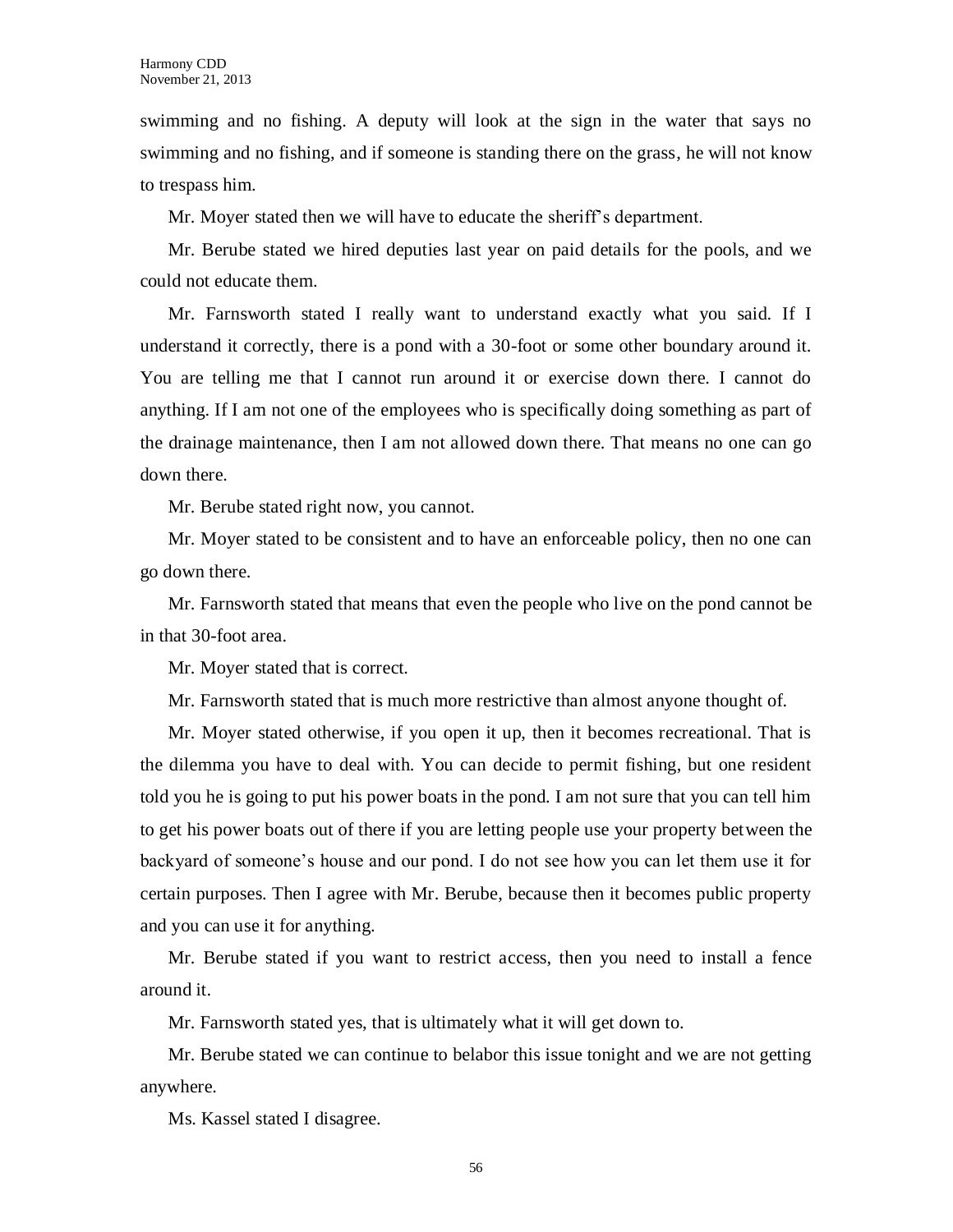Mr. Berube asked related to the changes in the rules, who is incorporating the changes?

Mr. Qualls stated my office is doing that.

Mr. Berube asked what is the timeframe?

Mr. Qualls stated we will be done by the end of next week.

Mr. Berube asked then it will be distributed to us? Is that how the process works?

Mr. Qualls stated yes.

Mr. Berube asked how does the process of reading through it and providing comments work? Is it back and forth by email?

Mr. Qualls stated you may comment back to me on things. You just cannot comment to other Board members.

Mr. Berube stated we will forward our comments to Mr. Qualls.

Mr. Qualls stated ultimately, it will have to be vetted again at a public meeting.

Mr. Berube stated we will discuss them at our next meeting, including the evolution of the changes to make sure that our intent from the workshop discussion is interpreted correctly by Mr. Qualls. We will probably consider that at the next meeting and make any final changes to modify and edit the rules. Once it is all rewritten again, then there is a final version, and we advertise a public hearing to discuss the whole package.

Mr. Qualls stated yes, that sounds like a good process. That way, you have vetted it through several publicly noticed meetings. When you get our draft, it will create questions. As I read through it, there are a lot of interpretations at stake. Certainly you were very thorough at the workshop and gave a lot of good direction.

Mr. Berube stated for those residents who were not at the workshop, we used some guidance from another CDD that is much further along than we are. They have addressed all these issues of fishing and boat rentals and use and other issues. We simply lifted a lot of their verbiage, but it was really good. We modified it to suit our needs.

Mr. Leeman asked do they allow fishing in their ponds?

Mr. Berube yes, they do. We appear to be the only CDD in the State that bans fishing.

Ms. Kassel stated they are a gated community.

Mr. Berube stated at least part of the community is gated, but they specifically allow fishing. We appear to be the only ones who do not. We cannot find another one that allows it.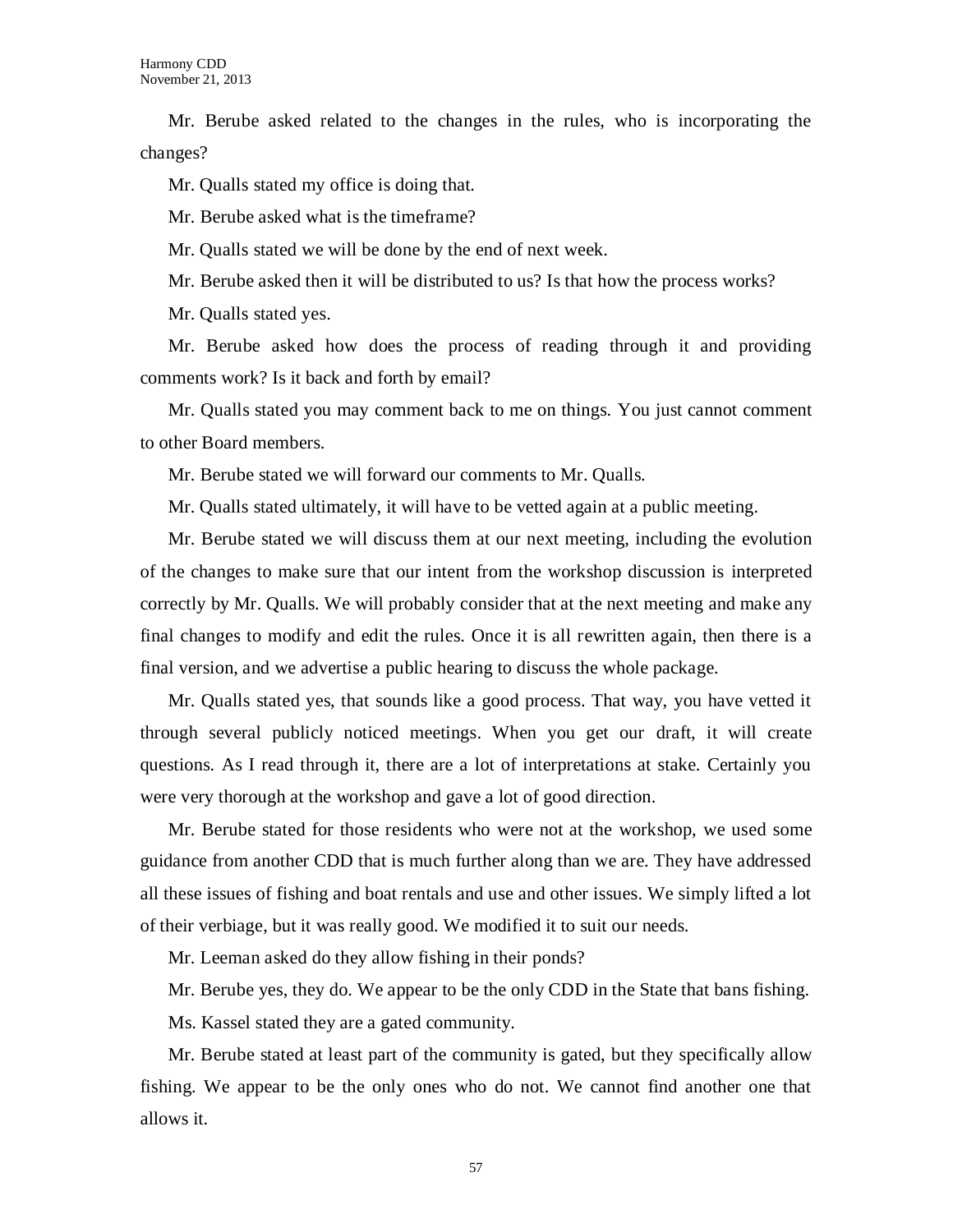A Resident stated I am sitting here listening to this, and you have already made your decision.

Mr. Berube stated no.

The Resident stated yes, you have. You are talking about writing rules, and you have said that a couple times tonight.

Mr. LeMenager stated we need to have something to read.

The Resident stated you have made your decisions. I am also hearing that it is no trespassing, but we know why the signs are there. The signs are there so people do not fish in the pond and so people do not swim in the pond.

Mr. LeMenager stated that is correct.

The Resident stated you can call it no trespassing so you are legal, but be honest in this discussion. It is to keep people from fishing and to keep people from using their boats in the ponds.

Mr. LeMenager stated actually, no.

The Resident stated that is rubbish; you are wrong.

Mr. LeMenager stated no, but I appreciate your opinion.

The Resident stated no matter what you say in the endless debate about the legality and how we say it, the signs are working.

Mr. LeMenager stated I agree with you. I am not proposing getting rid of them.

The Resident stated you are talking about fishing elsewhere.

Mr. LeMenager stated yes, in Lakeshore Park.

The Resident stated those who live on ponds are the ones who have the issues.

Mr. LeMenager stated I agree with you, and I will never vote to remove the signs from behind your house.

The Resident stated that is fine, but it is not just the ponds that people live on. As someone said, it is the aesthetics of people standing around fishing all day. We are looking to try to create an upscale community here, and I am not seeing that happen with this kind of approach. So what if we are the only community that does not allow fishing? We are probably the only community that does not allow power boats on our lake. So what? This is the way Harmony was set up, with no fishing in the ponds and with the lakes. I do not understand why we are going back through this all over again. The process was working. Some people do not like it, but that is what they bought into when they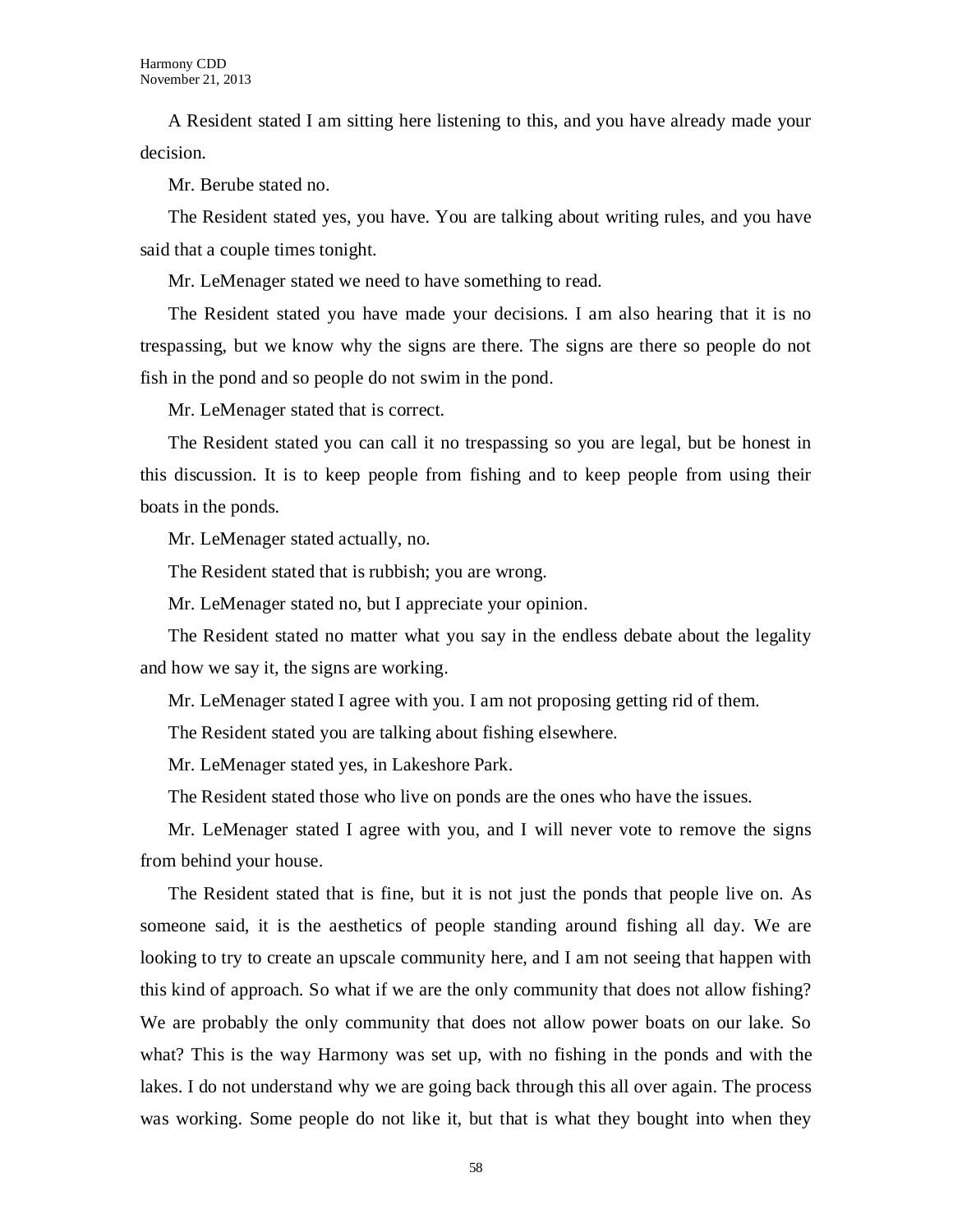came here. They read the declarations, restrictions and covenants, which said no fishing. That is the deal. They signed the deed and it is what they bought into.

Mr. Berube stated it is not over yet, and the decision has not been made.

The Resident stated that is not what I am hearing. I heard somewhere along the line that four of you are pretty much in agreement, but I do not know which four.

Mr. Berube stated it is public. That was done at the public workshop next month. We are not hiding anything.

The Resident stated I do not know anything about Facebook.

Mr. Berube stated I am not talking about Facebook. I am talking about the rules workshop last month. We discussed it; four people were in favor of fishing and one was not. It is in the minutes.

Ms. Kassel asked what is your point?

Mr. Berube stated he says it is like this is some secret.

Ms. Kassel stated what he is saying is that your minds are already decided on it.

Mr. Berube stated no.

Mr. LeMenager stated not at all.

Mr. Berube stated I am in favor of fishing, but I listen to the residents. There are certain people who live on ponds who want a restriction. I do not disagree.

Ms. Kassel stated it is not just people who live on ponds. One-third of the people who were here tonight and are against fishing do not live on any of those ponds.

The Resident asked why do we want to have fishing?

Mr. LeMenager stated I think it is an excellent activity for teenaged boys.

Ms. Kassel stated we have it on the lake.

Mr. Berube stated people go to Lakeshore Park now. They do not go to the new dock and fish. Hardly anyone goes there, but they go to Lakeshore Park and go fishing there. We have signs that say No Trespassing, and people are fishing there all the time.

The Resident asked so you are just going to give up?

Mr. Berube asked what do you want us to do?

Mr. Leeman stated keep the rule the way it is.

The Resident stated call the sheriff.

Mr. Berube stated I am not calling the sheriff to trespass a father and son who are out there catching fish.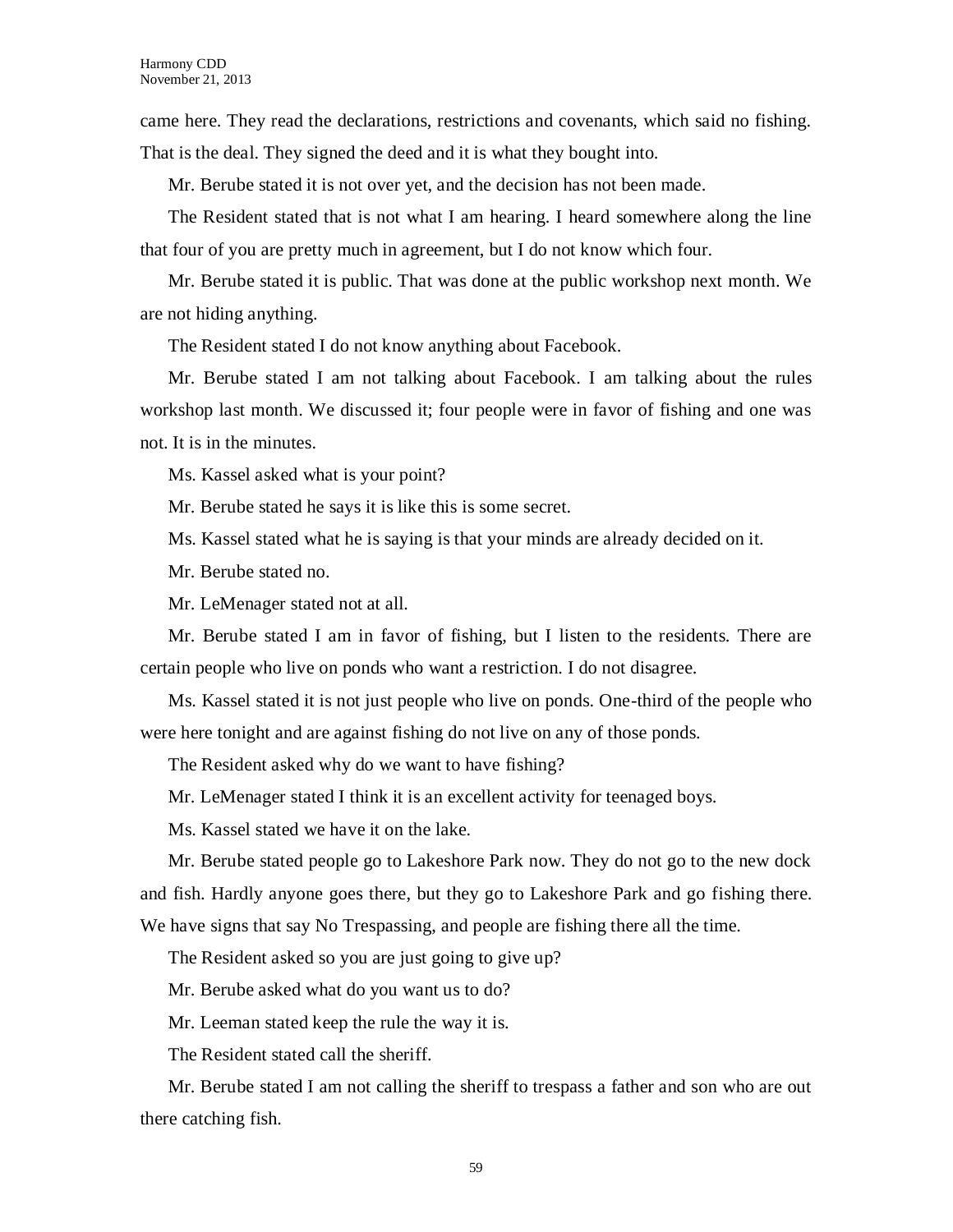Mr. LeMenager stated I am not calling the sheriff, either. We disagree on that.

The Resident stated do not change the rules just because you do not want to enforce them.

Mr. Berube stated we cannot enforce them because we do not have enforcement powers. The attorney just told you that.

The Resident stated do not insult me.

Mr. Berube stated I am not trying to.

The Resident stated we understand that you are not a police force. You write the rules, just like any other legislative body. You have the sheriff to enforce the rules. Some will enforce it, and some of the deputies will not. I had one experience last year when a deputy came out, looked at the sign and said absolutely, end of story. He took care of it. It seems like we are focusing so much on the little, legal details instead of the fundamental issue we are trying to do here, which is to create a community with premier standards.

Mr. Berube stated therein lies the fine line. Some people think that fishing is negative, and others think that fishing is neutral or positive. As the Facebook page pointed out, the two sides are not willing to look at the other side's opinion, and everyone goes away mad. Therein lies the problem.

Ms. Kassel stated we have not taken a vote on this.

A Resident stated the issue is who comes to the public meeting.

Mr. Farnsworth stated now you are saying that only the ones that show up here as the vocal minority are the ones to listen to.

The Resident stated if you do not read the minutes or come to the meeting, you are saying who cares. People who care will come to the meeting.

Mr. LeMenager stated it definitely influenced me tonight.

Mr. Berube stated we understand, and there is no disagreement.

Mr. LeMenager stated I have not decided my final position on Lakeshore Pond.

Mr. Berube asked did you feel as if anyone got blown off?

The Resident stated no, I did not say that anyone got blown off. I am saying that you are going to have a conversation with someone outside this open forum that is affecting your opinion. You said that you have talked with people who want fishing.

Mr. LeMenager stated yes.